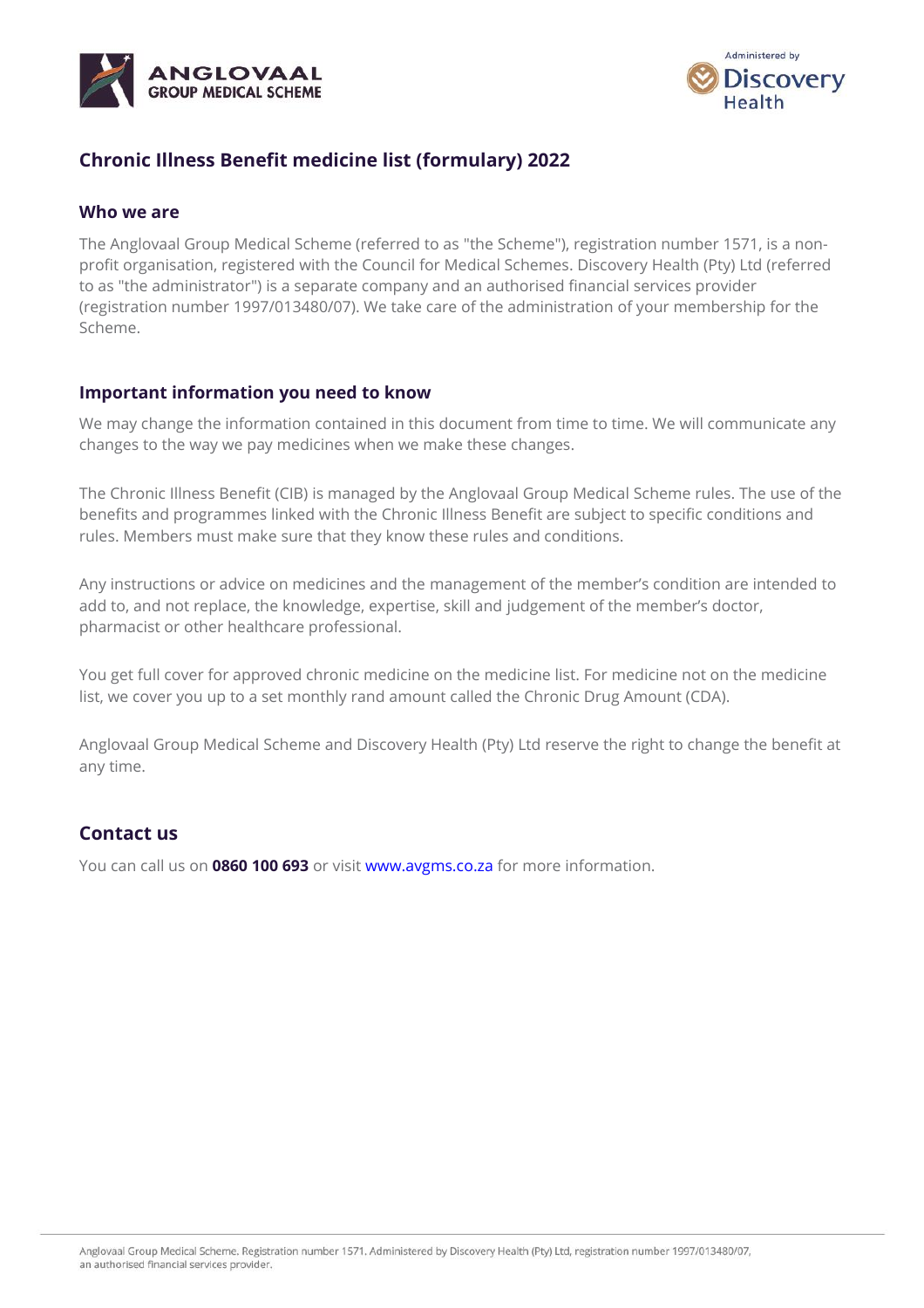



### **Explanation of terms**

#### **Active ingredient**

This is the main substance in a medicine that is responsible for the clinical action on a human body.

#### **Benefit year**

A benefit year refers to the benefits a member is entitled to during a calendar year, 1 January to 31 December. This medicine list (formulary) and Chronic Drug Amounts are applicable for 2022 only.

#### **Chronic Disease List (CDL)**

A defined list of chronic conditions we cover according to the Prescribed Minimum Benefits.

#### **Chronic Drug Amount (CDA)**

The CDA is a monthly amount we pay up to for a medicine class. This applies to medicine that is not listed on the medicine list (formulary). The Chronic Drug Amount includes VAT and the dispensing fee.

#### **Medicine class**

This describes medicines that have similar chemical structures or similar therapeutic effects.

#### **Prescribed Minimum Benefit (PMB) conditions**

These are conditions which all medical schemes are required to cover by the Council for Medical Schemes according to clinical guidelines.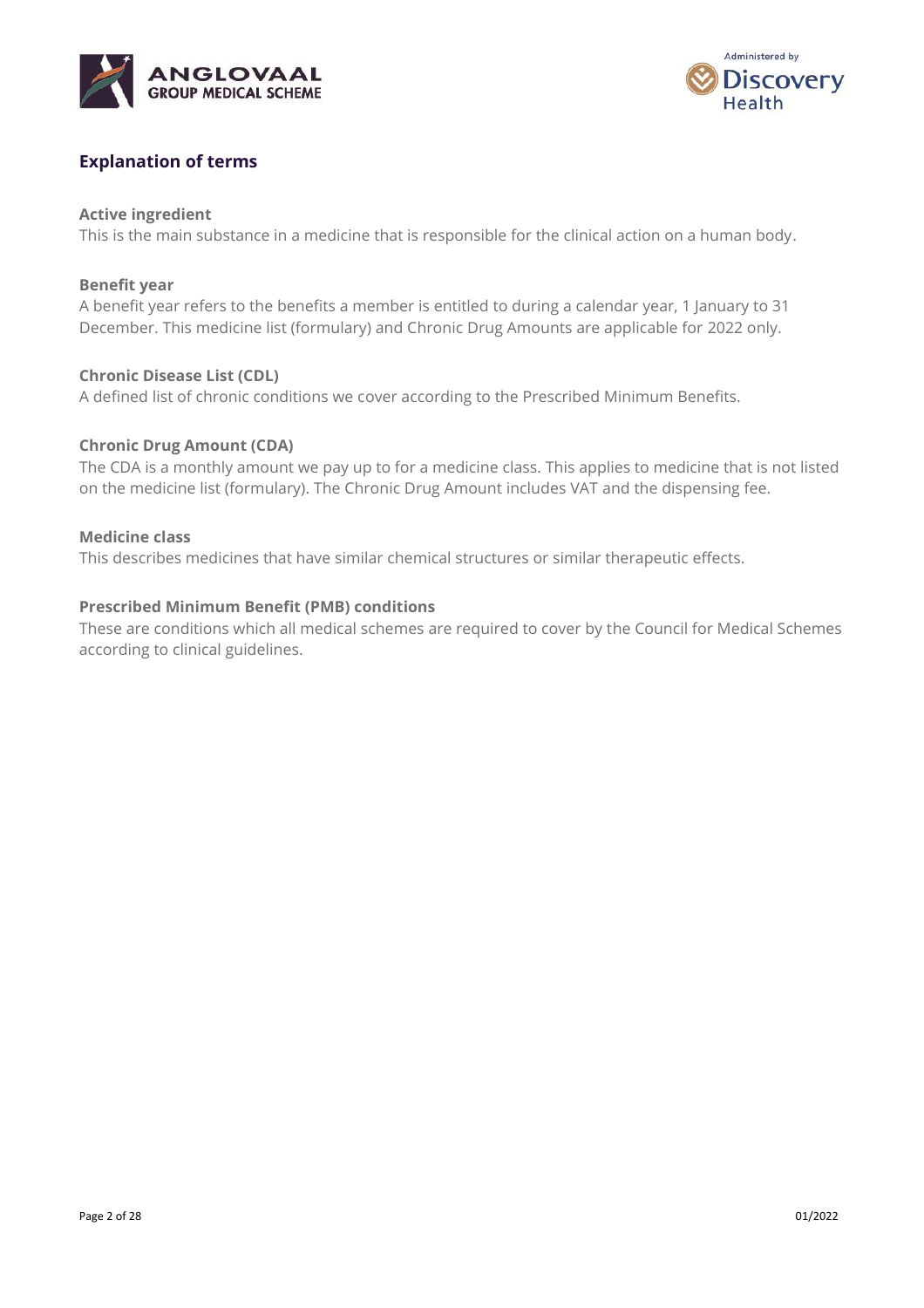



# **The Prescribed Minimum Benefit (PMB) Chronic Disease List (CDL) medicine list for Anglovaal Group Medical Scheme**

| <b>Chronic Disease</b><br><b>List condition</b> | <b>Chronic drug</b><br>amount | <b>Medicine class</b>                            | <b>Active ingredient</b>              | <b>Medicine name and strength</b>                            |
|-------------------------------------------------|-------------------------------|--------------------------------------------------|---------------------------------------|--------------------------------------------------------------|
| <b>Addison's disease</b>                        | R215                          | Systemic Corticosteroids:<br>Hydrocortisone      | Hydrocortisone                        | 10 <sub>mg</sub><br>Covocort                                 |
|                                                 | R130                          | Systemic Corticosteroids:<br>Mineralocorticoids  | Fludrocortisone                       | Florinef acetate<br>0.1mg                                    |
| <b>Asthma</b>                                   | R205                          | Adrenergics:<br>Long acting - Formoterol         | Formoterol                            | Foratec HFA 120 dose<br>12mcg/dose                           |
|                                                 | R40                           | Adrenergics:                                     | Salbutamol                            | Asthavent ecohaler 200 dose<br>100mcg                        |
|                                                 |                               | Short acting - Salbutamol                        |                                       | Ventimax CFC free 200 dose<br>100 <sub>mcg</sub>             |
|                                                 | R165                          | Anti-asthmatics:<br>Systemic Xanthines           | Theophylline                          | Theophylline anhydrous Kiara<br>200mg; 300mg                 |
|                                                 | R240                          | Formoterol and<br>Beclomethasone                 | Formoterol and<br>Beclomethasone      | Innuvair 120 dose<br>100/6mcg                                |
|                                                 | R240                          | Formoterol and<br>Budesonide                     | Formoterol and<br>Budesonide          | Symbicord turbohaler 60 dose<br>160/4.5mcg; 320/9mcg         |
|                                                 |                               |                                                  |                                       | Symbicord turbohaler 120 dose<br>160/4.5mcg                  |
|                                                 |                               |                                                  |                                       | Vannair 120 dose<br>80/4.5mcg; 160/4.5mcg                    |
|                                                 | R240                          | Formoterol and<br>Mometasone                     | Formoterol and<br>Mometasone          | Dulera 120 dose<br>100/5mcg; 200/5mcg                        |
|                                                 | R260                          | Inhaled anticholinergics:<br>Ipratropium bromide | Ipratropium bromide                   | Atrovent HFA 200 dose<br>20 <sub>mcg</sub>                   |
|                                                 | R190                          | <b>Inhaled Glucocorticoids</b>                   | Beclomethasone                        | Beceze 200 dose<br>50 <sub>mcg</sub>                         |
|                                                 |                               |                                                  |                                       | Beclate 200 dose<br>50mcg; 100mcg; 200mcg                    |
|                                                 |                               |                                                  | Budesonide                            | Budeflam HFA 300 dose<br>100mcg; 200mcg                      |
|                                                 |                               |                                                  |                                       | Pulmicort turbuhaler 200 dose<br>100mcg; 200mcg              |
|                                                 |                               |                                                  | Ciclesonide                           | Ciclovent 60 dose<br>80mcg; 160mcg                           |
|                                                 | R240                          | Salmeterol and                                   | Salmeterol and                        | Foxair accuhaler 60 dose<br>50/500                           |
|                                                 |                               | Fluticasone                                      | Fluticasone                           | Sereflo DPI 60 dose<br>50/100; 50/250                        |
|                                                 |                               |                                                  |                                       | Sereflo HFA 120 dose<br>25/50; 25/125; 25/250                |
|                                                 |                               |                                                  |                                       | Sereflo HFA synchrobreathe 120 dose<br>25/50; 25/125; 25/250 |
|                                                 | R240                          | Vilanterol and Fluticasone                       | Vilanterol and<br>Fluticasone furoate | Relvar ellipta 30 dose<br>92/22mcg                           |
|                                                 | <b>R20</b>                    | Systemic Corticosteroids:                        | Prednisone                            | Be-Tabs Prednisone<br>5 <sub>mg</sub>                        |
|                                                 |                               | Prednisone                                       |                                       | Panafcort<br>5 <sub>mg</sub>                                 |
|                                                 |                               |                                                  |                                       | Trolic<br>5 <sub>mg</sub>                                    |
| <b>Bipolar mood</b>                             | R140                          | Anti-depressants:                                | Citalopram                            | Adco-Talomil<br>20 <sub>mg</sub>                             |
| disorder                                        |                               | SSRI's                                           |                                       | Citalopram 20 Oethmaan<br>20 <sub>mg</sub>                   |
|                                                 |                               |                                                  |                                       | Depramil<br>20 <sub>mg</sub>                                 |
|                                                 |                               |                                                  |                                       | Recita<br>20mg                                               |
|                                                 |                               |                                                  | Escitalopram                          | Accord Escitalopram<br>10mg; 20mg                            |
|                                                 |                               |                                                  |                                       | Dolin<br>10mg; 20mg                                          |
|                                                 |                               |                                                  |                                       | 10mg; 20mg<br>Esetam                                         |
|                                                 |                               |                                                  |                                       | 10 <sub>mg</sub><br>Espradep                                 |
|                                                 |                               |                                                  |                                       | Zyescito<br>10mg; 20mg                                       |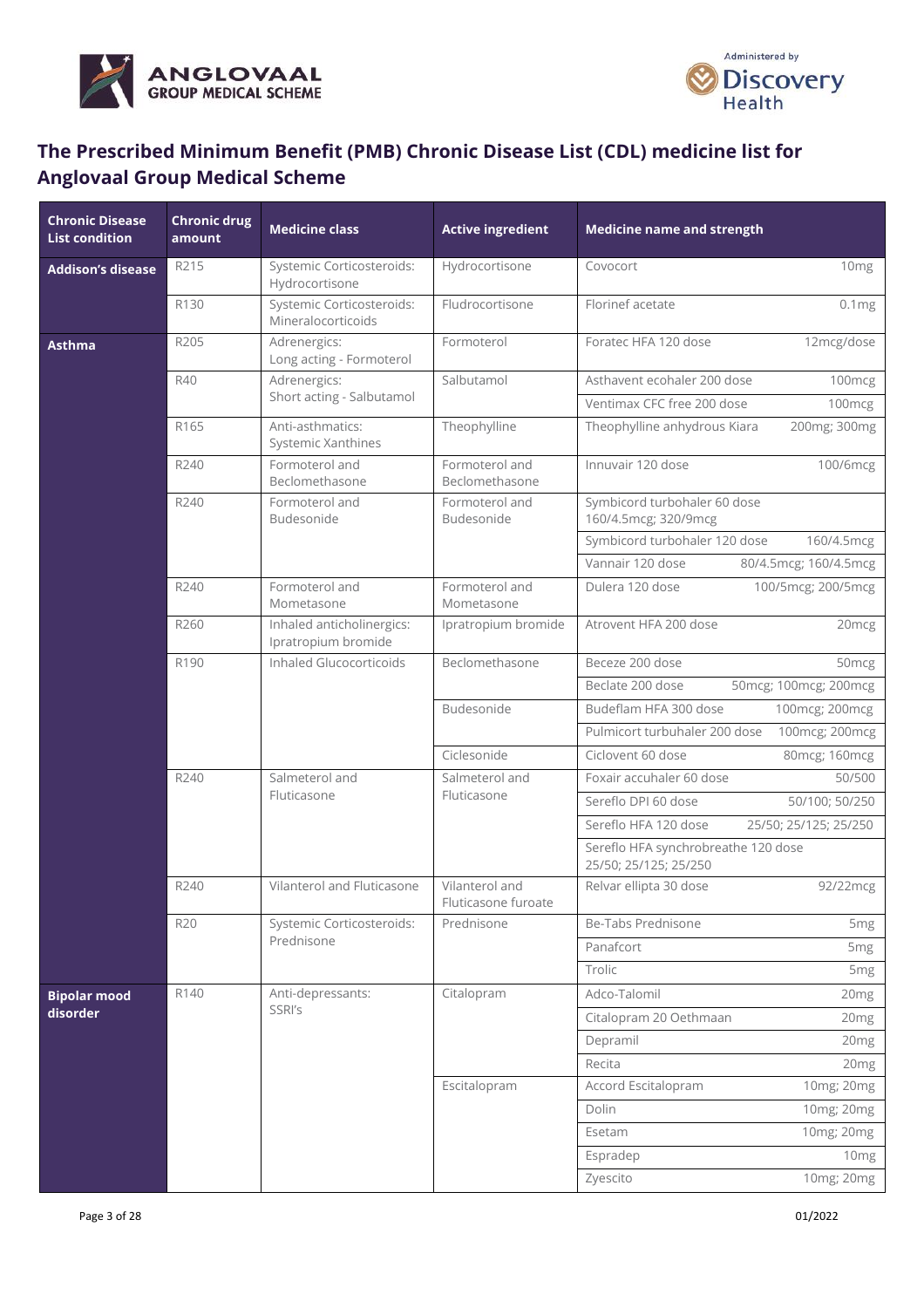



| <b>Chronic Disease</b><br><b>List condition</b> | <b>Chronic drug</b><br>amount | <b>Medicine class</b>                                           | <b>Active ingredient</b> | <b>Medicine name and strength</b>             |  |
|-------------------------------------------------|-------------------------------|-----------------------------------------------------------------|--------------------------|-----------------------------------------------|--|
| <b>Bipolar mood</b>                             | R140                          | Anti-depressants:                                               | Fluoxetine               | 20mg<br>Deprozan                              |  |
| disorder                                        |                               | SSRI's                                                          |                          | Fluoxetine 20 Oethmaan<br>20 <sub>mg</sub>    |  |
|                                                 |                               |                                                                 |                          | Prolax<br>20 <sub>mg</sub>                    |  |
|                                                 |                               |                                                                 | Sertraline               | Dyna Sertraline<br>50mg; 100mg                |  |
|                                                 |                               |                                                                 |                          | Serlife<br>50mg; 100mg                        |  |
|                                                 | R385                          | Anti-epileptics:                                                | Carbamazepine            | Degranol<br>200mg                             |  |
|                                                 |                               | Carboxamide derivatives                                         |                          | 200mg; 400mg<br>Tegretol CR                   |  |
|                                                 |                               |                                                                 |                          | Zeptol<br>200mg                               |  |
|                                                 | R430                          | Anti-epileptics:                                                | Valproic acid            | Convulex<br>150mg; 300mg                      |  |
|                                                 |                               | Fatty acid derivatives                                          |                          | Convulex syrup<br>250mg/5ml                   |  |
|                                                 |                               |                                                                 |                          | Epilim crushable<br>100mg                     |  |
|                                                 |                               |                                                                 |                          | Epilim sugar-free syrup<br>200mg/5ml          |  |
|                                                 |                               |                                                                 |                          | 200mg; 300mg; 500mg<br>Eprolep CR             |  |
|                                                 |                               |                                                                 |                          | Navalpro CR<br>200mg; 300mg; 500mg            |  |
|                                                 |                               |                                                                 |                          | Valeptic CR<br>300mg; 500mg                   |  |
|                                                 | R335                          | Anti-epileptics:                                                | Lamotrigine              | 25mg; 50mg; 100mg; 200mg<br>Dyna-Lamotrigine  |  |
|                                                 |                               | Other agents                                                    |                          | 25mg; 50mg; 100mg; 200mg<br>Epitec            |  |
|                                                 |                               |                                                                 |                          | 50mg; 100mg; 200mg<br>Girotec                 |  |
|                                                 |                               |                                                                 |                          | 25mg; 50mg; 100mg; 200mg<br>Serinem           |  |
|                                                 | R160                          | Anti-psychotics:<br>Butyrophenone<br>derivatives                | Haloperidol              | Haloperidol 5 Oethmaan<br>5 <sub>mg</sub>     |  |
|                                                 | R945                          | Anti-psychotics:<br>Clozapine                                   | Clozapine                | Aspen Clozapine<br>25mg; 100mg                |  |
|                                                 |                               |                                                                 |                          | Clozapine Oethmaan<br>25mg; 100mg             |  |
|                                                 | R345                          | Anti-psychotics:<br>Lithium                                     | Lithium                  | Camcolit<br>250mg; 400mg                      |  |
|                                                 | <b>R500</b>                   | Anti-psychotics:<br>Olanzapine                                  | Olanzapine               | Olexar<br>5mg; 10mg                           |  |
|                                                 |                               |                                                                 |                          | Zolanz<br>5mg; 10mg                           |  |
|                                                 | R400                          | Anti-psychotics:<br>Phenothiazines with<br>aliphatic side-chain | Chlorpromazine           | 25mg; 50mg; 100mg<br>Largactil                |  |
|                                                 | R295                          | Anti-psychotics:                                                | Quetiapine               | 25mg; 100mg; 200mg; 300mg<br>Aroquet          |  |
|                                                 |                               | Quetiapine                                                      |                          | Dopaquel<br>25mg; 100mg; 200mg; 300mg         |  |
|                                                 |                               |                                                                 |                          | Mylan Quetiapine<br>25mg; 100mg; 200mg; 300mg |  |
|                                                 |                               |                                                                 |                          | 25mg; 100mg; 200mg; 300mg<br>Psyquet          |  |
|                                                 |                               |                                                                 |                          | Truvalin<br>25mg; 100mg; 200mg; 300mg         |  |
|                                                 |                               |                                                                 |                          | Zimbiquet<br>25mg; 100mg; 200mg; 300mg        |  |
|                                                 | R650                          | Anti-psychotics:                                                | Flupenthixol             | Fluanxol<br>0.5mg; 1mg                        |  |
|                                                 |                               | Thioxanthene derivatives                                        |                          | Fluanxol depot 1ml<br>20 <sub>mg</sub>        |  |
|                                                 |                               |                                                                 | Zuclopenthixol           | Clopixol<br>2mg; 10mg                         |  |
|                                                 |                               |                                                                 |                          | Clopixol depot<br>200mg                       |  |
|                                                 | R235                          | Other anti-psychotics:                                          | Aripiprazole             | Abipip<br>5mg; 10mg; 15mg                     |  |
|                                                 |                               | Aripiprazole                                                    |                          | Abipip ODT<br>10mg; 15mg                      |  |
|                                                 |                               |                                                                 |                          | 5mg; 10mg; 15mg<br>Apripent                   |  |
|                                                 |                               |                                                                 |                          | Aprizon<br>5mg; 10mg; 15mg                    |  |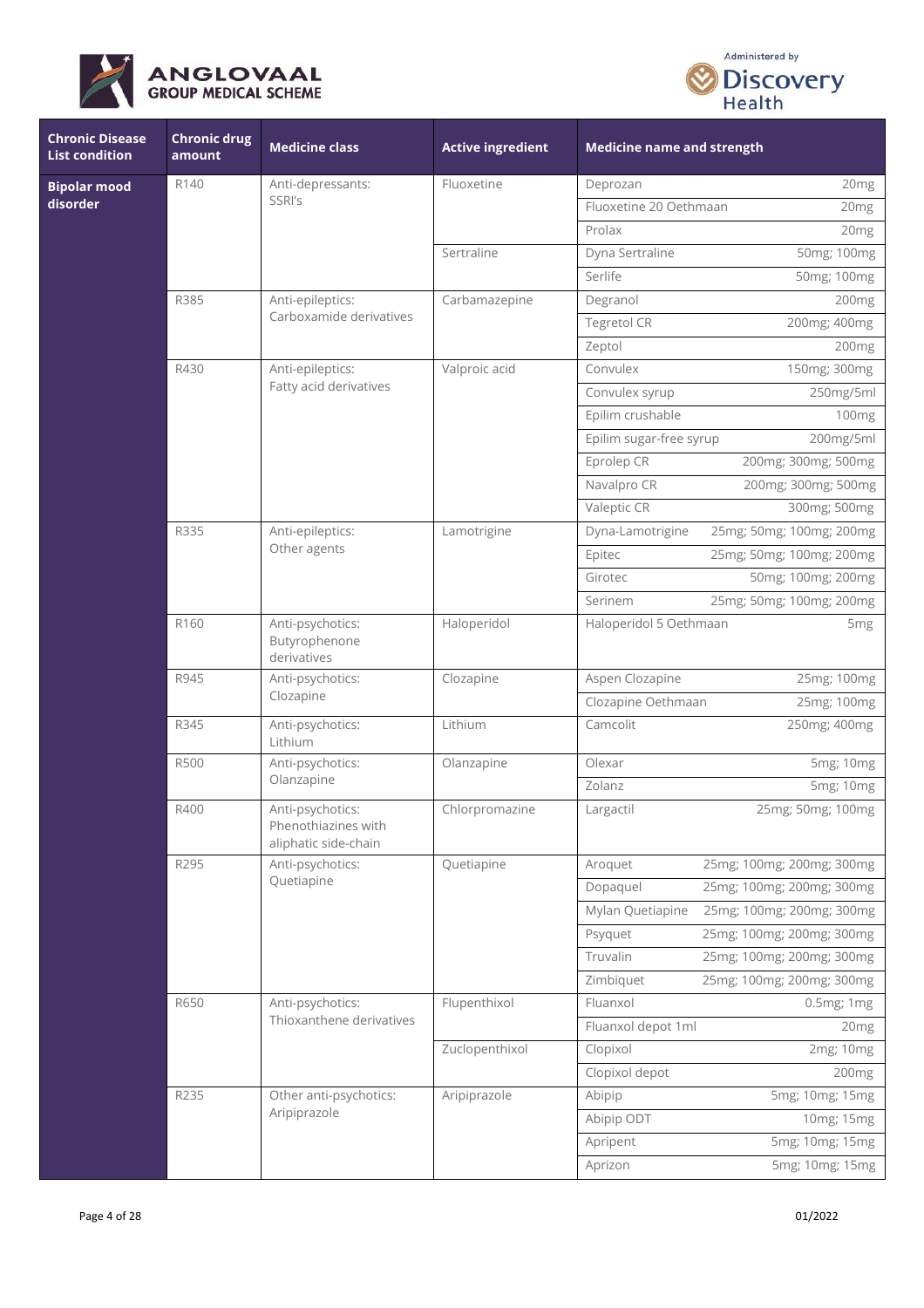



| <b>Chronic Disease</b><br><b>List condition</b> | <b>Chronic drug</b><br>amount | <b>Medicine class</b>                            | <b>Active ingredient</b>     | <b>Medicine name and strength</b>             |                   |
|-------------------------------------------------|-------------------------------|--------------------------------------------------|------------------------------|-----------------------------------------------|-------------------|
| <b>Bipolar mood</b><br>disorder                 | R235                          | Other anti-psychotics:<br>Aripiprazole           | Aripiprazole                 | Arizofy<br>5mg; 10mg; 15mg                    |                   |
|                                                 | R440                          | Other anti-psychotics:                           | Risperidone                  | 0.5mg; 1mg; 2mg; 3mg<br>Risnia                |                   |
|                                                 |                               | Risperidone                                      |                              | 0.5mg; 1mg; 2mg; 3mg<br>Rispacor              |                   |
|                                                 |                               |                                                  |                              | Rispide<br>0.5mg; 1mg; 2mg                    |                   |
|                                                 |                               |                                                  |                              | Zoxadon<br>0.5mg; 1mg; 2mg; 3mg; 4mg          |                   |
|                                                 |                               |                                                  |                              | Zoxadon ODT<br>0.5mg; 1mg; 2mg                |                   |
| <b>Bronchiectasis</b>                           | R40                           | Adrenergics:                                     | Salbutamol                   | Asthavent ecohaler 200 dose<br>100mcg         |                   |
|                                                 |                               | Short acting - Salbutamol                        |                              | Ventimax CFC free 200 dose<br>100mcg          |                   |
|                                                 | R260                          | Inhaled anticholinergics:<br>Ipratropium bromide | Ipratropium bromide          | Atrovent HFA 200 dose                         | 20 <sub>mcg</sub> |
|                                                 | R20                           | Systemic Corticosteroids:                        | Prednisone                   | Be-Tabs Prednisone                            | 5 <sub>mg</sub>   |
|                                                 |                               | Prednisone                                       |                              | Panafcort                                     | 5 <sub>mg</sub>   |
|                                                 |                               |                                                  |                              | Trolic                                        | 5mg               |
| <b>Cardiac failure</b>                          | <b>R90</b>                    | ACE inhibitors and<br>diuretics                  | Enalapril and<br>diuretics   | 20/12.5mg<br>Enap co                          |                   |
|                                                 |                               |                                                  | Lisinopril and               | Adco-Zetomax co<br>10/12.5mg; 20/12.5mg       |                   |
|                                                 |                               |                                                  | diuretics                    | Lisinopril co Unicorn<br>10/12.5mg; 20/12.5mg |                   |
|                                                 |                               |                                                  |                              | Lisoretic<br>10/12.5mg; 20/12.5mg             |                   |
|                                                 |                               |                                                  |                              | Lisozide<br>10/12.5mg; 20/12.5mg              |                   |
|                                                 |                               |                                                  | Perindopril and<br>diuretics | Bioprexum Plus<br>10/2.5mg                    |                   |
|                                                 |                               |                                                  |                              | Ciplasyl Plus<br>4/1.25mg                     |                   |
|                                                 |                               |                                                  |                              | Circator Plus<br>4/1.25mg                     |                   |
|                                                 |                               |                                                  |                              | Pearinda Plus<br>4/1.25mg; 8/2.5mg            |                   |
|                                                 |                               |                                                  |                              | Perindopril co Unicorn<br>4/1.25mg            |                   |
|                                                 |                               |                                                  |                              | Prexum Plus<br>5/1.25mg                       |                   |
|                                                 |                               |                                                  |                              | Spec-Perindopril Plus<br>4/1.25mg             |                   |
|                                                 |                               |                                                  |                              | <b>Trexeva Plus</b><br>5/1.25mg               |                   |
|                                                 |                               |                                                  |                              | Vectoryl Plus<br>4/1.25mg                     |                   |
|                                                 | <b>R75</b>                    | ACE inhibitors:<br>Plain                         | Captopril                    | Bio-Captopril                                 | 25mg              |
|                                                 |                               |                                                  |                              | Mylan Captopril<br>25mg; 50mg                 |                   |
|                                                 |                               |                                                  | Enalapril                    | 5mg; 10mg; 20mg<br>Alapren                    |                   |
|                                                 |                               |                                                  |                              | Enalapril Unicorn<br>10mg; 20mg               |                   |
|                                                 |                               |                                                  |                              | Hypace                                        | 5 <sub>mg</sub>   |
|                                                 |                               |                                                  | Lisinopril                   | Adco-Zetomax<br>5mg; 10mg; 20mg               |                   |
|                                                 |                               |                                                  |                              | Austell-Lisinopril<br>10mg; 20mg              |                   |
|                                                 |                               |                                                  |                              | 5mg; 10mg; 20mg<br>Liso                       |                   |
|                                                 |                               |                                                  |                              | Lizro<br>5mg; 10mg; 20mg                      |                   |
|                                                 |                               |                                                  |                              | 5mg; 10mg; 20mg<br>Sinopren                   |                   |
|                                                 |                               |                                                  | Perindopril                  | Ciplasyl                                      | 4mg               |
|                                                 |                               |                                                  |                              | Pearinda<br>4mg; 8mg                          |                   |
|                                                 |                               |                                                  |                              | Perindopril Unicorn                           | 8mg               |
|                                                 |                               |                                                  |                              | Prexum                                        | 10mg              |
|                                                 |                               |                                                  |                              | Ran-Perindopril                               | 4mg               |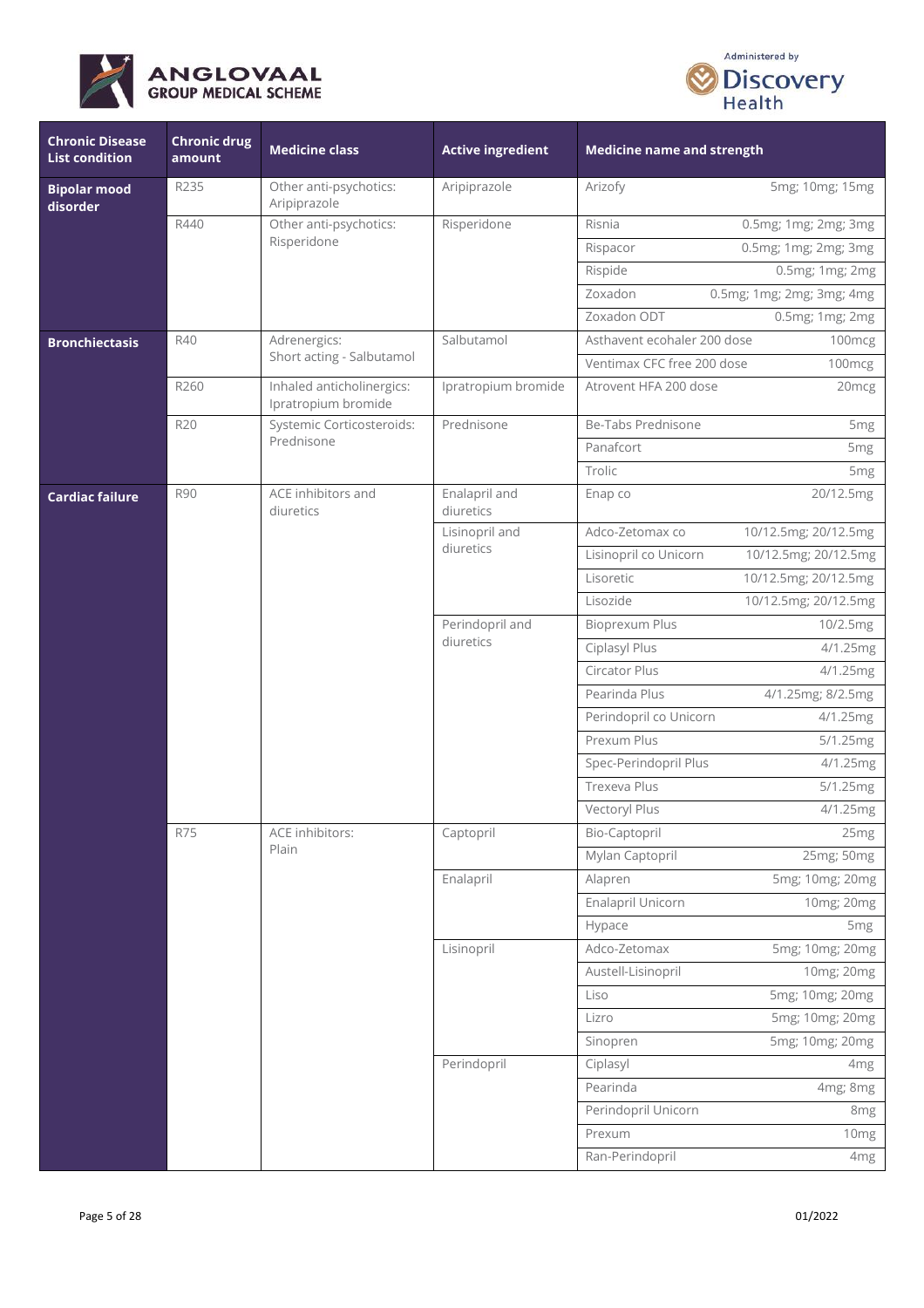



| <b>Chronic Disease</b><br><b>List condition</b> | <b>Chronic drug</b><br>amount | <b>Medicine class</b>                                                      | <b>Active ingredient</b>   | <b>Medicine name and strength</b>                   |  |
|-------------------------------------------------|-------------------------------|----------------------------------------------------------------------------|----------------------------|-----------------------------------------------------|--|
| <b>Cardiac failure</b>                          | <b>R75</b>                    | ACE inhibitors:                                                            | Perindopril                | 4mg; 8mg<br>Reprex                                  |  |
|                                                 |                               | Plain                                                                      |                            | Vectoryl<br>8mg                                     |  |
|                                                 |                               |                                                                            |                            | Zyace<br>4mg                                        |  |
|                                                 | R220                          | Alpha and Beta blocking                                                    | Carvedilol                 | Carloc<br>6.25mg; 12.5mg; 25mg                      |  |
|                                                 |                               | agents                                                                     |                            | Carvedilol Unicorn<br>6.25mg; 12.5mg; 25mg          |  |
|                                                 |                               |                                                                            |                            | 6.25mg; 12.5mg; 25mg<br>Carvetrend                  |  |
|                                                 | R100                          | Angiotensin II antagonists:                                                | Losartan and               | Co-Normoten<br>100/25mg                             |  |
|                                                 |                               | Combinations                                                               | diuretics                  | Losaar Plus<br>50/12.5mg; 100/25mg                  |  |
|                                                 |                               |                                                                            |                            | Losartan comp Biotech<br>50/12.5mg; 100/25mg        |  |
|                                                 |                               |                                                                            |                            | 50/12.5mg; 100/25mg<br>Sartoc-co                    |  |
|                                                 |                               |                                                                            | Telmisartan and            | <b>Telpres Plus</b><br>40/12.5mg; 80/12.5mg         |  |
|                                                 |                               |                                                                            | diuretics                  | Tesar co<br>40/12.5mg; 80/12.5mg                    |  |
|                                                 |                               |                                                                            |                            | Ticarda Plus<br>40/12.5mg; 80/12.5mg                |  |
|                                                 |                               |                                                                            | Valsartan and<br>diuretics | Regoval co<br>80/12.5mg; 160/12.5mg; 160/25mg       |  |
|                                                 | R <sub>110</sub>              | Angiotensin II antagonists:                                                | Irbesartan                 | Jubitan<br>150mg; 300mg                             |  |
|                                                 |                               | Plain                                                                      | Losartan                   | Annin<br>50mg; 100mg                                |  |
|                                                 |                               |                                                                            |                            | Ciplazar<br>50mg; 100mg                             |  |
|                                                 |                               |                                                                            |                            | Losartan Accord<br>50mg; 100mg                      |  |
|                                                 |                               |                                                                            |                            | Zaario<br>50mg; 100mg                               |  |
|                                                 |                               |                                                                            |                            | Zartan<br>100 <sub>mg</sub>                         |  |
|                                                 |                               |                                                                            | Valsartan                  | Adco-Valsartan<br>80mg; 160mg                       |  |
|                                                 |                               |                                                                            |                            | 80mg; 160mg<br>Regoval                              |  |
|                                                 |                               |                                                                            |                            | Valheft<br>80mg; 160mg                              |  |
|                                                 | R100                          | Arteriolar smooth muscle<br>agents:<br>Hydrazinophthalazine<br>derivatives | Hydralazine                | Hydralazine HCl 25 Kiara<br>25 <sub>mg</sub>        |  |
|                                                 |                               |                                                                            |                            | Hyperphen<br>10mg; 50mg                             |  |
|                                                 | <b>R80</b>                    | Beta blocking agents:                                                      | Bisoprolol                 | Adco-Bisocor<br>5mg; 10mg                           |  |
|                                                 |                               | Selective                                                                  |                            | Betacor<br>5mg; 10mg                                |  |
|                                                 |                               |                                                                            |                            | 5mg; 10mg<br><b>Bilocor</b>                         |  |
|                                                 |                               |                                                                            |                            | Bisbeta<br>5mg; 10mg                                |  |
|                                                 |                               |                                                                            |                            | <b>Bislo</b><br>5mg; 10mg                           |  |
|                                                 |                               |                                                                            |                            | <b>Bisoprolol Unicorn</b><br>5mg; 10mg              |  |
|                                                 |                               |                                                                            |                            | 5mg; 10mg<br>Bisozyd                                |  |
|                                                 |                               |                                                                            |                            | 5mg; 10mg<br>Emcor                                  |  |
|                                                 |                               |                                                                            |                            | 5mg; 10mg<br>Presicard                              |  |
|                                                 | <b>R35</b>                    | Cardiac glycosides:                                                        | Digoxin                    | 0.0625mg; 0.25mg<br>Lanoxin                         |  |
|                                                 |                               | Digoxin                                                                    |                            | $0.05$ mg/1ml<br>Lanoxin paediatric/geriatric syrup |  |
|                                                 | R40                           | High-ceiling diuretics                                                     | Furosemide                 | Dino-Retic<br>40mg                                  |  |
|                                                 |                               |                                                                            |                            | Diuresix<br>40 <sub>mg</sub>                        |  |
|                                                 |                               |                                                                            |                            | Furobe<br>40 <sub>mg</sub>                          |  |
|                                                 |                               |                                                                            |                            | Mylan Furosemide<br>40mg                            |  |
|                                                 | <b>R15</b>                    | Low-ceiling diuretics:                                                     | Hydrochlorothiazide        | Hexazide<br>25mg                                    |  |
|                                                 |                               | Thiazides, plain                                                           |                            | Ridaq<br>12.5mg                                     |  |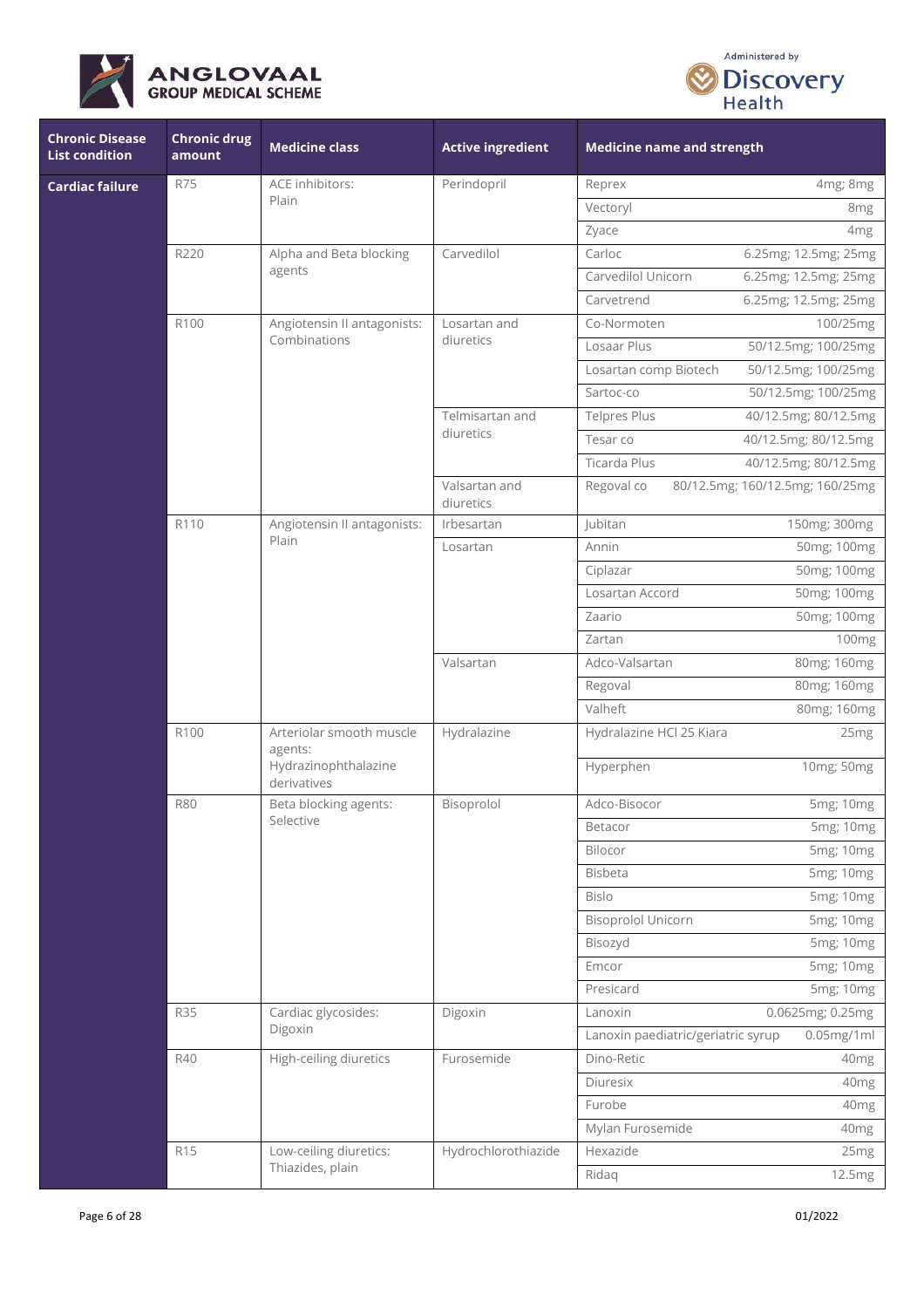



| <b>Chronic Disease</b><br><b>List condition</b> | <b>Chronic drug</b><br>amount | <b>Medicine class</b>           | <b>Active ingredient</b>       | <b>Medicine name and strength</b>                   |                      |
|-------------------------------------------------|-------------------------------|---------------------------------|--------------------------------|-----------------------------------------------------|----------------------|
| <b>Cardiac failure</b>                          | <b>R25</b>                    | Low-ceiling diuretics:          | Indapamide                     | Adco-Dapamax                                        | 2.5mg                |
|                                                 |                               | excluding Thiazides             |                                | Catexan                                             | 2.5mg                |
|                                                 |                               |                                 |                                | Cipla-Indapamide                                    | 2.5mg                |
|                                                 |                               |                                 |                                | Daptril                                             | 2.5mg                |
|                                                 |                               |                                 |                                | Mylan Indapamide                                    | 2.5mg                |
|                                                 | R120                          | Potassium sparing agents        | Spironolactone                 | Spiractin                                           | 25 <sub>mg</sub>     |
|                                                 | R <sub>110</sub>              | Potassium supplements           | Potassium chloride             | Plenish-K SR                                        | 600 <sub>mg</sub>    |
|                                                 |                               |                                 |                                | Ultipot                                             | 600mg                |
|                                                 | R250                          | Vasodilators in cardiac         | Isosorbide dinitrate           | Sandoz Isosorbide dinitrate                         | 5mg; 10mg            |
|                                                 |                               | disease:<br>Organic nitrates    | Isosorbide                     | Ismo                                                | 20 <sub>mg</sub>     |
|                                                 |                               |                                 | mononitrate                    | Monicor SR                                          | 60 <sub>mg</sub>     |
|                                                 | R135                          | Influenza vaccines              | Influenza, purified<br>antigen | Vaxigrip tetra single dose 0.5ml pre-filled syringe |                      |
|                                                 | R175                          | Pneumococcus vaccines           | Pneumococcus,<br>purified      | Pneumovax 23 single dose pre-filled syringe 0.5ml   |                      |
|                                                 |                               |                                 | polysaccharides<br>antigen     | Pneumovax 23 single dose vial 0.5ml                 |                      |
| Cardiomyopathy                                  | <b>R90</b>                    | ACE inhibitors and<br>diuretics | Enalapril and<br>diuretics     | Enap co                                             | 20/12.5mg            |
|                                                 |                               |                                 | Lisinopril and<br>diuretics    | Adco-Zetomax co                                     | 10/12.5mg; 20/12.5mg |
|                                                 |                               |                                 |                                | Lisinopril co Unicorn                               | 10/12.5mg; 20/12.5mg |
|                                                 |                               |                                 |                                | Lisoretic                                           | 10/12.5mg; 20/12.5mg |
|                                                 |                               |                                 |                                | Lisozide                                            | 10/12.5mg; 20/12.5mg |
|                                                 |                               |                                 | Perindopril and<br>diuretics   | <b>Bioprexum Plus</b>                               | 10/2.5mg             |
|                                                 |                               |                                 |                                | Ciplasyl Plus                                       | 4/1.25mg             |
|                                                 |                               |                                 |                                | Circator Plus                                       | 4/1.25mg             |
|                                                 |                               |                                 |                                | Pearinda Plus                                       | 4/1.25mg; 8/2.5mg    |
|                                                 |                               |                                 |                                | Perindopril co Unicorn                              | 4/1.25mg             |
|                                                 |                               |                                 |                                | Prexum Plus                                         | 5/1.25mg             |
|                                                 |                               |                                 |                                | Spec-Perindopril Plus                               | 4/1.25mg             |
|                                                 |                               |                                 |                                | Trexeva Plus                                        | 5/1.25mg             |
|                                                 |                               |                                 |                                | Vectoryl Plus                                       | 4/1.25mg             |
|                                                 | <b>R75</b>                    | ACE inhibitors:                 | Captopril                      | Bio-Captopril                                       | 25 <sub>mg</sub>     |
|                                                 |                               | Plain                           |                                | Mylan Captopril                                     | 25mg; 50mg           |
|                                                 |                               |                                 | Enalapril                      | Alapren                                             | 5mg; 10mg; 20mg      |
|                                                 |                               |                                 |                                | Enalapril Unicorn                                   | 10mg; 20mg           |
|                                                 |                               |                                 |                                | Hypace                                              | 5 <sub>mg</sub>      |
|                                                 |                               |                                 | Lisinopril                     | Adco-Zetomax                                        | 5mg; 10mg; 20mg      |
|                                                 |                               |                                 |                                | Austell-Lisinopril                                  | 10mg; 20mg           |
|                                                 |                               |                                 |                                | Liso                                                | 5mg; 10mg; 20mg      |
|                                                 |                               |                                 |                                | Lizro                                               | 5mg; 10mg; 20mg      |
|                                                 |                               |                                 |                                | Sinopren                                            | 5mg; 10mg; 20mg      |
|                                                 |                               |                                 | Perindopril                    | Ciplasyl                                            | 4mg                  |
|                                                 |                               |                                 |                                | Pearinda                                            | 4mg; 8mg             |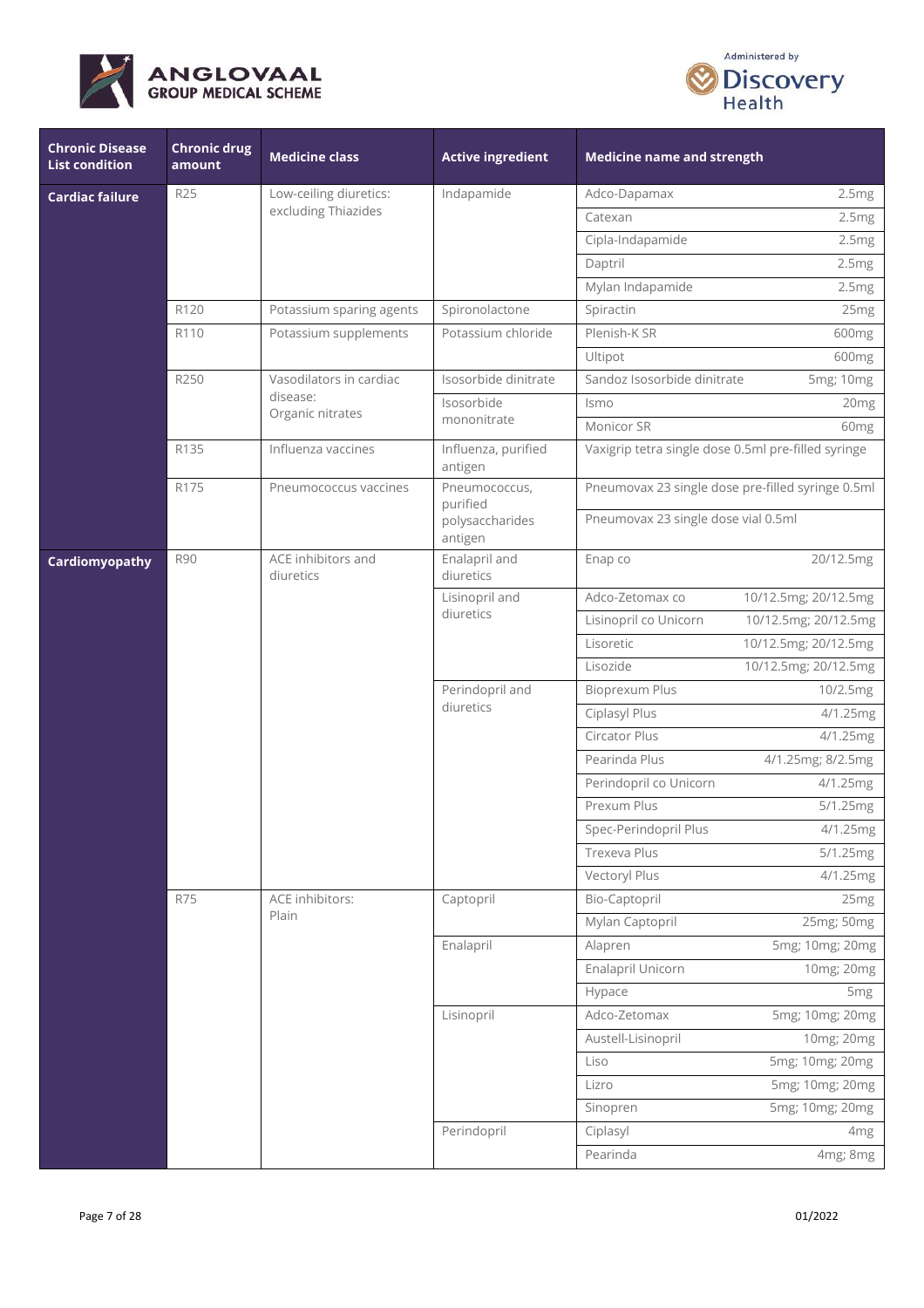



| <b>Chronic Disease</b><br><b>List condition</b> | <b>Chronic drug</b><br>amount | <b>Medicine class</b>                            | <b>Active ingredient</b>   | <b>Medicine name and strength</b> |                                 |
|-------------------------------------------------|-------------------------------|--------------------------------------------------|----------------------------|-----------------------------------|---------------------------------|
| Cardiomyopathy                                  | <b>R75</b>                    | ACE inhibitors:                                  | Perindopril                | Perindopril Unicorn               | 8 <sub>mg</sub>                 |
|                                                 |                               | Plain                                            |                            | Prexum                            | 10mg                            |
|                                                 |                               |                                                  |                            | Ran-Perindopril                   | 4 <sub>mg</sub>                 |
|                                                 |                               |                                                  |                            | Reprex                            | 4mg; 8mg                        |
|                                                 |                               |                                                  |                            | Vectoryl                          | 8 <sub>mg</sub>                 |
|                                                 |                               |                                                  |                            | Zyace                             | 4 <sub>mg</sub>                 |
|                                                 | R220                          | Alpha and Beta blocking                          | Carvedilol                 | Carloc                            | 6.25mg; 12.5mg; 25mg            |
|                                                 |                               | agents                                           |                            | Carvedilol Unicorn                | 6.25mg; 12.5mg; 25mg            |
|                                                 |                               |                                                  |                            | Carvetrend                        | 6.25mg; 12.5mg; 25mg            |
|                                                 | R100                          | Angiotensin II antagonists:                      | Losartan and               | Co-Normoten                       | 100/25mg                        |
|                                                 |                               | Combinations                                     | diuretics                  | Losaar Plus                       | 50/12.5mg; 100/25mg             |
|                                                 |                               |                                                  |                            | Losartan comp Biotech             | 50/12.5mg; 100/25mg             |
|                                                 |                               |                                                  |                            | Sartoc-co                         | 50/12.5mg; 100/25mg             |
|                                                 |                               |                                                  | Telmisartan and            | Telpres Plus                      | 40/12.5mg; 80/12.5mg            |
|                                                 |                               |                                                  | diuretics                  | Tesar co                          | 40/12.5mg; 80/12.5mg            |
|                                                 |                               |                                                  |                            | Ticarda Plus                      | 40/12.5mg; 80/12.5mg            |
|                                                 |                               |                                                  | Valsartan and<br>diuretics | Regoval co                        | 80/12.5mg; 160/12.5mg; 160/25mg |
|                                                 | R110                          | Angiotensin II antagonists:<br>Plain             | Irbesartan                 | Jubitan                           | 150mg; 300mg                    |
|                                                 |                               |                                                  | Losartan<br>Valsartan      | Annin                             | 50mg; 100mg                     |
|                                                 |                               |                                                  |                            | Ciplazar                          | 50mg; 100mg                     |
|                                                 |                               |                                                  |                            | Losartan Accord                   | 50mg; 100mg                     |
|                                                 |                               |                                                  |                            | Zaario                            | 50mg; 100mg                     |
|                                                 |                               |                                                  |                            | Zartan                            | 100mg                           |
|                                                 |                               |                                                  |                            | Adco-Valsartan                    | 80mg; 160mg                     |
|                                                 |                               |                                                  |                            | Regoval                           | 80mg; 160mg                     |
|                                                 |                               |                                                  |                            | Valheft                           | 80mg; 160mg                     |
|                                                 | <b>R85</b>                    | Anti-thrombotic agents:<br>Vitamin K antagonists | Warfarin                   | Cipla-Warfarin                    | 5 <sub>mg</sub>                 |
|                                                 | R100                          | Arteriolar smooth muscle<br>agents:              | Hydralazine                | Hydralazine HCl 25 Kiara          | 25mg                            |
|                                                 |                               | Hydrazinophthalazine<br>derivatives              |                            | Hyperphen                         | 10mg; 50mg                      |
|                                                 | <b>R35</b>                    | Aspirin:<br>Cardiovascular                       | Acetylsalicylic acid       | Aspirin Teva                      | 80 <sub>mg</sub>                |
|                                                 |                               |                                                  |                            | Myoprin                           | 100mg                           |
|                                                 | <b>R80</b>                    | Beta blocking agents:<br>Selective               | Bisoprolol                 | Adco-Bisocor                      | 5mg; 10mg                       |
|                                                 |                               |                                                  |                            | Betacor                           | 5mg; 10mg                       |
|                                                 |                               |                                                  |                            | Bilocor                           | 5mg; 10mg                       |
|                                                 |                               |                                                  |                            | <b>Bisbeta</b>                    | 5mg; 10mg                       |
|                                                 |                               |                                                  |                            | <b>Bislo</b>                      | 5mg; 10mg                       |
|                                                 |                               |                                                  |                            | <b>Bisoprolol Unicorn</b>         | 5mg; 10mg                       |
|                                                 |                               |                                                  |                            | Bisozyd                           | 5mg; 10mg                       |
|                                                 |                               |                                                  |                            | Emcor                             | 5mg; 10mg                       |
|                                                 |                               |                                                  |                            | Presicard                         | 5mg; 10mg                       |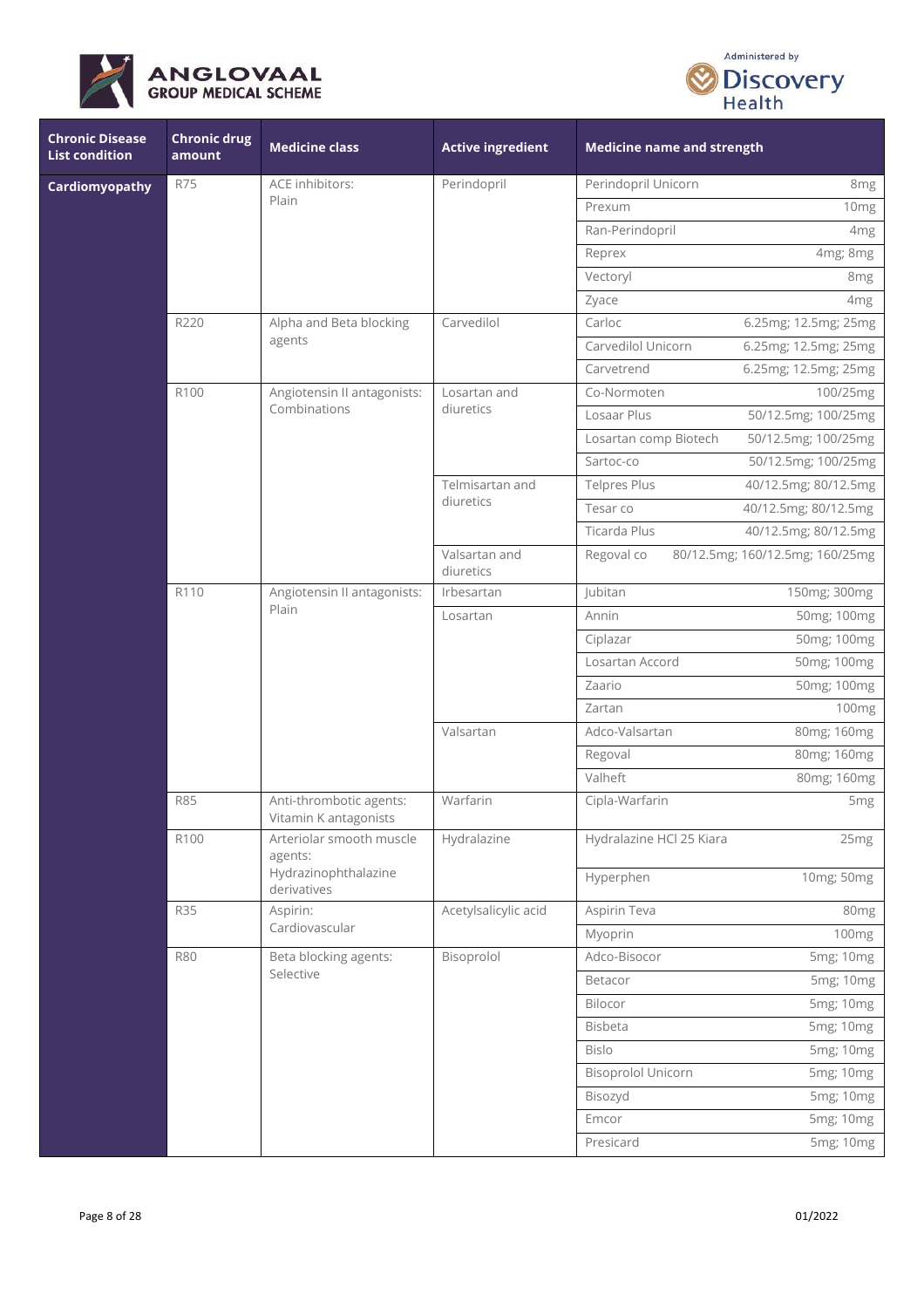



| <b>Chronic Disease</b><br><b>List condition</b> | <b>Chronic drug</b><br>amount | <b>Medicine class</b>                                   | <b>Active ingredient</b>       | <b>Medicine name and strength</b>                   |
|-------------------------------------------------|-------------------------------|---------------------------------------------------------|--------------------------------|-----------------------------------------------------|
| Cardiomyopathy                                  | <b>R35</b>                    | Cardiac glycosides:                                     | Digoxin                        | 0.0625mg; 0.25mg<br>Lanoxin                         |
|                                                 |                               | Digoxin                                                 |                                | $0.05$ mg/1ml<br>Lanoxin paediatric/geriatric syrup |
|                                                 | R40                           | High-ceiling diuretics                                  | Furosemide                     | Dino-Retic<br>40 <sub>mg</sub>                      |
|                                                 |                               |                                                         |                                | Diuresix<br>40 <sub>mg</sub>                        |
|                                                 |                               |                                                         |                                | Furobe<br>40 <sub>mg</sub>                          |
|                                                 |                               |                                                         |                                | Mylan Furosemide<br>40mg                            |
|                                                 | R <sub>15</sub>               | Low-ceiling diuretics:                                  | Hydrochlorothiazide            | Hexazide<br>25mg                                    |
|                                                 |                               | Thiazides, plain                                        |                                | Ridag<br>12.5mg                                     |
|                                                 | R25                           | Low-ceiling diuretics:                                  | Indapamide                     | Adco-Dapamax<br>2.5mg                               |
|                                                 |                               | excluding Thiazides                                     |                                | Catexan<br>2.5mg                                    |
|                                                 |                               |                                                         |                                | Cipla-Indapamide<br>2.5mg                           |
|                                                 |                               |                                                         |                                | Daptril<br>2.5mg                                    |
|                                                 |                               |                                                         |                                | Mylan Indapamide<br>2.5mg                           |
|                                                 | R120                          | Potassium sparing agents                                | Spironolactone                 | Spiractin<br>25mg                                   |
|                                                 | R110                          | Potassium supplements                                   | Potassium chloride             | Plenish-K SR<br>600mg                               |
|                                                 |                               |                                                         |                                | Ultipot<br>600 <sub>mg</sub>                        |
|                                                 | R250                          | Vasodilators in cardiac<br>disease:<br>Organic nitrates | Isosorbide dinitrate           | Sandoz Isosorbide dinitrate<br>5mg; 10mg            |
|                                                 |                               |                                                         | Isosorbide<br>mononitrate      | Ismo<br>20 <sub>mg</sub>                            |
|                                                 |                               |                                                         |                                | Monicor SR<br>60 <sub>mg</sub>                      |
|                                                 | R135                          | Influenza vaccines                                      | Influenza, purified<br>antigen | Vaxigrip tetra single dose 0.5ml pre-filled syringe |
|                                                 | R175                          | Pneumococcus vaccines                                   | Pneumococcus,<br>purified      | Pneumovax 23 single dose pre-filled syringe 0.5ml   |
|                                                 |                               |                                                         | polysaccharides<br>antigen     | Pneumovax 23 single dose vial 0.5ml                 |
| Chronic                                         | R40                           | Adrenergics:                                            | Salbutamol                     | Asthavent ecohaler 200 dose<br>100mcg               |
| obstructive<br>pulmonary                        |                               | Short acting - Salbutamol                               |                                | Ventimax CFC free 200 dose<br>100mcg                |
| disease (COPD)                                  | R165                          | Anti-asthmatics:<br>Systemic Xanthines                  | Theophylline                   | Theophylline anhydrous Kiara<br>200mg; 300mg        |
|                                                 | R260                          | Inhaled anticholinergics:<br>Ipratropium bromide        | Ipratropium bromide            | Atrovent HFA 200 dose<br>20mcg                      |
|                                                 | R886                          | Surgical item:<br>Oxygen concentrator 5L                | Oxygen                         | Oxygen Concentrator (Rental)                        |
|                                                 | <b>R20</b>                    | Systemic Corticosteroids:                               | Prednisone                     | Be-Tabs Prednisone<br>5 <sub>mg</sub>               |
|                                                 |                               | Prednisone                                              |                                | Panafcort<br>5 <sub>mg</sub>                        |
|                                                 |                               |                                                         |                                | Trolic<br>5 <sub>mg</sub>                           |
|                                                 | R135                          | Influenza vaccines                                      | Influenza, purified<br>antigen | Vaxigrip tetra single dose 0.5ml pre-filled syringe |
| <b>Chronic renal</b><br>disease                 | <b>R90</b>                    | ACE inhibitors and<br>diuretics                         | Enalapril and<br>diuretics     | 20/12.5mg<br>Enap co                                |
|                                                 |                               |                                                         | Lisinopril and                 | Adco-Zetomax co<br>10/12.5mg; 20/12.5mg             |
|                                                 |                               |                                                         | diuretics                      | Lisinopril co Unicorn<br>10/12.5mg; 20/12.5mg       |
|                                                 |                               |                                                         |                                | 10/12.5mg; 20/12.5mg<br>Lisoretic                   |
|                                                 |                               |                                                         |                                | Lisozide<br>10/12.5mg; 20/12.5mg                    |
|                                                 |                               |                                                         | Perindopril and                | Bioprexum Plus<br>10/2.5mg                          |
|                                                 |                               |                                                         | diuretics                      | Ciplasyl Plus<br>4/1.25mg                           |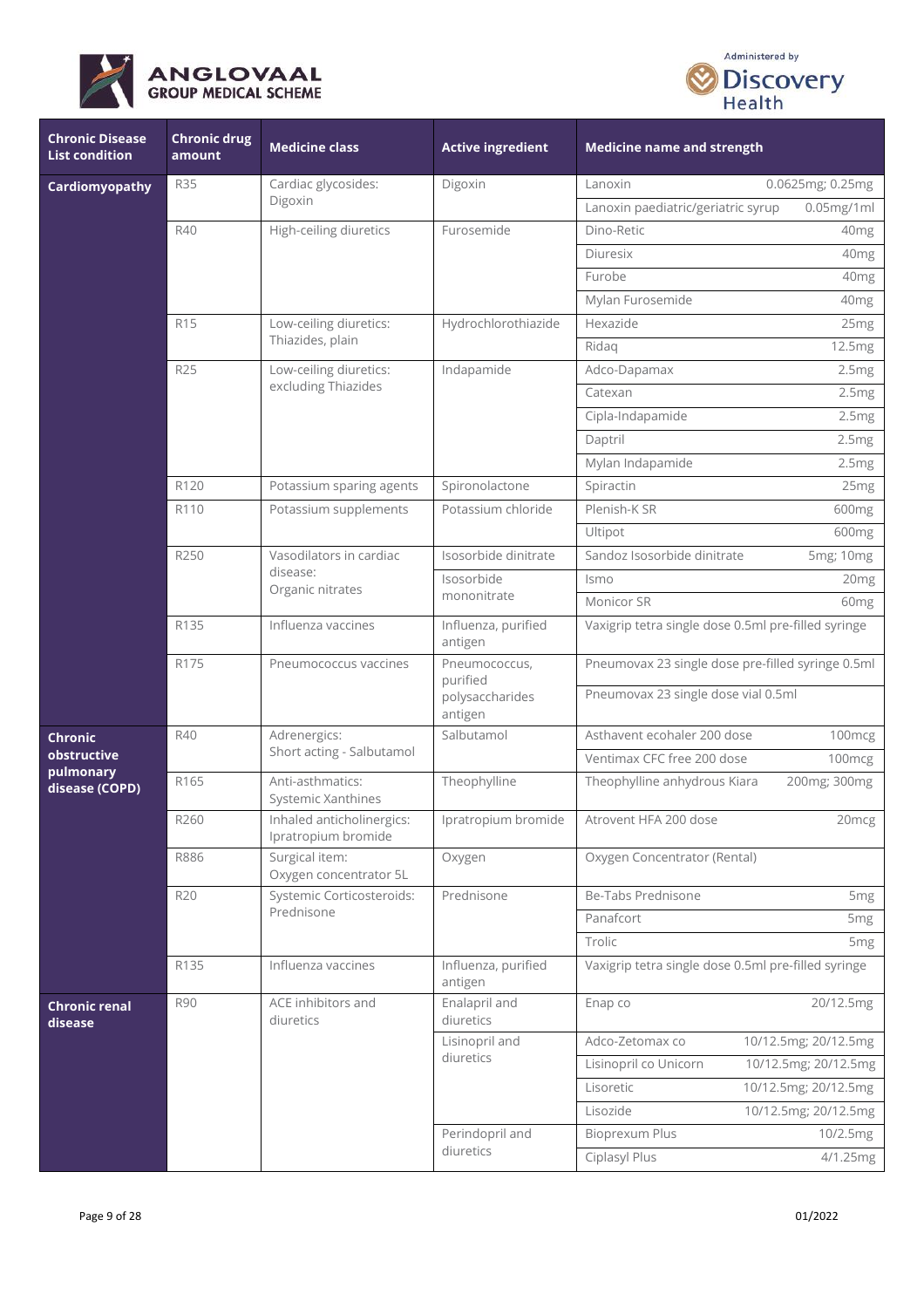



| <b>Chronic Disease</b><br><b>List condition</b> | <b>Chronic drug</b><br>amount | <b>Medicine class</b>                       | <b>Active ingredient</b>   | <b>Medicine name and strength</b> |                                 |
|-------------------------------------------------|-------------------------------|---------------------------------------------|----------------------------|-----------------------------------|---------------------------------|
| <b>Chronic renal</b>                            | <b>R90</b>                    | ACE inhibitors and                          | Perindopril and            | Circator Plus                     | 4/1.25mg                        |
| disease                                         |                               | diuretics                                   | diuretics                  | Pearinda Plus                     | 4/1.25mg; 8/2.5mg               |
|                                                 |                               |                                             |                            | Perindopril co Unicorn            | 4/1.25mg                        |
|                                                 |                               |                                             |                            | Prexum Plus                       | 5/1.25mg                        |
|                                                 |                               |                                             |                            | Spec-Perindopril Plus             | 4/1.25mg                        |
|                                                 |                               |                                             |                            | Trexeva Plus                      | 5/1.25mg                        |
|                                                 |                               |                                             |                            | Vectoryl Plus                     | 4/1.25mg                        |
|                                                 | <b>R75</b>                    | ACE inhibitors:                             | Captopril                  | Bio-Captopril                     | 25mg                            |
|                                                 |                               | Plain                                       |                            | Mylan Captopril                   | 25mg; 50mg                      |
|                                                 |                               |                                             | Enalapril                  | Alapren                           | 5mg; 10mg; 20mg                 |
|                                                 |                               |                                             |                            | Enalapril Unicorn                 | 10mg; 20mg                      |
|                                                 |                               |                                             |                            | Hypace                            | 5 <sub>mg</sub>                 |
|                                                 |                               |                                             | Lisinopril                 | Adco-Zetomax                      | 5mg; 10mg; 20mg                 |
|                                                 |                               |                                             |                            | Austell-Lisinopril                | 10mg; 20mg                      |
|                                                 |                               |                                             |                            | Liso                              | 5mg; 10mg; 20mg                 |
|                                                 |                               |                                             |                            | Lizro                             | 5mg; 10mg; 20mg                 |
|                                                 |                               |                                             |                            | Sinopren                          | 5mg; 10mg; 20mg                 |
|                                                 |                               |                                             | Perindopril                | Ciplasyl                          | 4 <sub>mg</sub>                 |
|                                                 |                               |                                             |                            | Pearinda                          | 4mg; 8mg                        |
|                                                 |                               |                                             |                            | Perindopril Unicorn               | 8 <sub>mg</sub>                 |
|                                                 |                               |                                             |                            | Prexum                            | 10mg                            |
|                                                 |                               |                                             |                            | Ran-Perindopril                   | 4 <sub>mg</sub>                 |
|                                                 |                               |                                             |                            | Reprex                            | 4mg; 8mg                        |
|                                                 |                               |                                             |                            | Vectoryl                          | 8 <sub>mg</sub>                 |
|                                                 |                               |                                             |                            | Zyace                             | 4 <sub>mg</sub>                 |
|                                                 | R100                          | Angiotensin II antagonists:<br>Combinations | Losartan and<br>diuretics  | Co-Normoten                       | 100/25mg                        |
|                                                 |                               |                                             |                            | Losaar Plus                       | 50/12.5mg; 100/25mg             |
|                                                 |                               |                                             |                            | Losartan comp Biotech             | 50/12.5mg; 100/25mg             |
|                                                 |                               |                                             |                            | Sartoc-co                         | 50/12.5mg; 100/25mg             |
|                                                 |                               |                                             | Telmisartan and            | Telpres Plus                      | 40/12.5mg; 80/12.5mg            |
|                                                 |                               |                                             | diuretics                  | Tesar co                          | 40/12.5mg; 80/12.5mg            |
|                                                 |                               |                                             |                            | Ticarda Plus                      | 40/12.5mg; 80/12.5mg            |
|                                                 |                               |                                             | Valsartan and<br>diuretics | Regoval co                        | 80/12.5mg; 160/12.5mg; 160/25mg |
|                                                 | R <sub>110</sub>              | Angiotensin II antagonists:                 | Irbesartan                 | Jubitan                           | 150mg; 300mg                    |
|                                                 |                               | Plain                                       | Losartan                   | Annin                             | 50mg; 100mg                     |
|                                                 |                               |                                             |                            | Ciplazar                          | 50mg; 100mg                     |
|                                                 |                               |                                             |                            | Losartan Accord                   | 50mg; 100mg                     |
|                                                 |                               |                                             |                            | Zaario                            | 50mg; 100mg                     |
|                                                 |                               |                                             |                            | Zartan                            | 100mg                           |
|                                                 |                               |                                             | Valsartan                  | Adco-Valsartan                    | 80mg; 160mg                     |
|                                                 |                               |                                             |                            | Regoval                           | 80mg; 160mg                     |
|                                                 |                               |                                             |                            | Valheft                           | 80mg; 160mg                     |
|                                                 | R300                          | Calcium supplements                         | Calcium carbonate          | B-cal                             |                                 |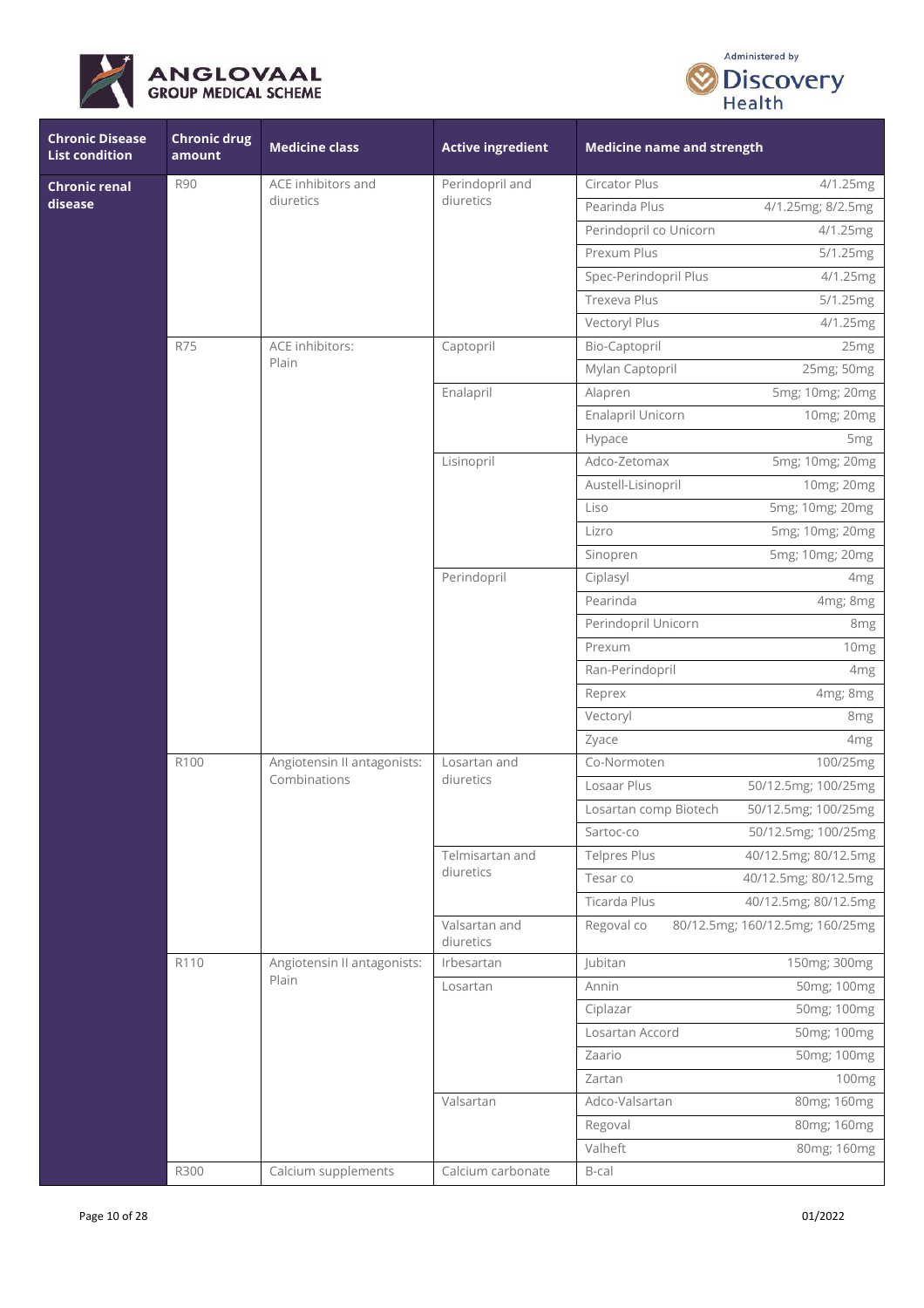



| <b>Chronic Disease</b><br><b>List condition</b> | <b>Chronic drug</b><br>amount | <b>Medicine class</b>               | <b>Active ingredient</b>                        | <b>Medicine name and strength</b> |                  |
|-------------------------------------------------|-------------------------------|-------------------------------------|-------------------------------------------------|-----------------------------------|------------------|
| <b>Chronic renal</b>                            | R <sub>10</sub>               | Folic acid and derivatives          | Folic acid                                      | Be-Tabs Folic acid                | 5 <sub>mg</sub>  |
| disease                                         |                               |                                     |                                                 | Folic acid                        | 5 <sub>mg</sub>  |
|                                                 | <b>R50</b>                    | Iron bivalent, oral<br>preparations | Ferrous Sulfate                                 | Ferrous Sulphate                  | 75 <sub>mg</sub> |
|                                                 | R535                          | Iron, parenteral                    | Iron, parenteral                                | Cosmofer ampoule 2ml              | 50mg/1ml         |
|                                                 |                               | preparations                        | preparations                                    | Equifer ampoule 5ml               | 100mg/5ml        |
|                                                 |                               |                                     |                                                 | Rautevene ampoule 5ml             | 100mg/5ml        |
|                                                 |                               |                                     |                                                 | Zypiron vial 5ml                  | 20mg/1ml         |
|                                                 | R3 340                        | Other anti-anaemic                  | Darbepoetin Alfa                                | Aranesp pre-filled syringe 0.4ml  | 10mcg/0.4ml      |
|                                                 |                               | preparations                        |                                                 | Aranesp pre-filled syringe 0.5ml  | 20mcg/0.5ml      |
|                                                 |                               |                                     |                                                 | Aranesp pre-filled syringe 0.3ml  | 30mcg/0.3ml      |
|                                                 |                               |                                     |                                                 | Aranesp pre-filled syringe 0.4ml  | 40mcg/0.4ml      |
|                                                 |                               |                                     |                                                 | Aranesp pre-filled syringe 0.5ml  | 50mcg/0.5ml      |
|                                                 |                               |                                     |                                                 | Aranesp pre-filled syringe 0.3ml  | 60mcg/0.3ml      |
|                                                 |                               |                                     |                                                 | Aranesp pre-filled syringe 0.4ml  | 80mcg/0.4ml      |
|                                                 |                               |                                     |                                                 | Aranesp pre-filled syringe 0.5ml  | 100mcg/0.5ml     |
|                                                 |                               |                                     | Erythropoietin                                  | Eprex pre-fill                    | 2000U/0.5ml      |
|                                                 |                               |                                     |                                                 | Eprex pre-fill                    | 4000U/0.4ml      |
|                                                 |                               |                                     |                                                 | Repotin ampoule 1ml               | 2000U; 4000U     |
|                                                 |                               |                                     | Methoxy<br>polyethylene glycol-<br>epoetin beta | Mircera pre-filled syringe 0.3ml  | 50mcg/0.3ml      |
|                                                 |                               |                                     |                                                 | Mircera pre-filled syringe 0.3ml  | 75mcg/0.3ml      |
|                                                 |                               |                                     |                                                 | Mircera pre-filled syringe 0.3ml  | 100mcg/0.3ml     |
|                                                 |                               |                                     |                                                 | Mircera pre-filled syringe 0.3ml  | 120mcg/0.3ml     |
|                                                 |                               |                                     |                                                 | Mircera pre-filled syringe 0.3ml  | 150mcg/0.3ml     |
|                                                 |                               |                                     |                                                 | Mircera pre-filled syringe 0.3ml  | 200mcg/0.3ml     |
|                                                 |                               |                                     |                                                 | Mircera pre-filled syringe 0.3ml  | 250mcg/0.3ml     |
|                                                 | R365                          | Vitamin D and analogues             | Alfacalcidol                                    | Zodoray                           | 0.25mcg; 1mcg    |
| <b>Coronary artery</b>                          | <b>R35</b>                    | Aspirin:                            | Acetylsalicylic acid                            | Aspirin Teva                      | 80 <sub>mg</sub> |
| disease                                         |                               | Cardiovascular                      |                                                 | Myoprin                           | 100mg            |
|                                                 | R200                          | Beta blocking agents:               | Propranolol                                     | Indoblok                          | 40 <sub>mg</sub> |
|                                                 |                               | Non-selective                       |                                                 | Purbloka                          | 40 <sub>mg</sub> |
|                                                 | <b>R80</b>                    | Beta blocking agents:               | Atenolol                                        | Adco-Atenolol                     | 50mg; 100mg      |
|                                                 |                               | Selective                           |                                                 | <b>B-Block</b>                    | 50mg; 100mg      |
|                                                 |                               |                                     |                                                 | Tenopress                         | 50mg; 100mg      |
|                                                 |                               |                                     | Bisoprolol                                      | Adco-Bisocor                      | 5mg; 10mg        |
|                                                 |                               |                                     |                                                 | Betacor                           | 5mg; 10mg        |
|                                                 |                               |                                     |                                                 | Bilocor                           | 5mg; 10mg        |
|                                                 |                               |                                     |                                                 | Bisbeta                           | 5mg; 10mg        |
|                                                 |                               |                                     |                                                 | <b>Bislo</b>                      | 5mg; 10mg        |
|                                                 |                               |                                     |                                                 | <b>Bisoprolol Unicorn</b>         | 5mg; 10mg        |
|                                                 |                               |                                     |                                                 | Bisozyd                           | 5mg; 10mg        |
|                                                 |                               |                                     |                                                 | Emcor                             | 5mg; 10mg        |
|                                                 |                               |                                     |                                                 | Presicard                         | 5mg; 10mg        |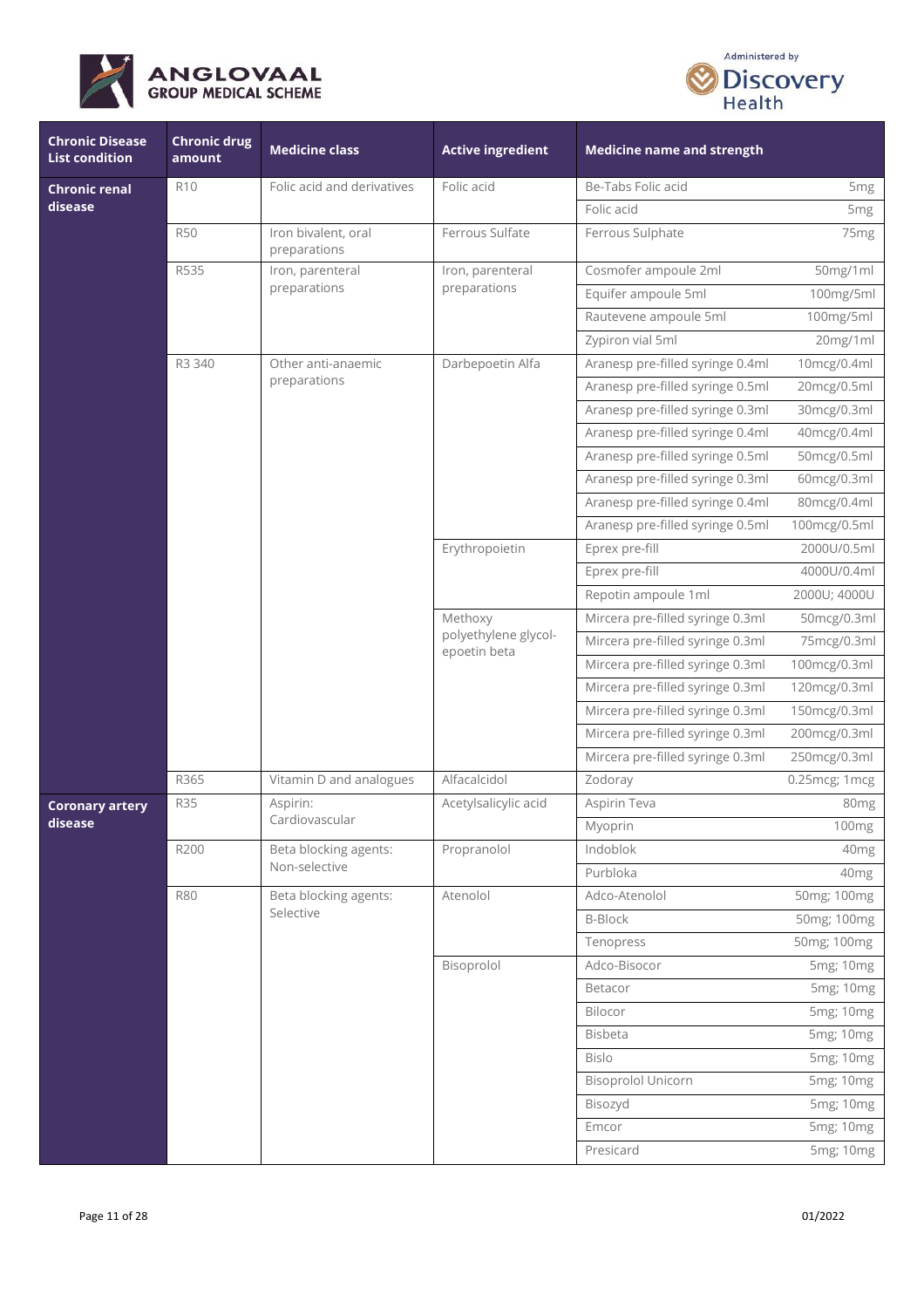



| <b>Chronic Disease</b><br><b>List condition</b> | <b>Chronic drug</b><br>amount | <b>Medicine class</b>                                                            | <b>Active ingredient</b> | <b>Medicine name and strength</b>                |                   |
|-------------------------------------------------|-------------------------------|----------------------------------------------------------------------------------|--------------------------|--------------------------------------------------|-------------------|
| <b>Coronary artery</b>                          | R250                          | Selective calcium channel                                                        | Diltiazem                | Adco-Zildem SR                                   | 180mg; 240mg      |
| disease                                         |                               | blockers with direct<br>cardiac effects                                          | Verapamil                | Vasomil                                          | 40mg; 80mg        |
|                                                 |                               |                                                                                  |                          | Verahexal SR                                     | 240mg             |
|                                                 |                               |                                                                                  |                          | Verahexal 40 Oethmaan                            | 40mg              |
|                                                 | R100                          | Selective calcium channel                                                        | Amlodipine               | Amloc                                            | 5mg; 10mg         |
|                                                 |                               | blockers with mainly<br>vascular effects                                         |                          | Amlodipine Unicorn                               | 5mg; 10mg         |
|                                                 |                               |                                                                                  |                          | Amtas                                            | 5mg; 10mg         |
|                                                 |                               |                                                                                  |                          | Aprate                                           | 5mg; 10mg         |
|                                                 |                               |                                                                                  |                          | Austell-Amlodipine                               | 5mg; 10mg         |
|                                                 |                               |                                                                                  |                          | Ciplavasc                                        | 5mg; 10mg         |
|                                                 |                               |                                                                                  |                          | Gulf Amlodipine                                  | 5mg; 10mg         |
|                                                 |                               |                                                                                  |                          | Lomanor                                          | 5mg; 10mg         |
|                                                 |                               |                                                                                  |                          | Pharma Dynamics Amlodipine besylate<br>5mg; 10mg |                   |
|                                                 |                               |                                                                                  | Felodipine               | Felodipine Kiara                                 | 5mg; 10mg         |
|                                                 |                               |                                                                                  |                          | Plendil                                          | 2.5mg; 5mg        |
|                                                 |                               |                                                                                  | Nifedipine               | Cipalat Retard                                   | 20 <sub>mg</sub>  |
|                                                 |                               |                                                                                  |                          | Cipalat XR                                       | 30mg; 60mg        |
|                                                 | R250                          | Vasodilators in cardiac<br>disease:<br>Organic nitrates                          | Isosorbide dinitrate     | Sandoz Isosorbide dinitrate                      | 5mg; 10mg         |
|                                                 |                               |                                                                                  | Isosorbide               | Ismo                                             | 20 <sub>mg</sub>  |
|                                                 |                               |                                                                                  | mononitrate              | Monicor SR                                       | 60 <sub>mg</sub>  |
| <b>Crohn's disease</b>                          | <b>R10</b>                    | Folic acid and derivatives                                                       | Folic acid               | Be-Tabs Folic acid                               | 5 <sub>mg</sub>   |
|                                                 |                               |                                                                                  |                          | Folic acid                                       | 5 <sub>mg</sub>   |
|                                                 | R980                          | Intestinal anti-<br>inflammatories:<br>Aminosalicylic acid and<br>similar agents | Mesalazine               | Asacol                                           | 400mg; 800mg      |
|                                                 |                               |                                                                                  |                          | Asacol suppository                               | 500 <sub>mg</sub> |
|                                                 |                               |                                                                                  |                          | Mezavant                                         | 1200mg            |
|                                                 |                               |                                                                                  |                          | Pentasa                                          | 500mg             |
|                                                 |                               |                                                                                  |                          | Pentasa suppository                              | 1000mg            |
|                                                 |                               |                                                                                  | Sulfasalazine            | Salazopyrin                                      | 500mg             |
|                                                 |                               |                                                                                  |                          | Salazopyrin EN                                   | 500 <sub>mg</sub> |
|                                                 | R1 940                        | Intestinal anti-<br>inflammatories:<br>Corticosteroids                           | Budesonide               | Entocord enema                                   | $0.02$ mg/1ml     |
|                                                 | R775                          | Other immunosuppressive                                                          | Azathioprine             | Azamun                                           | 50 <sub>mg</sub>  |
|                                                 |                               | agents:<br>Azathioprine                                                          |                          | Azathioprine PCH                                 | 50 <sub>mg</sub>  |
|                                                 |                               |                                                                                  |                          | Imuran                                           | 50 <sub>mg</sub>  |
|                                                 | R110                          | Other immunosuppressive<br>agents:<br>Methotrexate                               | Methotrexate             | Abitrexate                                       | 2.5mg             |
|                                                 | <b>R20</b>                    | Systemic Corticosteroids:                                                        | Prednisone               | Be-Tabs Prednisone                               | 5 <sub>mg</sub>   |
|                                                 |                               | Prednisone                                                                       |                          | Panafcort                                        | 5 <sub>mg</sub>   |
|                                                 |                               |                                                                                  |                          | Trolic                                           | 5 <sub>mg</sub>   |
| <b>Diabetes</b><br>insipidus                    | R1 700                        | Posterior pituitary<br>hormones:                                                 | Desmopressin             | Ddavp                                            | 0.1mg; 0.2mg      |
|                                                 |                               | Vasopressin and<br>analogues                                                     |                          | Ddavp nasal spray 5ml                            | $0.1$ mg/1ml      |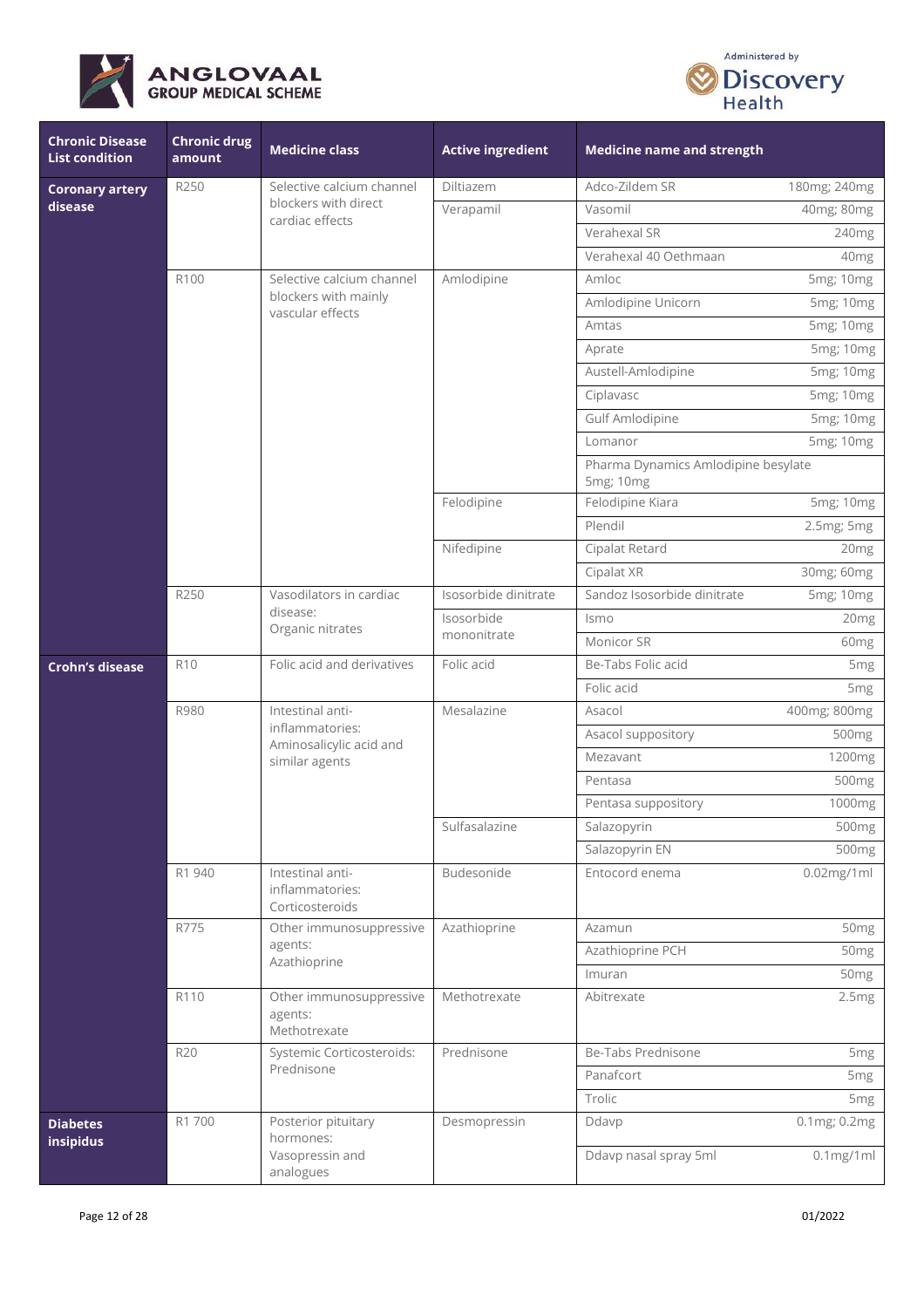



| <b>Chronic Disease</b><br><b>List condition</b> | <b>Chronic drug</b><br>amount                                                                                                                   | <b>Medicine class</b>                                                       | <b>Active ingredient</b> | <b>Medicine name and strength</b>             |                   |  |  |
|-------------------------------------------------|-------------------------------------------------------------------------------------------------------------------------------------------------|-----------------------------------------------------------------------------|--------------------------|-----------------------------------------------|-------------------|--|--|
| <b>Diabetes mellitus</b><br>Type 1              | *** Please note that an overall monthly limit applies to Insulins across the different Insulin classes ***<br>The overall monthly limit is R720 |                                                                             |                          |                                               |                   |  |  |
|                                                 | R515                                                                                                                                            | Anti-diabetic agents:                                                       | Insulin Aspart           | Novorapid - penfill 3ml                       |                   |  |  |
|                                                 |                                                                                                                                                 | Fast-acting Insulins                                                        | Insulin Glulisine        | Apidra - cartridge 3ml                        |                   |  |  |
|                                                 |                                                                                                                                                 |                                                                             |                          | Apidra solostar - disposable pen 3ml          |                   |  |  |
|                                                 |                                                                                                                                                 |                                                                             | Insulin Lispro           | Humalog - cartridge 3ml; kwikpen 3ml          |                   |  |  |
|                                                 | R720                                                                                                                                            | Anti-diabetic agents:                                                       | Insulin Human            | Humulin 30/70 - cartridge 3ml                 |                   |  |  |
|                                                 |                                                                                                                                                 | Intermediate-acting or<br>long-acting combined with<br>fast-acting Insulins | Insulin Lispro           | Humalog mix 25 - cartridge 3ml; kwikpen 3ml   |                   |  |  |
|                                                 |                                                                                                                                                 | (Biphasic)                                                                  |                          | Humalog mix 50 - cartridge 3ml; kwikpen 3ml   |                   |  |  |
|                                                 | R440                                                                                                                                            | Anti-diabetic agents:                                                       | Insulin Detemir          | Levemir - pre-filled cartridge 3ml            |                   |  |  |
|                                                 |                                                                                                                                                 | Long-acting Insulins                                                        | Insulin Glargine         | Basaglar - cartridge 3ml                      |                   |  |  |
|                                                 |                                                                                                                                                 |                                                                             |                          | Optisulin - cartridge 3ml                     |                   |  |  |
|                                                 | <b>R35</b>                                                                                                                                      | Aspirin:                                                                    | Acetylsalicylic acid     | Aspirin Teva                                  | 80 <sub>mg</sub>  |  |  |
|                                                 |                                                                                                                                                 | Cardiovascular                                                              |                          | Myoprin                                       | 100 <sub>mg</sub> |  |  |
|                                                 | R280                                                                                                                                            | Blood glucose monitoring                                                    | Glucose strips           | Accu-check test strip glucose active          |                   |  |  |
|                                                 |                                                                                                                                                 | agents                                                                      |                          | Accu-check test strip glucose instant         |                   |  |  |
|                                                 |                                                                                                                                                 |                                                                             |                          | Glucocheck key test strip                     |                   |  |  |
|                                                 |                                                                                                                                                 |                                                                             |                          | Glucocheck test strip                         |                   |  |  |
|                                                 |                                                                                                                                                 |                                                                             |                          | Test strip blood glucose clicks bionime gs550 |                   |  |  |
|                                                 |                                                                                                                                                 |                                                                             |                          | Test strip freestyle optium glucose           |                   |  |  |
|                                                 |                                                                                                                                                 |                                                                             |                          | Test strip glucose caresens n 29g             |                   |  |  |
|                                                 |                                                                                                                                                 |                                                                             |                          | Test strip glucose contour plus               |                   |  |  |
|                                                 |                                                                                                                                                 |                                                                             |                          | Test strip glucose contour ts                 |                   |  |  |
|                                                 |                                                                                                                                                 |                                                                             |                          | Test strip glucose fora diamond blood         |                   |  |  |
|                                                 |                                                                                                                                                 |                                                                             |                          | Test strip glucose on call plus ez            |                   |  |  |
|                                                 |                                                                                                                                                 |                                                                             |                          | Test strip onetouch select plus               |                   |  |  |
|                                                 | R350                                                                                                                                            | Surgical item                                                               | Lancets                  | Lancet blood collection needle loris          |                   |  |  |
|                                                 |                                                                                                                                                 |                                                                             |                          | Lancet fora collection needle sterile 30g     |                   |  |  |
|                                                 |                                                                                                                                                 |                                                                             |                          | Lancet fora tender needle sterile 33g         |                   |  |  |
|                                                 |                                                                                                                                                 |                                                                             |                          | Lancet freestyle test                         |                   |  |  |
|                                                 |                                                                                                                                                 |                                                                             |                          | Lancet glucocheck novicheck                   |                   |  |  |
|                                                 |                                                                                                                                                 |                                                                             |                          | Lancet solus v2                               |                   |  |  |
|                                                 |                                                                                                                                                 |                                                                             |                          | Lancet unilet sterile 28g                     |                   |  |  |
|                                                 |                                                                                                                                                 |                                                                             |                          | Lancet unilet sterile 4cm x 6cm x 7.5cm 28g   |                   |  |  |
|                                                 |                                                                                                                                                 |                                                                             |                          | Microlet lancet                               |                   |  |  |
|                                                 |                                                                                                                                                 |                                                                             | Needles                  | BD micro fine plus pen needle 30g 8mm         |                   |  |  |
|                                                 |                                                                                                                                                 |                                                                             |                          | BD micro fine plus pen needle 31g             |                   |  |  |
|                                                 |                                                                                                                                                 |                                                                             |                          | BD micro fine plus pen needle 32g 4mm         |                   |  |  |
|                                                 |                                                                                                                                                 |                                                                             |                          | Droplet pen needle 8mm 31g                    |                   |  |  |
|                                                 |                                                                                                                                                 |                                                                             |                          | Needle insulin fora pen 31g 5mm               |                   |  |  |
|                                                 |                                                                                                                                                 |                                                                             |                          | Needle insulin fora pen 31g 8mm               |                   |  |  |
|                                                 |                                                                                                                                                 |                                                                             |                          | Needle insulin fora pen 32g 4mm               |                   |  |  |
|                                                 |                                                                                                                                                 |                                                                             |                          | Needle insulin fora pen 32g 6mm               |                   |  |  |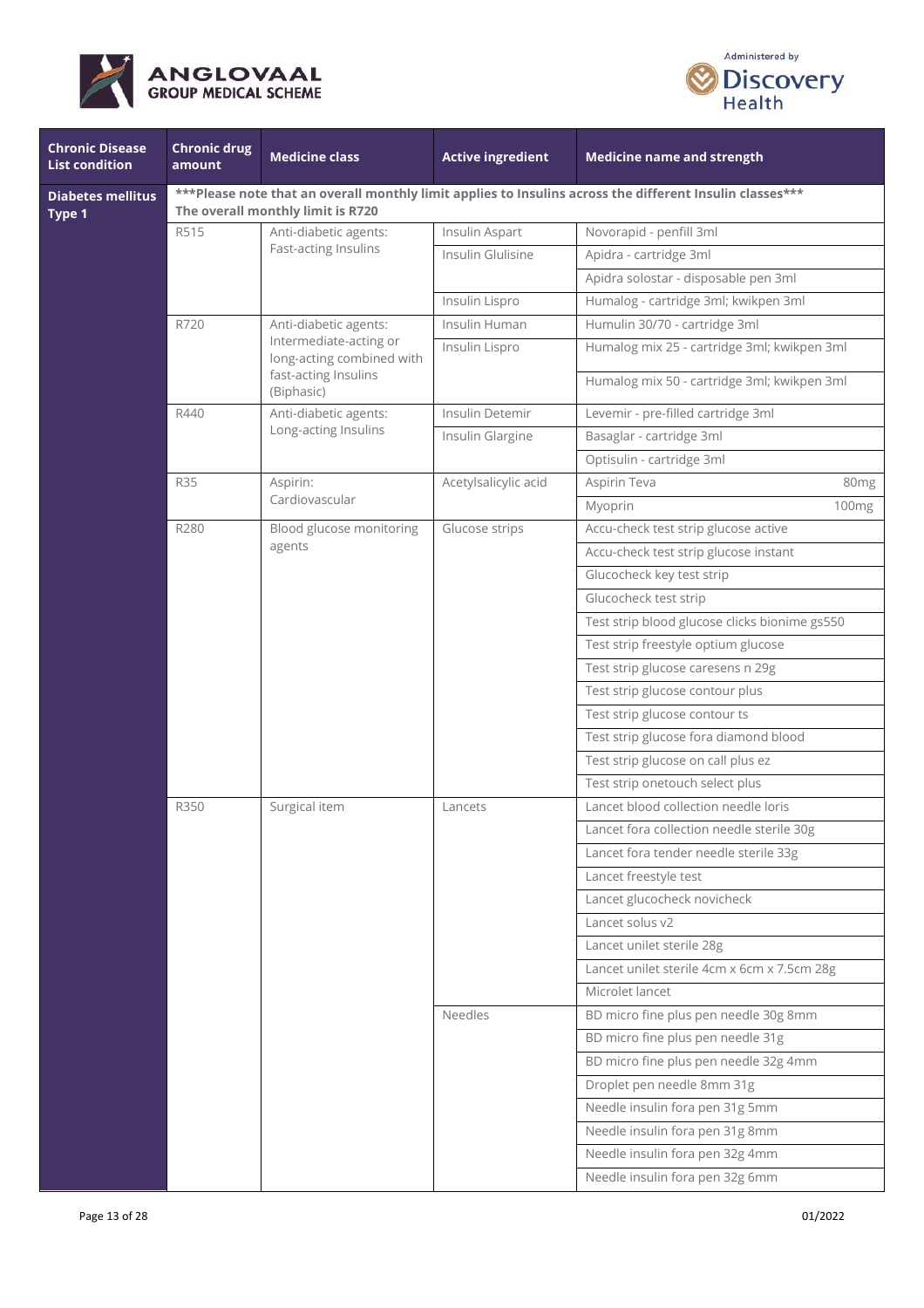



| <b>Chronic Disease</b><br><b>List condition</b> | <b>Chronic drug</b><br>amount | <b>Medicine class</b>                                                                                              | <b>Active ingredient</b> | <b>Medicine name and strength</b>                                                                        |                      |
|-------------------------------------------------|-------------------------------|--------------------------------------------------------------------------------------------------------------------|--------------------------|----------------------------------------------------------------------------------------------------------|----------------------|
| <b>Diabetes mellitus</b>                        | R350                          | Surgical item                                                                                                      | <b>Needles</b>           | Needle insulin pen verifine 4mmx10cmx15cm 32g                                                            |                      |
| Type 1                                          |                               |                                                                                                                    |                          | Needle insulin pen verifine 4mmx10cmx15cm 33g                                                            |                      |
|                                                 |                               |                                                                                                                    |                          | Needle novofine                                                                                          |                      |
|                                                 |                               |                                                                                                                    | Syringes                 | Syringe insulin 1.0ml with 27g needle                                                                    |                      |
|                                                 |                               |                                                                                                                    |                          | Syringe insulin bd microfine 12.7mm 1ml 9g                                                               |                      |
|                                                 |                               |                                                                                                                    |                          | Syringe insulin bd microfine 1ml 8mm 30g                                                                 |                      |
|                                                 |                               |                                                                                                                    |                          | Syringe insulin bd microfine 8mm demi 0.3ml 30g                                                          |                      |
| <b>Diabetes mellitus</b>                        | R65                           | Anti-diabetic agents:                                                                                              | Metformin                | Accord Metformin                                                                                         | 500mg; 850mg         |
| Type 2                                          |                               | <b>Biguanides</b>                                                                                                  |                          | Apex-Metformin                                                                                           | 500 <sub>mg</sub>    |
|                                                 |                               |                                                                                                                    |                          | Austell-Metformin                                                                                        | 500mg; 850mg         |
|                                                 |                               |                                                                                                                    |                          | <b>Bigsens</b>                                                                                           | 1000mg               |
|                                                 |                               |                                                                                                                    |                          | Diaphage                                                                                                 | 500mg; 850mg; 1000mg |
|                                                 |                               |                                                                                                                    |                          | Gluconorm                                                                                                | 500mg; 850mg         |
|                                                 |                               |                                                                                                                    |                          | Mylan Metformin                                                                                          | 500mg; 850mg; 1000mg |
|                                                 |                               |                                                                                                                    |                          | Romidab                                                                                                  | 500mg; 850mg; 1000mg |
|                                                 |                               | The overall monthly limit is R720                                                                                  |                          | ***Please note that an overall monthly limit applies to Insulins across the different Insulin classes*** |                      |
|                                                 | R515                          | Anti-diabetic agents:<br>Fast-acting Insulins                                                                      | Insulin Aspart           | Novorapid - penfill 3ml                                                                                  |                      |
|                                                 |                               |                                                                                                                    | Insulin Glulisine        | Apidra - cartridge 3ml                                                                                   |                      |
|                                                 |                               |                                                                                                                    |                          | Apidra solostar - disposable pen 3ml                                                                     |                      |
|                                                 |                               |                                                                                                                    | Insulin Lispro           | Humalog - cartridge 3ml; kwikpen 3ml                                                                     |                      |
|                                                 | R720                          | Anti-diabetic agents:<br>Intermediate-acting or<br>long-acting combined with<br>fast-acting Insulins<br>(Biphasic) | Insulin Human            | Humulin 30/70 - cartridge 3ml                                                                            |                      |
|                                                 |                               |                                                                                                                    | Insulin Lispro           | Humalog mix 25 - cartridge 3ml; kwikpen 3ml                                                              |                      |
|                                                 |                               |                                                                                                                    |                          | Humalog mix 50 - cartridge 3ml; kwikpen 3ml                                                              |                      |
|                                                 | R440                          | Anti-diabetic agents:                                                                                              | Insulin Detemir          | Levemir - pre-filled cartridge 3ml                                                                       |                      |
|                                                 |                               | Long-acting Insulins                                                                                               | Insulin Glargine         | Basaglar - cartridge 3ml                                                                                 |                      |
|                                                 |                               |                                                                                                                    |                          | Optisulin - cartridge 3ml                                                                                |                      |
|                                                 | R160                          | Anti-diabetic agents:                                                                                              | Gliclazide               | Diaglucide MR                                                                                            | 60mg                 |
|                                                 |                               | Sulfonamides, urea<br>derivatives                                                                                  |                          | Diaran MR                                                                                                | 30mg                 |
|                                                 |                               |                                                                                                                    |                          | Dyna Gliclazide SR                                                                                       | 30 <sub>mg</sub>     |
|                                                 |                               |                                                                                                                    |                          | Gliclazide Unicorn MR                                                                                    | 30 <sub>mg</sub>     |
|                                                 |                               |                                                                                                                    |                          | Glytab MR                                                                                                | 30 <sub>mg</sub>     |
|                                                 | R215                          | Anti-diabetic agents:                                                                                              | Pioglitazone             | Cipla-Pioglitazone                                                                                       | 15mg; 30mg           |
|                                                 |                               | Thiazolidinediones                                                                                                 |                          | Pioglitazone hydrochloride Macleods 15mg; 30mg                                                           |                      |
|                                                 | <b>R35</b>                    | Aspirin:                                                                                                           | Acetylsalicylic acid     | Aspirin Teva                                                                                             | 80 <sub>mg</sub>     |
|                                                 |                               | Cardiovascular                                                                                                     |                          | Myoprin                                                                                                  | 100 <sub>mg</sub>    |
|                                                 | R280                          | Blood glucose monitoring                                                                                           | Glucose strips           | Accu-check test strip glucose active                                                                     |                      |
|                                                 |                               | agents                                                                                                             |                          | Accu-check test strip glucose instant                                                                    |                      |
|                                                 |                               |                                                                                                                    |                          | Glucocheck key test strip                                                                                |                      |
|                                                 |                               |                                                                                                                    |                          | Glucocheck test strip                                                                                    |                      |
|                                                 |                               |                                                                                                                    |                          | Test strip blood glucose clicks bionime gs550                                                            |                      |
|                                                 |                               |                                                                                                                    |                          | Test strip freestyle optium glucose                                                                      |                      |
|                                                 |                               |                                                                                                                    |                          | Test strip glucose caresens n 29g                                                                        |                      |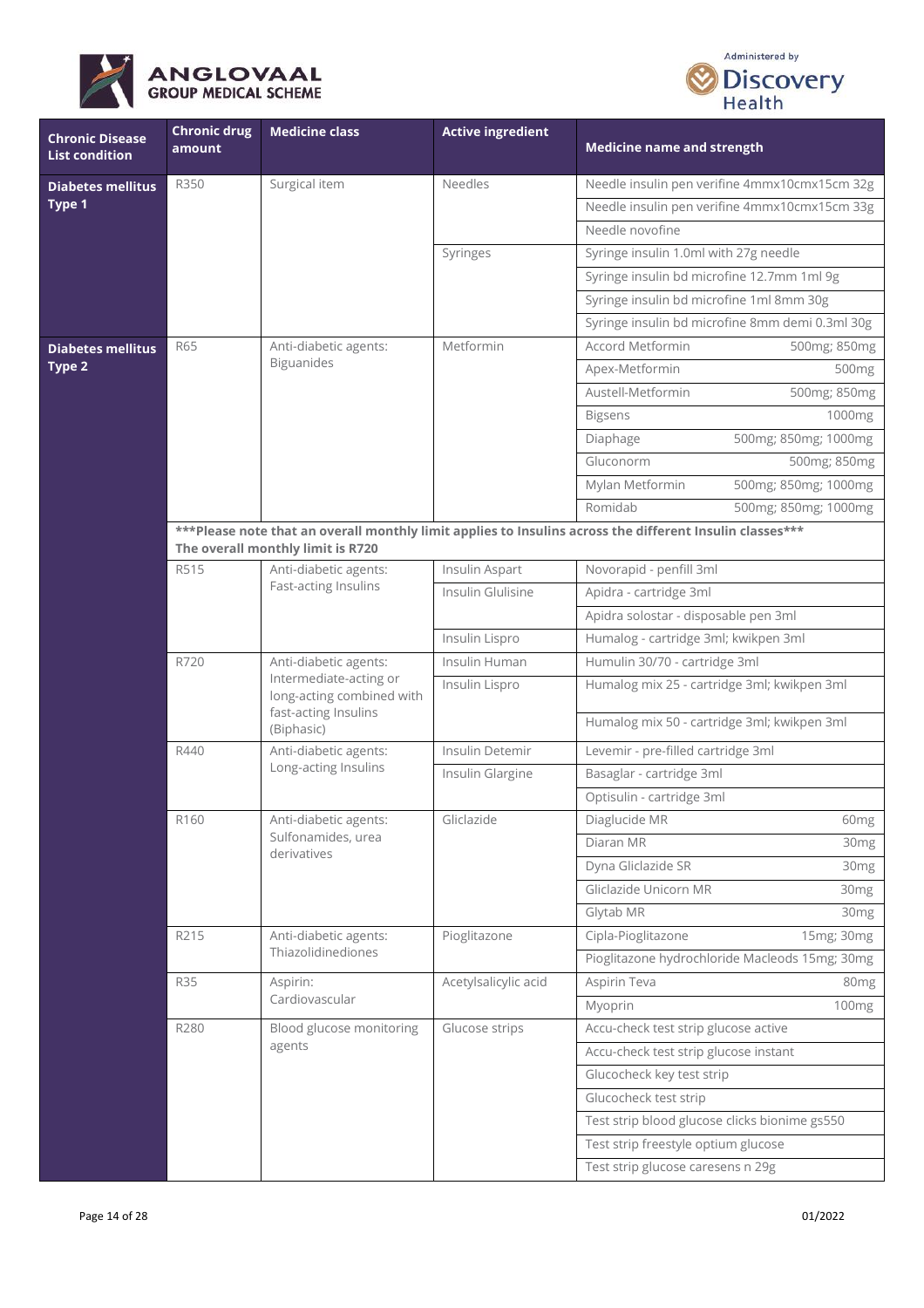



| <b>Chronic Disease</b><br><b>List condition</b> | <b>Chronic drug</b><br>amount | <b>Medicine class</b>                            | <b>Active ingredient</b> | <b>Medicine name and strength</b>               |  |
|-------------------------------------------------|-------------------------------|--------------------------------------------------|--------------------------|-------------------------------------------------|--|
| <b>Diabetes mellitus</b>                        | R280                          | Blood glucose monitoring                         | Glucose strips           | Test strip glucose contour plus                 |  |
| Type 2                                          |                               | agents                                           |                          | Test strip glucose contour ts                   |  |
|                                                 |                               |                                                  |                          | Test strip glucose fora diamond blood           |  |
|                                                 |                               |                                                  |                          | Test strip glucose on call plus ez              |  |
|                                                 |                               |                                                  |                          | Test strip onetouch select plus                 |  |
|                                                 | R350                          | Surgical item                                    | Lancets                  | Lancet blood collection needle loris            |  |
|                                                 |                               |                                                  |                          | Lancet fora collection needle sterile 30g       |  |
|                                                 |                               |                                                  |                          | Lancet fora tender needle sterile 33g           |  |
|                                                 |                               |                                                  |                          | Lancet freestyle test                           |  |
|                                                 |                               |                                                  |                          | Lancet glucocheck novicheck                     |  |
|                                                 |                               |                                                  |                          | Lancet solus v2                                 |  |
|                                                 |                               |                                                  |                          | Lancet unilet sterile 28g                       |  |
|                                                 |                               |                                                  |                          | Lancet unilet sterile 4cm x 6cm x 7.5cm 28g     |  |
|                                                 |                               |                                                  |                          | Microlet lancet                                 |  |
|                                                 |                               |                                                  | Needles                  | BD micro fine plus pen needle 30g 8mm           |  |
|                                                 |                               |                                                  |                          | BD micro fine plus pen needle 31g               |  |
|                                                 |                               |                                                  |                          | BD micro fine plus pen needle 32g 4mm           |  |
|                                                 |                               |                                                  |                          | Droplet pen needle 8mm 31g                      |  |
|                                                 |                               |                                                  |                          | Needle insulin fora pen 31g 5mm                 |  |
|                                                 |                               |                                                  |                          | Needle insulin fora pen 31g 8mm                 |  |
|                                                 |                               |                                                  |                          | Needle insulin fora pen 32g 4mm                 |  |
|                                                 |                               |                                                  |                          | Needle insulin fora pen 32g 6mm                 |  |
|                                                 |                               |                                                  |                          | Needle insulin pen verifine 4mmx10cmx15cm 32g   |  |
|                                                 |                               |                                                  |                          | Needle insulin pen verifine 4mmx10cmx15cm 33g   |  |
|                                                 |                               |                                                  |                          | Needle novofine                                 |  |
|                                                 |                               |                                                  | Syringes                 | Syringe insulin 1.0ml with 27g needle           |  |
|                                                 |                               |                                                  |                          | Syringe insulin bd microfine 12.7mm 1ml 9g      |  |
|                                                 |                               |                                                  |                          | Syringe insulin bd microfine 1ml 8mm 30g        |  |
|                                                 |                               |                                                  |                          | Syringe insulin bd microfine 8mm demi 0.3ml 30g |  |
| <b>Dysrhythmia</b>                              | R680                          | Anti-arrhythmics:                                | Flecainide               | Tambocor<br>100 <sub>mg</sub>                   |  |
|                                                 |                               | class Ic                                         |                          | Tambocor CR<br>100mg; 200mg                     |  |
|                                                 | R425                          | Anti-arrhythmics:                                | Amiodarone               | Bio-Amiodarone<br>200mg                         |  |
|                                                 |                               | class III - Amiodarone                           |                          | 100mg; 200mg<br>Hexarone                        |  |
|                                                 | <b>R85</b>                    | Anti-thrombotic agents:<br>Vitamin K antagonists | Warfarin                 | Cipla-Warfarin<br>5 <sub>mg</sub>               |  |
|                                                 | <b>R35</b>                    | Aspirin:                                         | Acetylsalicylic acid     | Aspirin Teva<br>80 <sub>mg</sub>                |  |
|                                                 |                               | Cardiovascular                                   |                          | Myoprin<br>100 <sub>mg</sub>                    |  |
|                                                 | R200                          | Beta blocking agents:                            | Propranolol              | Indoblok<br>40mg                                |  |
|                                                 |                               | Non-selective                                    |                          | Purbloka<br>40 <sub>mg</sub>                    |  |
|                                                 |                               |                                                  | Sotalol                  | Sotahexal<br>80mg; 160mg                        |  |
|                                                 | <b>R80</b>                    | Beta blocking agents:                            | Atenolol                 | Adco-Atenolol<br>50mg; 100mg                    |  |
|                                                 |                               | Selective                                        |                          | <b>B-Block</b><br>50mg; 100mg                   |  |
|                                                 |                               |                                                  |                          | 50mg; 100mg<br>Tenopress                        |  |
|                                                 |                               |                                                  | Bisoprolol               | Adco-Bisocor<br>5mg; 10mg                       |  |
|                                                 |                               |                                                  |                          |                                                 |  |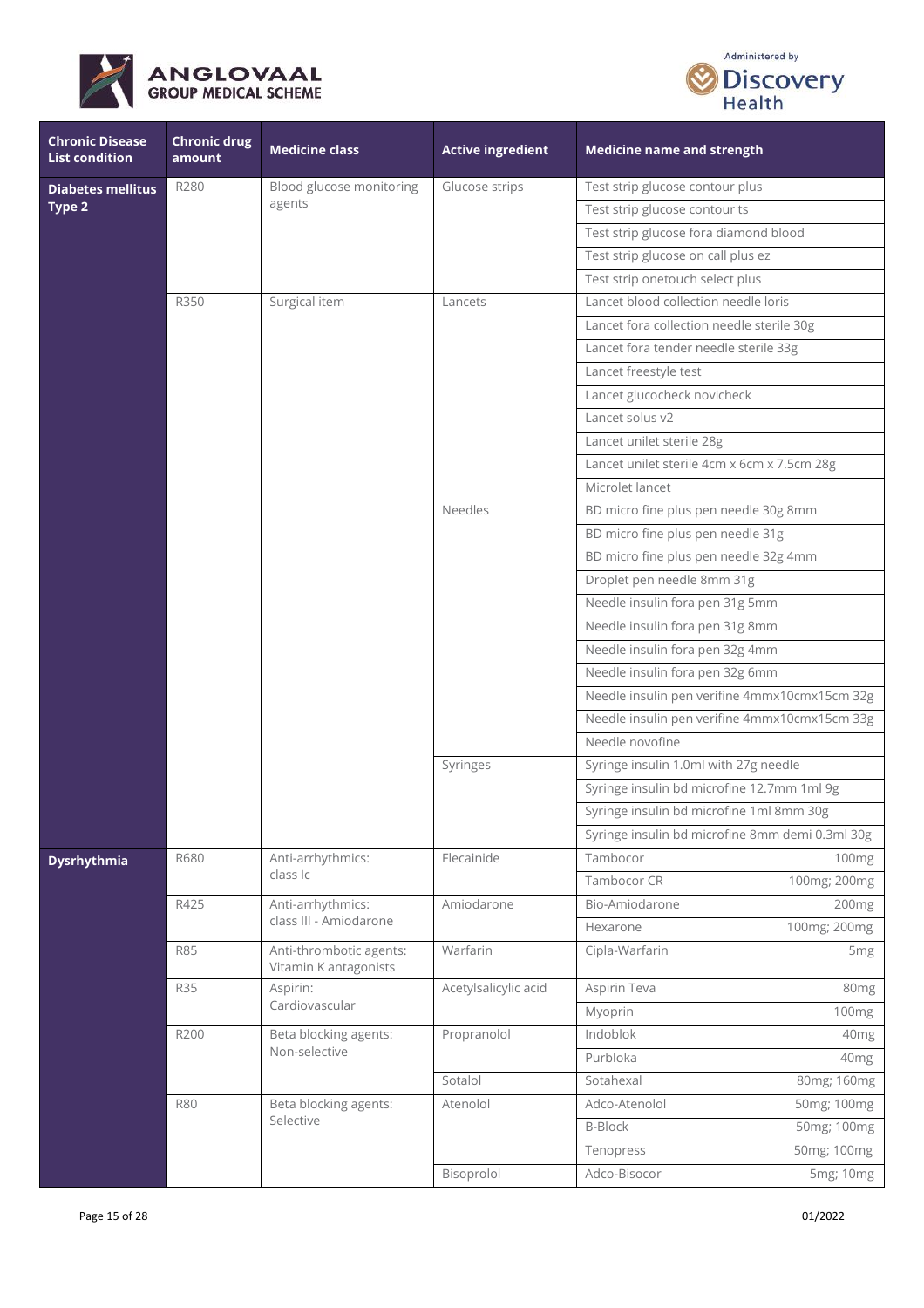



| <b>Chronic Disease</b><br><b>List condition</b> | <b>Chronic drug</b><br>amount | <b>Medicine class</b>                                     | <b>Active ingredient</b> | <b>Medicine name and strength</b>                   |
|-------------------------------------------------|-------------------------------|-----------------------------------------------------------|--------------------------|-----------------------------------------------------|
| <b>Dysrhythmia</b>                              | <b>R80</b>                    | Beta blocking agents:                                     | Bisoprolol               | 5mg; 10mg<br>Betacor                                |
|                                                 |                               | Selective                                                 |                          | Bilocor<br>5mg; 10mg                                |
|                                                 |                               |                                                           |                          | <b>Bisbeta</b><br>5mg; 10mg                         |
|                                                 |                               |                                                           |                          | <b>Bislo</b><br>5mg; 10mg                           |
|                                                 |                               |                                                           |                          | <b>Bisoprolol Unicorn</b><br>5mg; 10mg              |
|                                                 |                               |                                                           |                          | 5mg; 10mg<br>Bisozyd                                |
|                                                 |                               |                                                           |                          | Emcor<br>5mg; 10mg                                  |
|                                                 |                               |                                                           |                          | Presicard<br>5mg; 10mg                              |
|                                                 | <b>R35</b>                    | Cardiac glycosides:                                       | Digoxin                  | 0.0625mg; 0.25mg<br>Lanoxin                         |
|                                                 |                               | Digoxin                                                   |                          | Lanoxin paediatric/geriatric syrup<br>$0.05$ mg/1ml |
|                                                 | R250                          | Selective calcium channel                                 | Verapamil                | Vasomil<br>40mg; 80mg                               |
|                                                 |                               | blockers with direct<br>cardiac effects                   |                          | Verahexal SR<br>240mg                               |
|                                                 |                               |                                                           |                          | Verapamil 40 Oethmaan<br>40 <sub>mg</sub>           |
| <b>Epilepsy</b>                                 | <b>R30</b>                    | Anti-epileptics:<br>Barbiturates and<br>derivatives       | Phenobarbital            | Sedabarb<br>30 <sub>mg</sub>                        |
|                                                 | R285                          | Anti-epileptics:<br>Benzodiazepine<br>derivatives         | Clonazepam               | Rivotril<br>0.5mg; 2mg                              |
|                                                 | R385                          | Anti-epileptics:<br>Carboxamide derivatives               | Carbamazepine            | Degranol<br>200mg                                   |
|                                                 |                               |                                                           |                          | Tegretol CR<br>200mg; 400mg                         |
|                                                 |                               |                                                           |                          | Zeptol<br>200 <sub>mg</sub>                         |
|                                                 | R430                          | Anti-epileptics:<br>Fatty acid derivatives                | Valproic acid            | 150mg; 300mg<br>Convulex                            |
|                                                 |                               |                                                           |                          | Convulex syrup<br>250mg/5ml                         |
|                                                 |                               |                                                           |                          | Epilim crushable<br>100 <sub>mg</sub>               |
|                                                 |                               |                                                           |                          | Epilim sugar-free syrup<br>200mg/5ml                |
|                                                 |                               |                                                           |                          | Eprolep CR<br>200mg; 300mg; 500mg                   |
|                                                 |                               |                                                           |                          | 200mg; 300mg; 500mg<br>Navalpro CR                  |
|                                                 |                               |                                                           |                          | Valeptic CR<br>300mg; 500mg                         |
|                                                 | R110                          | Anti-epileptics:<br>Hydantoin derivatives                 | Phenytoin                | Phenytoin sod<br>100mg                              |
|                                                 | R335                          | Anti-epileptics:<br>Other agents                          | Lamotrigine              | 25mg; 50mg; 100mg; 200mg<br>Dyna-Lamotrigine        |
|                                                 |                               |                                                           |                          | 25mg; 50mg; 100mg; 200mg<br>Epitec                  |
|                                                 |                               |                                                           |                          | 50mg; 100mg; 200mg<br>Girotec                       |
|                                                 |                               |                                                           |                          | 25mg; 50mg; 100mg; 200mg<br>Serinem                 |
|                                                 |                               |                                                           | Levetiracetam            | 250mg; 500mg; 750mg<br>Dyna Levetiracetam           |
|                                                 |                               |                                                           |                          | 250mg; 500mg; 750mg<br>Epikepp                      |
|                                                 |                               |                                                           |                          | Redilev<br>250mg; 500mg; 750mg                      |
|                                                 |                               |                                                           | Topiramate               | 25mg; 50mg; 100mg; 200mg<br>Epimate                 |
|                                                 |                               |                                                           |                          | 25mg; 50mg; 100mg; 200mg<br>Toplep                  |
|                                                 | R <sub>10</sub>               | Folic acid and derivatives                                | Folic acid               | Be-Tabs Folic acid<br>5 <sub>mg</sub>               |
|                                                 |                               |                                                           |                          | Folic acid<br>5 <sub>mg</sub>                       |
| Glaucoma                                        | R220                          | Anti-glaucoma agents:<br>Carbonic anhydrase<br>inhibitors | Dorzolamide              | Glaucopress 5ml<br>2%<br>Trusopt 5ml owi<br>2%      |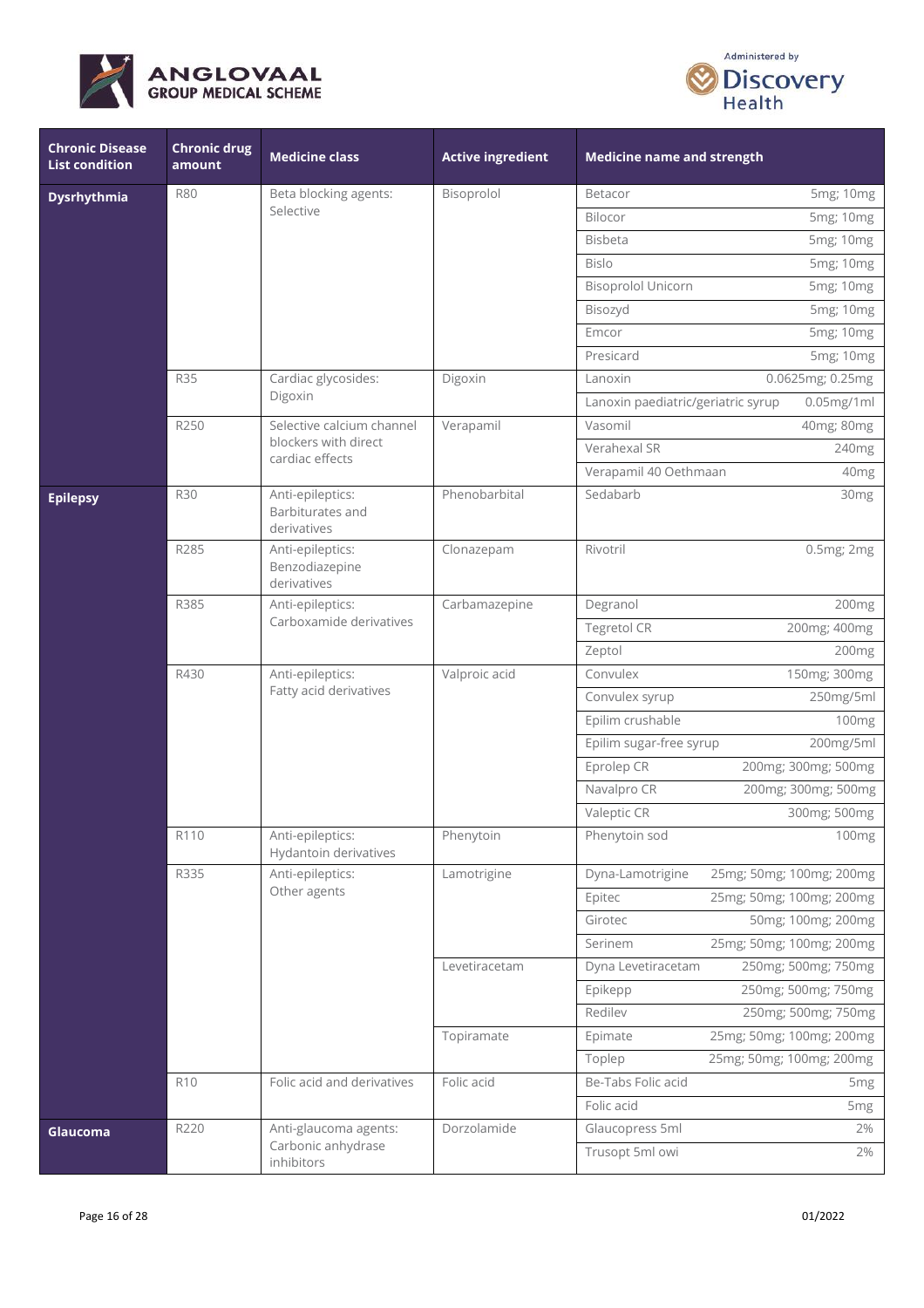



| <b>Chronic Disease</b><br><b>List condition</b> | <b>Chronic drug</b><br>amount | <b>Medicine class</b>                     | <b>Active ingredient</b>                 | <b>Medicine name and strength</b>    |                   |
|-------------------------------------------------|-------------------------------|-------------------------------------------|------------------------------------------|--------------------------------------|-------------------|
| Glaucoma                                        | R245                          | Anti-glaucoma agents:                     | Bimatoprost                              | Lumigan                              | 0.01%             |
|                                                 |                               | Prostaglandin analogues                   | Latanoprost                              | Atana 2.5ml                          | 50mcg/1ml         |
|                                                 |                               |                                           |                                          | Spersatan 2.5ml                      | 50mcg/1ml         |
|                                                 |                               |                                           |                                          | Xalatan 2.5ml                        | 50mcg/1ml         |
|                                                 |                               |                                           | Tafluprost                               | Saflutan single dose container 0.3ml | 15mcg/1ml         |
|                                                 |                               |                                           | Travoprost                               | Travatan 2.5ml                       | 0.004%            |
|                                                 | R240                          | Anti-glaucoma agents:                     | <b>Brimonidine</b>                       | Alphagan purite 5ml                  | 1.5mg/1ml         |
|                                                 |                               | Sympathomimetics                          |                                          | Brimoct 5ml                          | 2mg/1ml           |
|                                                 | R105                          | Anti-glaucoma Beta                        | Timolol                                  | Timoptol 5ml                         | 0.5%              |
|                                                 |                               | blocking agents:<br>Timolol               |                                          | Timoptol-xe 2.5ml                    | 0.5%              |
|                                                 | R275                          | Anti-glaucoma Beta                        | Timolol,                                 | Azarga 5ml                           |                   |
|                                                 |                               | blocking agents:<br>Timolol, combinations | combinations                             | Co-Atana 2.5ml                       |                   |
|                                                 |                               |                                           |                                          | Combigan 5ml                         | 2mg/5mg           |
|                                                 |                               |                                           |                                          | Cosopt 5ml                           | 0.5%              |
|                                                 |                               |                                           |                                          | Duotrav 2.5ml                        |                   |
|                                                 |                               |                                           |                                          | Ganfort 3ml                          |                   |
|                                                 |                               |                                           |                                          | Glaumide-co 5ml                      |                   |
|                                                 |                               |                                           |                                          | Glauopt co 5ml                       |                   |
|                                                 |                               |                                           |                                          | Ocudor co 5ml                        |                   |
|                                                 |                               |                                           |                                          | Xalacom 2.5ml                        |                   |
| Haemophilia                                     | R <sub>5</sub>                | Analgesics:<br>Paracetamol                | Paracetamol                              | Adco-Napamol                         | 500mg             |
|                                                 |                               |                                           |                                          | Adco-Prolief                         | 500mg             |
|                                                 |                               |                                           |                                          | Cetapon                              | 500mg             |
|                                                 | R245                          | Anti-fibrinolytics:<br>Amino acids        | Tranexamic acid                          | Tranic                               | 500mg             |
|                                                 | R50 000                       | Blood coagulation factors                 | Coagulation factor<br>$\vee$ $\parallel$ | Haemosolvate VIII                    | 300U; 500U; 1000U |
|                                                 |                               |                                           |                                          | Octanate vial 5ml                    | 250U              |
|                                                 |                               |                                           |                                          | Octanate vial 10ml                   | 500U; 1000U       |
|                                                 |                               |                                           | Coagulation factor IX                    | Haemosolvex IX                       | 500U              |
|                                                 |                               |                                           |                                          | Octanine F vial 30ml                 | 250U; 500U; 1000U |
|                                                 | R1 700                        | Posterior pituitary<br>hormones:          | Desmopressin                             | Ddavp                                | 0.1mg; 0.2mg      |
|                                                 |                               | Vasopressin and<br>analogues              |                                          | Ddavp nasal spray 5ml                | $0.1$ mg/1ml      |
| Hyperlipidaemia                                 | R335                          | Lipid modifying agent:<br>Combinations    | Pravastatin and<br>Fenofibrate           | Pravafen                             | 40/160mg          |
|                                                 | R300                          | Lipid modifying agents:                   | Bezafibrate                              | <b>Bezalip Retard</b>                | 400 <sub>mg</sub> |
|                                                 |                               | Fibrates                                  |                                          | Sandoz Bezafibrate                   | 400mg             |
|                                                 | <b>R55</b>                    | Lipid modifying agents:                   | Atorvastatin                             | Adco Atorvastatin                    | 10mg; 20mg; 40mg  |
|                                                 |                               | <b>Statins</b>                            |                                          | Aspavor                              | 10mg; 20mg; 40mg  |
|                                                 |                               |                                           |                                          | 10mg; 20mg; 40mg; 80mg<br>Astor      |                   |
|                                                 |                               |                                           |                                          | 10mg; 20mg; 40mg; 80mg<br>Dezzolip   |                   |
|                                                 |                               |                                           |                                          | 10mg; 20mg; 40mg; 80mg<br>Dynator    |                   |
|                                                 |                               |                                           |                                          | 10mg; 20mg; 40mg; 80mg<br>Lipogen    |                   |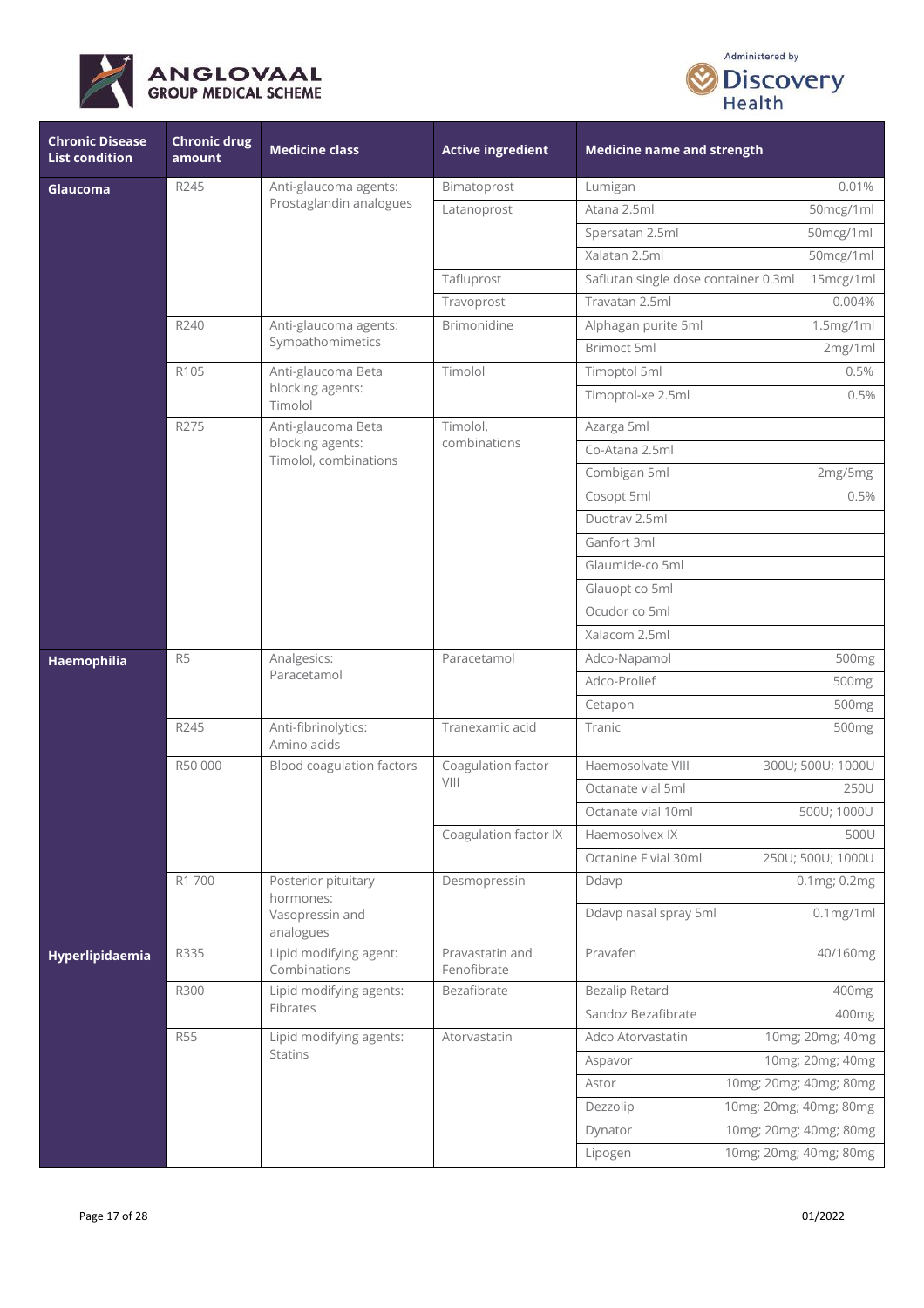



| <b>Chronic Disease</b><br><b>List condition</b> | <b>Chronic drug</b><br>amount | <b>Medicine class</b>                 | <b>Active ingredient</b>                     | <b>Medicine name and strength</b>    |                                |
|-------------------------------------------------|-------------------------------|---------------------------------------|----------------------------------------------|--------------------------------------|--------------------------------|
| Hyperlipidaemia                                 | <b>R55</b>                    | Lipid modifying agents:               | Simvastatin                                  | Adco-Simvastatin                     | 10mg; 20mg; 40mg               |
|                                                 |                               | <b>Statins</b>                        |                                              | Austell-Simvastatin                  | 10mg; 20mg; 40mg               |
|                                                 |                               |                                       |                                              | Choleste                             | 10mg; 20mg; 40mg               |
|                                                 |                               |                                       |                                              | Cipla-Simvastatin                    | 10mg; 20mg; 40mg               |
|                                                 |                               |                                       |                                              | Simvacor                             | 10mg; 20mg; 40mg               |
| <b>Hypertension</b>                             | R175                          | ACE inhibitors and calcium            | Perindopril and                              | Pearloc                              | 4/5mg; 4/10mg; 8/5mg; 8/10mg   |
|                                                 |                               | channel blockers                      | Amlodipine                                   | Reaptan                              | 5/5mg; 10/5mg; 5/10mg; 10/10mg |
|                                                 | <b>R90</b>                    | ACE inhibitors and<br>diuretics       | Enalapril and<br>diuretics                   | Enap co                              | 20/12.5mg                      |
|                                                 |                               |                                       | Lisinopril and                               | Adco-Zetomax co                      | 10/12.5mg; 20/12.5mg           |
|                                                 |                               |                                       | diuretics                                    | Lisinopril co Unicorn                | 10/12.5mg; 20/12.5mg           |
|                                                 |                               |                                       |                                              | Lisoretic                            | 10/12.5mg; 20/12.5mg           |
|                                                 |                               |                                       |                                              | Lisozide                             | 10/12.5mg; 20/12.5mg           |
|                                                 |                               |                                       | Perindopril and                              | <b>Bioprexum Plus</b>                | 10/2.5mg                       |
|                                                 |                               |                                       | diuretics                                    | Ciplasyl Plus                        | 4/1.25mg                       |
|                                                 |                               |                                       |                                              | Circator Plus                        | 4/1.25mg                       |
|                                                 |                               |                                       |                                              | Pearinda Plus                        | 4/1.25mg; 8/2.5mg              |
|                                                 |                               |                                       |                                              | Perindopril co Unicorn               | 4/1.25mg                       |
|                                                 |                               |                                       |                                              | Prexum Plus                          | 5/1.25mg                       |
|                                                 |                               |                                       |                                              | Spec-Perindopril Plus                | 4/1.25mg                       |
|                                                 |                               |                                       |                                              | Trexeva Plus                         | 5/1.25mg                       |
|                                                 |                               |                                       |                                              | Vectoryl Plus                        | 4/1.25mg                       |
|                                                 | R190                          | ACE inhibitors, other<br>combinations | Perindopril,<br>Amlodipine and<br>Indapamide | Triplixam<br>10/2.5/5mg; 10/2.5/10mg | 5/1.25/5mg; 5/1.25/10mg;       |
|                                                 | <b>R75</b>                    | ACE inhibitors:<br>Plain              | Captopril                                    | Bio-Captopril                        | 25mg                           |
|                                                 |                               |                                       |                                              | Mylan Captopril                      | 25mg; 50mg                     |
|                                                 |                               |                                       | Enalapril                                    | Alapren                              | 5mg; 10mg; 20mg                |
|                                                 |                               |                                       |                                              | Enalapril Unicorn                    | 10mg; 20mg                     |
|                                                 |                               |                                       |                                              | Hypace                               | 5 <sub>mg</sub>                |
|                                                 |                               |                                       | Lisinopril                                   | Adco-Zetomax                         | 5mg; 10mg; 20mg                |
|                                                 |                               |                                       |                                              | Austell-Lisinopril                   | 10mg; 20mg                     |
|                                                 |                               |                                       |                                              | Liso                                 | 5mg; 10mg; 20mg                |
|                                                 |                               |                                       |                                              | Lizro                                | 5mg; 10mg; 20mg                |
|                                                 |                               |                                       |                                              | Sinopren                             | 5mg; 10mg; 20mg                |
|                                                 |                               |                                       | Perindopril                                  | Ciplasyl                             | 4mg                            |
|                                                 |                               |                                       |                                              | Pearinda                             | 4mg; 8mg                       |
|                                                 |                               |                                       |                                              | Perindopril Unicorn                  | 8 <sub>mg</sub>                |
|                                                 |                               |                                       |                                              | Prexum                               | 10 <sub>mg</sub>               |
|                                                 |                               |                                       |                                              | Ran-Perindopril                      | 4 <sub>mg</sub>                |
|                                                 |                               |                                       |                                              | Reprex                               | 4mg; 8mg                       |
|                                                 |                               |                                       |                                              | Vectoryl                             | 8mg                            |
|                                                 |                               |                                       |                                              | Zyace                                | 4mg                            |
|                                                 | R220                          | Alpha and Beta blocking<br>agents     | Carvedilol                                   | Carloc                               | 6.25mg; 12.5mg; 25mg           |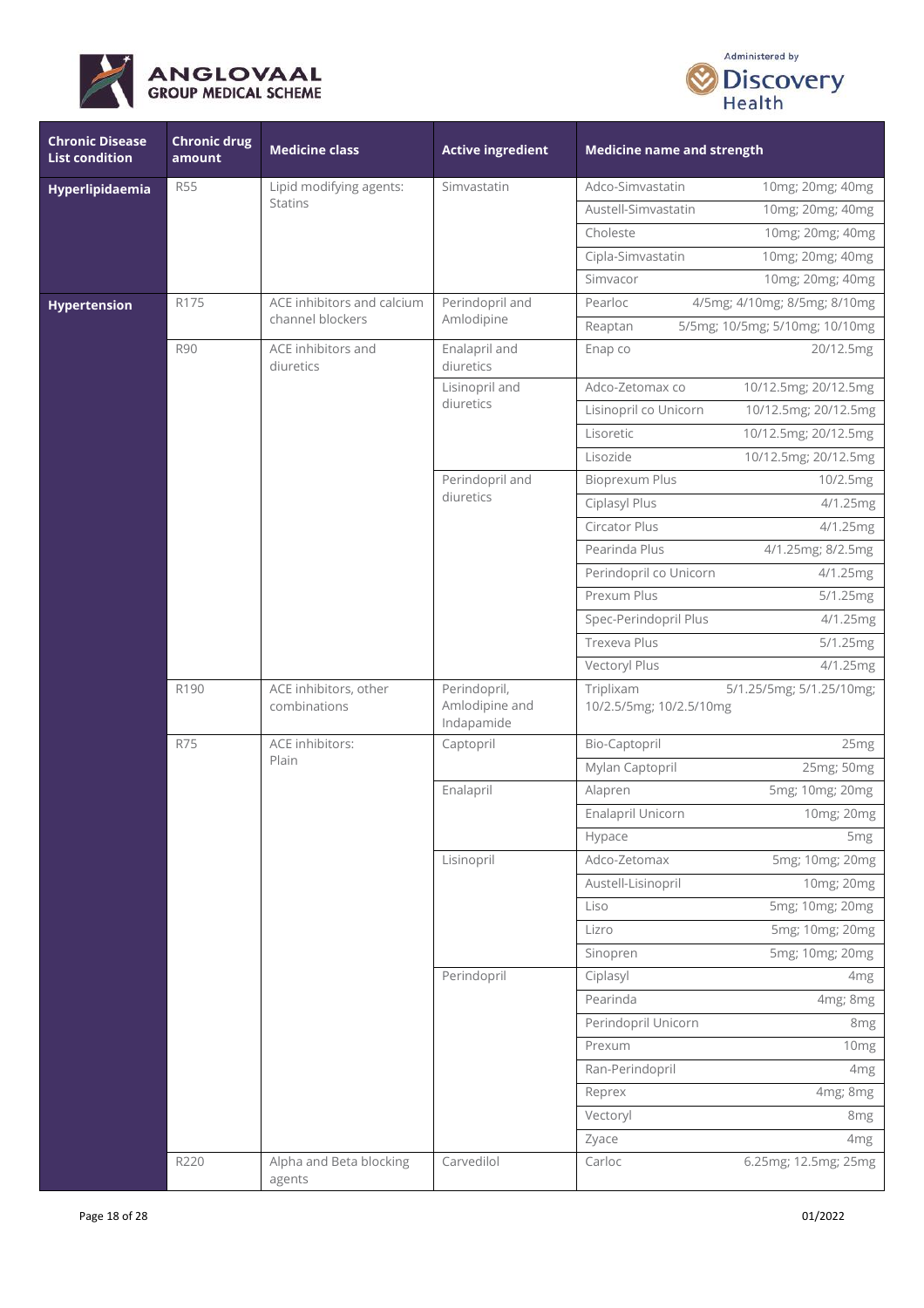



| <b>Chronic Disease</b><br><b>List condition</b> | <b>Chronic drug</b><br>amount | <b>Medicine class</b>                                          | <b>Active ingredient</b>                            | <b>Medicine name and strength</b>        |                                 |
|-------------------------------------------------|-------------------------------|----------------------------------------------------------------|-----------------------------------------------------|------------------------------------------|---------------------------------|
| <b>Hypertension</b>                             | R220                          | Alpha and Beta blocking                                        | Carvedilol                                          | Carvedilol Unicorn                       | 6.25mg; 12.5mg; 25mg            |
|                                                 |                               | agents                                                         |                                                     | Carvetrend                               | 6.25mg; 12.5mg; 25mg            |
|                                                 | R210                          | Angiotensin II antagonists                                     | Valsartan and                                       | Calsar                                   | 5/80mg; 5/160mg; 10/160mg       |
|                                                 |                               | and calcium channel<br>blockers                                | Amlodipine                                          | Copalia                                  | 5/160mg; 10/160mg               |
|                                                 |                               |                                                                |                                                     | Valduo                                   | 5/160mg; 10/160mg               |
|                                                 | R100                          | Angiotensin II antagonists:                                    | Losartan and                                        | Co-Normoten                              | 100/25mg                        |
|                                                 |                               | Combinations                                                   | diuretics                                           | Losaar Plus                              | 50/12.5mg; 100/25mg             |
|                                                 |                               |                                                                |                                                     | Losartan comp Biotech                    | 50/12.5mg; 100/25mg             |
|                                                 |                               |                                                                |                                                     | Sartoc-co                                | 50/12.5mg; 100/25mg             |
|                                                 |                               |                                                                | Telmisartan and                                     | <b>Telpres Plus</b>                      | 40/12.5mg; 80/12.5mg            |
|                                                 |                               |                                                                | diuretics                                           | Tesar co                                 | 40/12.5mg; 80/12.5mg            |
|                                                 |                               |                                                                |                                                     | Ticarda Plus                             | 40/12.5mg; 80/12.5mg            |
|                                                 |                               |                                                                | Valsartan and<br>diuretics                          | Regoval co                               | 80/12.5mg; 160/12.5mg; 160/25mg |
|                                                 | R225                          | Angiotensin II antagonists,<br>other combinations              | Valsartan,<br>Amlodipine and<br>Hydrochlorothiazide | Co-Copalia<br>10/160/12.5mg; 10/160/25mg | 5/160/12.5mg; 5/160/25mg;       |
|                                                 | R110                          | Angiotensin II antagonists:<br>Plain                           | Irbesartan                                          | Jubitan                                  | 150mg; 300mg                    |
|                                                 |                               |                                                                | Losartan                                            | Annin                                    | 50mg; 100mg                     |
|                                                 |                               |                                                                |                                                     | Ciplazar                                 | 50mg; 100mg                     |
|                                                 |                               |                                                                |                                                     | Losartan Accord                          | 50mg; 100mg                     |
|                                                 |                               |                                                                |                                                     | Zaario                                   | 50mg; 100mg                     |
|                                                 |                               |                                                                |                                                     | Zartan                                   | 100mg                           |
|                                                 |                               |                                                                | Valsartan                                           | Adco-Valsartan                           | 80mg; 160mg                     |
|                                                 |                               |                                                                |                                                     | Regoval                                  | 80mg; 160mg                     |
|                                                 |                               |                                                                |                                                     | Valheft                                  | 80mg; 160mg                     |
|                                                 | R <sub>190</sub>              | Anti-adrenergic agents:<br>Alpha-adrenoreceptor<br>antagonists | Doxazosin                                           | Cardugen                                 | 1mg; 4mg                        |
|                                                 |                               |                                                                |                                                     | Urodoxa                                  | 4mg                             |
|                                                 | R170                          | Anti-adrenergic agents:                                        | Methyldopa                                          | Hypotone                                 | 250 <sub>mg</sub>               |
|                                                 |                               | Methyldopa                                                     |                                                     | Mylan Methyldopa                         | 250mg                           |
|                                                 | <b>R35</b>                    | Anti-adrenergic agents:<br>Rauwolfia alkaloids                 | Reserpine                                           | Reserpine                                | 0.25mg                          |
|                                                 | R100                          | Arteriolar smooth muscle                                       | Hydralazine                                         | Hydralazine HCl 25 Kiara                 | 25mg                            |
|                                                 |                               | agents:<br>Hydrazinophthalazine<br>derivatives                 |                                                     | Hyperphen                                | 10mg; 50mg                      |
|                                                 | R200                          | Beta blocking agents:                                          | Propranolol                                         | Indoblok                                 | 40 <sub>mg</sub>                |
|                                                 |                               | Non-selective                                                  |                                                     | Purbloka                                 | 40 <sub>mg</sub>                |
|                                                 | <b>R80</b>                    | Beta blocking agents:                                          | Atenolol                                            | Adco-Atenolol                            | 50mg; 100mg                     |
|                                                 |                               | Selective                                                      |                                                     | <b>B-Block</b>                           | 50mg; 100mg                     |
|                                                 |                               |                                                                |                                                     | Tenopress                                | 50mg; 100mg                     |
|                                                 |                               |                                                                | Bisoprolol                                          | Adco-Bisocor                             | 5mg; 10mg                       |
|                                                 |                               |                                                                |                                                     | Betacor                                  | 5mg; 10mg                       |
|                                                 |                               |                                                                |                                                     | Bilocor                                  | 5mg; 10mg                       |
|                                                 |                               |                                                                |                                                     | Bisbeta                                  | 5mg; 10mg                       |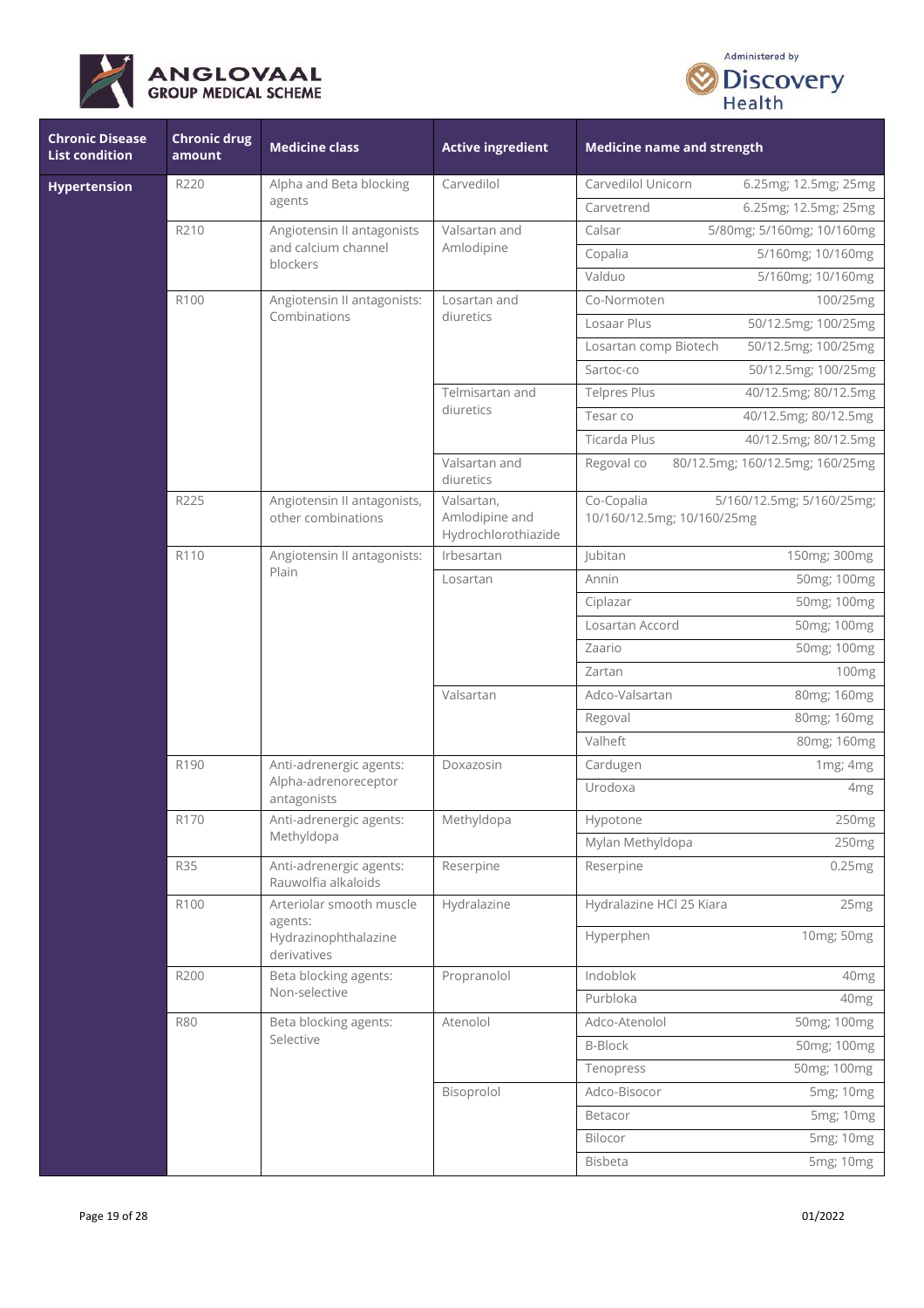



| <b>Chronic Disease</b><br><b>List condition</b> | <b>Chronic drug</b><br>amount | <b>Medicine class</b>                                                 | <b>Active ingredient</b>    | <b>Medicine name and strength</b>                |                      |
|-------------------------------------------------|-------------------------------|-----------------------------------------------------------------------|-----------------------------|--------------------------------------------------|----------------------|
| <b>Hypertension</b>                             | <b>R80</b>                    | Beta blocking agents:                                                 | Bisoprolol                  | <b>Bislo</b>                                     | 5mg; 10mg            |
|                                                 |                               | Selective                                                             |                             | <b>Bisoprolol Unicorn</b>                        | 5mg; 10mg            |
|                                                 |                               |                                                                       |                             | Bisozyd                                          | 5mg; 10mg            |
|                                                 |                               |                                                                       |                             | Emcor                                            | 5mg; 10mg            |
|                                                 |                               |                                                                       |                             | Presicard                                        | 5mg; 10mg            |
|                                                 | R125                          | Calcium channel blockers<br>and diuretics                             | Amlodipine and<br>diuretics | Natrixam                                         | 1.5/5mg; 1.5/10mg    |
|                                                 | R40                           | High-ceiling diuretics                                                | Furosemide                  | Dino-Retic                                       | 40mg                 |
|                                                 |                               |                                                                       |                             | Diuresix                                         | 40mg                 |
|                                                 |                               |                                                                       |                             | Furobe                                           | 40 <sub>mg</sub>     |
|                                                 |                               |                                                                       |                             | Mylan Furosemide                                 | 40 <sub>mg</sub>     |
|                                                 | R <sub>15</sub>               | Low-ceiling diuretics:                                                | Hydrochlorothiazide         | Hexazide                                         | 25 <sub>mg</sub>     |
|                                                 |                               | Thiazides, plain                                                      |                             | Ridaq                                            | 12.5mg               |
|                                                 | R25                           | Low-ceiling diuretics:                                                | Indapamide                  | Adco-Dapamax                                     | 2.5mg                |
|                                                 |                               | excluding Thiazides                                                   |                             | Catexan                                          | 2.5mg                |
|                                                 |                               |                                                                       |                             | Cipla-Indapamide                                 | 2.5mg                |
|                                                 |                               |                                                                       |                             | Daptril                                          | 2.5mg                |
|                                                 |                               |                                                                       |                             | Mylan Indapamide                                 | 2.5mg                |
|                                                 | R120                          | Potassium sparing agents                                              | Spironolactone              | Spiractin                                        | 25 <sub>mg</sub>     |
|                                                 | R110                          | Potassium supplements                                                 | Potassium chloride          | Plenish-K SR                                     | 600mg                |
|                                                 |                               |                                                                       |                             | Ultipot                                          | 600 <sub>mg</sub>    |
|                                                 | R250                          | Selective calcium channel<br>blockers with direct<br>cardiac effects  | Diltiazem                   | Adco-Zildem SR                                   | 180mg; 240mg         |
|                                                 |                               |                                                                       | Verapamil                   | Vasomil                                          | 40mg; 80mg           |
|                                                 |                               |                                                                       |                             | Verahexal SR                                     | 240mg                |
|                                                 |                               |                                                                       |                             | Verahexal 40 Oethmaan                            | 40 <sub>mg</sub>     |
|                                                 | R100                          | Selective calcium channel<br>blockers with mainly<br>vascular effects | Amlodipine                  | Amloc                                            | 5mg; 10mg            |
|                                                 |                               |                                                                       |                             | Amlodipine Unicorn                               | 5mg; 10mg            |
|                                                 |                               |                                                                       |                             | Amtas                                            | 5mg; 10mg            |
|                                                 |                               |                                                                       |                             | Aprate                                           | 5mg; 10mg            |
|                                                 |                               |                                                                       |                             | Austell-Amlodipine                               | 5mg; 10mg            |
|                                                 |                               |                                                                       |                             | Ciplavasc                                        | 5mg; 10mg            |
|                                                 |                               |                                                                       |                             | Gulf Amlodipine                                  | 5mg; 10mg            |
|                                                 |                               |                                                                       |                             | Lomanor                                          | 5mg; 10mg            |
|                                                 |                               |                                                                       |                             | Pharma Dynamics Amlodipine besylate<br>5mg; 10mg |                      |
|                                                 |                               |                                                                       | Felodipine                  | Felodipine Kiara                                 | 5mg; 10mg            |
|                                                 |                               |                                                                       |                             | Plendil                                          | 2.5mg; 5mg           |
|                                                 |                               |                                                                       | Nifedipine                  | Cipalat Retard                                   | 20mg                 |
|                                                 |                               |                                                                       |                             | Cipalat XR                                       | 30mg; 60mg           |
| Hypothyroidism                                  | <b>R35</b>                    | Thyroid hormones                                                      | Levothyroxine<br>sodium     | Euthyrox                                         | 25mcg; 50mcg; 100mcg |
| <b>Multiple sclerosis</b>                       | R95                           | Anti-depressants:                                                     | Amitriptyline               | Amitriptyline 10mg Austell                       | 10 <sub>mg</sub>     |
|                                                 |                               | Tricyclics                                                            |                             | Amitriptyline HCl Kiara                          | 25mg                 |
|                                                 |                               |                                                                       |                             | <b>Gulf Amitriptyline</b>                        | 25mg                 |
|                                                 |                               |                                                                       |                             | Trepiline                                        | 10mg                 |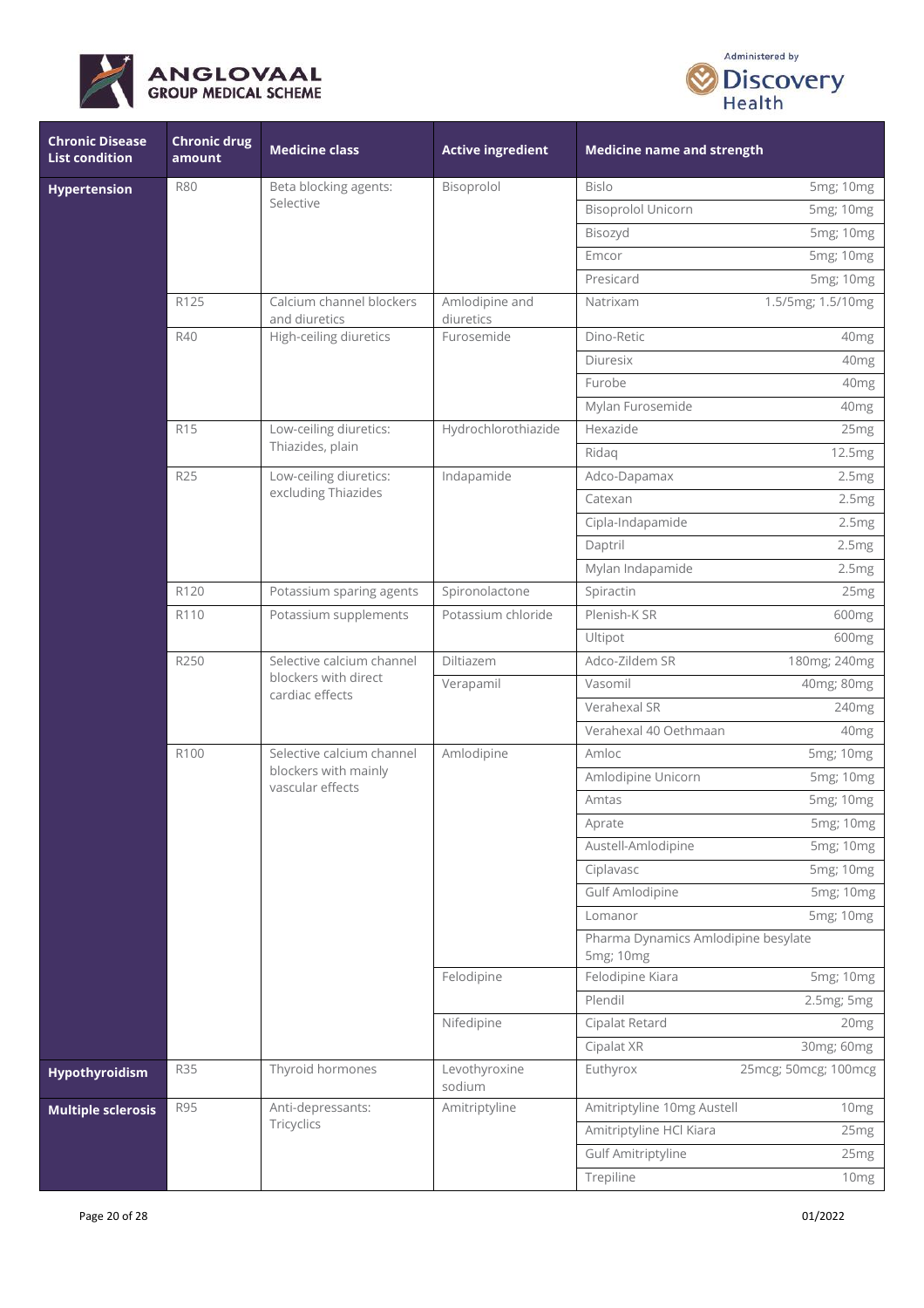



| <b>Chronic Disease</b><br><b>List condition</b> | <b>Chronic drug</b><br>amount | <b>Medicine class</b>                                                  | <b>Active ingredient</b>   | <b>Medicine name and strength</b>                     |                      |
|-------------------------------------------------|-------------------------------|------------------------------------------------------------------------|----------------------------|-------------------------------------------------------|----------------------|
| <b>Multiple sclerosis</b>                       | R280                          | Drugs for urinary                                                      | Oxybutynin                 | Mylan Oxybutynin                                      | 5 <sub>mg</sub>      |
|                                                 |                               | frequency and<br>incontinence                                          |                            | Oxyrest                                               | 5 <sub>mg</sub>      |
|                                                 | R7700                         | Interferons                                                            | Interferon Beta-1A         | Avonex pre-filled syringe 0.5ml                       | 30mcg/0.5ml          |
|                                                 |                               |                                                                        |                            | Rebif 22 pre-filled syringe 0.5ml                     | 22mcg/0.5ml          |
|                                                 |                               |                                                                        |                            | Rebif 22 rebidose pre-filled pen 0.5ml<br>22mcg/0.5ml |                      |
|                                                 |                               |                                                                        |                            | Rebif 44 pre-filled syringe 0.5ml                     | 44mcg/0.5ml          |
|                                                 |                               |                                                                        |                            | Rebif 44 rebidose pre-filled pen 0.5ml<br>44mcg/0.5ml |                      |
|                                                 |                               |                                                                        | Interferon Beta-1B         | Betaferon pre-filled syringe 1ml                      | 9600000U/1ml         |
|                                                 |                               |                                                                        | Peginterferon<br>Beta-1A   | Plegridy pre-filled pen 0.5ml                         | 125mcg/0.5ml         |
|                                                 | R1 250                        | Muscle relaxants:<br>Other centrally acting<br>agents                  | Baclofen                   | Teva Baclofen                                         | 10mg                 |
|                                                 | R20                           | Systemic Corticosteroids:                                              | Prednisone                 | Be-Tabs Prednisone                                    | 5 <sub>mg</sub>      |
|                                                 |                               | Prednisone                                                             |                            | Panafcort                                             | 5 <sub>mg</sub>      |
|                                                 |                               |                                                                        |                            | Trolic                                                | 5 <sub>mg</sub>      |
| <b>Parkinson's</b><br>disease                   | R295                          | Anticholinergic agents:<br>Tertiary amines                             | Biperiden                  | Akineton                                              | 2 <sub>mg</sub>      |
|                                                 | R570                          | Dopamine agonists                                                      | Pramipexole                | Oxpola                                                | 0.125mg; 0.25mg      |
|                                                 |                               |                                                                        |                            | Pexasp                                                | 0.125mg; 0.25mg; 1mg |
|                                                 | R280                          | Dopaminergic agents:<br>Adamantane derivatives                         | Amantadine                 | Symadin                                               | 100 <sub>mg</sub>    |
|                                                 | R700                          | Dopaminergic agents:<br>Monoamine oxidase B<br>inhibitors - Rasagiline | Rasagiline                 | Azilect                                               | 1 <sub>mg</sub>      |
|                                                 | R580                          | Levodopa and                                                           | Levodopa and               | Lecardop                                              | 25/100mg; 25/250mg   |
|                                                 |                               | decarboxylase inhibitor                                                | decarboxylase<br>inhibitor | Teva Carbi-Levo                                       | 25/100mg; 25/250mg   |
| Rheumatoid                                      | <b>R60</b>                    | Anti-inflammatory agents:                                              | Diclofenac                 | Adco-Diclofenac                                       | 50 <sub>mg</sub>     |
| arthritis                                       |                               | Acetic acid derivatives and<br>related substances                      |                            | A-Lennon Diclofenac                                   | 25mg; 50mg           |
|                                                 |                               |                                                                        |                            | Diclofenac Biotech                                    | 25 <sub>mg</sub>     |
|                                                 |                               |                                                                        |                            | Mylan Diclofenac                                      | 25mg; 50mg           |
|                                                 |                               |                                                                        |                            | Panamor AT                                            | 50 <sub>mg</sub>     |
|                                                 |                               |                                                                        | Indomethacin               | Betacin                                               | 25 <sub>mg</sub>     |
|                                                 |                               |                                                                        |                            | Gulf Indomethacin                                     | 25 <sub>mg</sub>     |
|                                                 |                               |                                                                        |                            | Methocaps                                             | 25 <sub>mg</sub>     |
|                                                 | <b>R60</b>                    | Anti-inflammatory agents:                                              | Meloxicam                  | Adco-Meloxicam                                        | 15 <sub>mg</sub>     |
|                                                 |                               | Oxicams                                                                |                            | Coxflam                                               | 7.5 <sub>mg</sub>    |
|                                                 |                               |                                                                        |                            | Flexocam                                              | 7.5mg                |
|                                                 |                               |                                                                        |                            | Medoxicam                                             | 7.5 <sub>mg</sub>    |
|                                                 |                               |                                                                        | Piroxicam                  | Pyrocaps                                              | 20mg                 |
|                                                 |                               |                                                                        |                            | Roxifen                                               | 20 <sub>mg</sub>     |
|                                                 | R45                           | Anti-inflammatory agents:                                              | Ibuprofen                  | Betaprofen                                            | 200mg                |
|                                                 |                               | Propionic acid derivatives                                             |                            | Betaprofen FC                                         | 400mg                |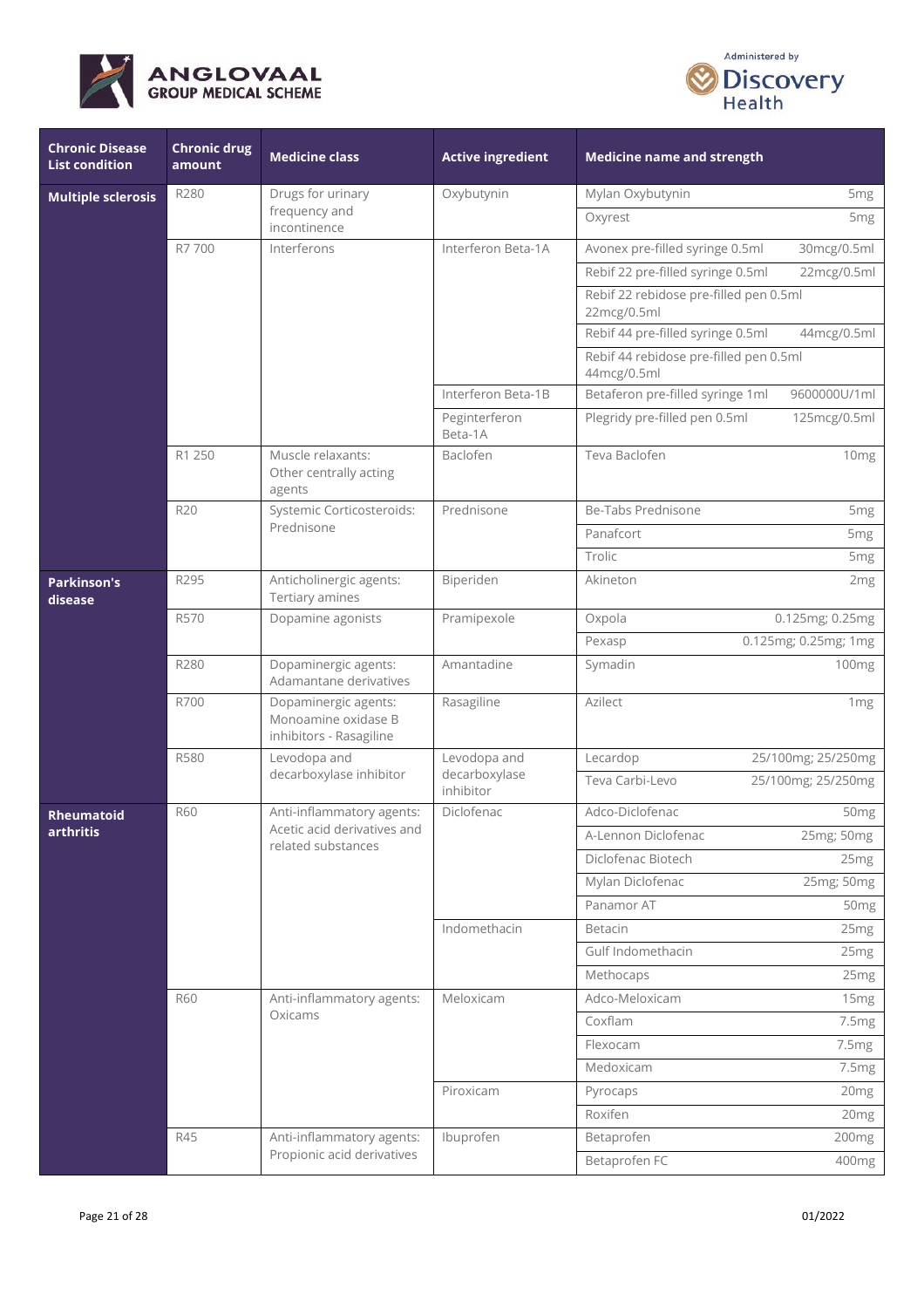



| <b>Chronic Disease</b><br><b>List condition</b> | <b>Chronic drug</b><br>amount | <b>Medicine class</b>                                    | <b>Active ingredient</b> | <b>Medicine name and strength</b> |                   |
|-------------------------------------------------|-------------------------------|----------------------------------------------------------|--------------------------|-----------------------------------|-------------------|
| <b>Rheumatoid</b><br>arthritis                  | R45                           | Anti-inflammatory agents:                                | Ibuprofen                | <b>Bren</b>                       | 400mg             |
|                                                 |                               | Propionic acid derivatives                               |                          | Ibucine                           | 200mg; 400mg      |
|                                                 |                               |                                                          |                          | Ibunate                           | 200 <sub>mg</sub> |
|                                                 |                               |                                                          |                          | Ibusor                            | 200mg             |
|                                                 |                               |                                                          | Naproxen                 | Mylan Naproxen                    | 250mg             |
|                                                 |                               |                                                          |                          | Naproscript                       | 250mg             |
|                                                 | R110                          | Anti-rheumatic agents:<br>Chloroquine                    | Chloroquine              | Plasmoquine                       | 200 <sub>mg</sub> |
|                                                 | R <sub>10</sub>               | Folic acid and derivatives                               | Folic acid               | Be-Tabs Folic acid                | 5 <sub>mg</sub>   |
|                                                 |                               |                                                          |                          | Folic acid                        | 5 <sub>mg</sub>   |
|                                                 | R980                          | Intestinal anti-<br>inflammatories:                      | Sulfasalazine            | Salazopyrin                       | 500mg             |
|                                                 |                               | Aminosalicylic acid and<br>similar agents                |                          | Salazopyrin EN                    | 500mg             |
|                                                 | R775                          | Other immunosuppressive                                  | Azathioprine             | Azamun                            | 50mg              |
|                                                 |                               | agents:<br>Azathioprine                                  |                          | Azathioprine PCH                  | 50mg              |
|                                                 |                               |                                                          |                          | Imuran                            | 50 <sub>mg</sub>  |
|                                                 | R110                          | Other immunosuppressive<br>agents:<br>Methotrexate       | Methotrexate             | Abitrexate                        | 2.5mg             |
|                                                 | R775                          | Selective<br>immunosuppressive<br>agents:<br>Leflunomide | Leflunomide              | Ravalef                           | 10mg; 20mg        |
|                                                 |                               |                                                          |                          | Rheumalef                         | 10mg; 20mg        |
|                                                 | R20                           | Systemic Corticosteroids:<br>Prednisone                  | Prednisone               | Be-Tabs Prednisone                | 5 <sub>mg</sub>   |
|                                                 |                               |                                                          |                          | Panafcort                         | 5 <sub>mg</sub>   |
|                                                 |                               |                                                          |                          | Trolic                            | 5 <sub>mg</sub>   |
| Schizophrenia                                   | R140                          | Anti-depressants:<br>SSRI's                              | Citalopram               | Adco-Talomil                      | 20 <sub>mg</sub>  |
|                                                 |                               |                                                          |                          | Citalopram 20 Oethmaan            | 20 <sub>mg</sub>  |
|                                                 |                               |                                                          |                          | Depramil                          | 20mg              |
|                                                 |                               |                                                          |                          | Recita                            | 20mg              |
|                                                 |                               |                                                          | Escitalopram             | Accord Escitalopram               | 10mg; 20mg        |
|                                                 |                               |                                                          |                          | Dolin                             | 10mg; 20mg        |
|                                                 |                               |                                                          |                          | Esetam                            | 10mg; 20mg        |
|                                                 |                               |                                                          |                          | Espradep                          | 10mg              |
|                                                 |                               |                                                          |                          | Zyescito                          | 10mg; 20mg        |
|                                                 |                               |                                                          | Fluoxetine               | Deprozan                          | 20mg              |
|                                                 |                               |                                                          |                          | Fluoxetine 20 Oethmaan            | 20mg              |
|                                                 |                               |                                                          |                          | Prolax                            | 20 <sub>mg</sub>  |
|                                                 |                               |                                                          | Sertraline               | Dyna Sertraline                   | 50mg; 100mg       |
|                                                 |                               |                                                          |                          | Serlife                           | 50mg; 100mg       |
|                                                 | R385                          | Anti-epileptics:                                         | Carbamazepine            | Degranol                          | 200mg             |
|                                                 |                               | Carboxamide derivatives                                  |                          | <b>Tegretol CR</b>                | 200mg; 400mg      |
|                                                 |                               |                                                          |                          | Zeptol                            | 200 <sub>mg</sub> |
|                                                 | R430                          | Anti-epileptics:                                         | Valproic acid            | Convulex                          | 150mg; 300mg      |
|                                                 |                               | Fatty acid derivatives                                   |                          | Convulex syrup                    | 250mg/5ml         |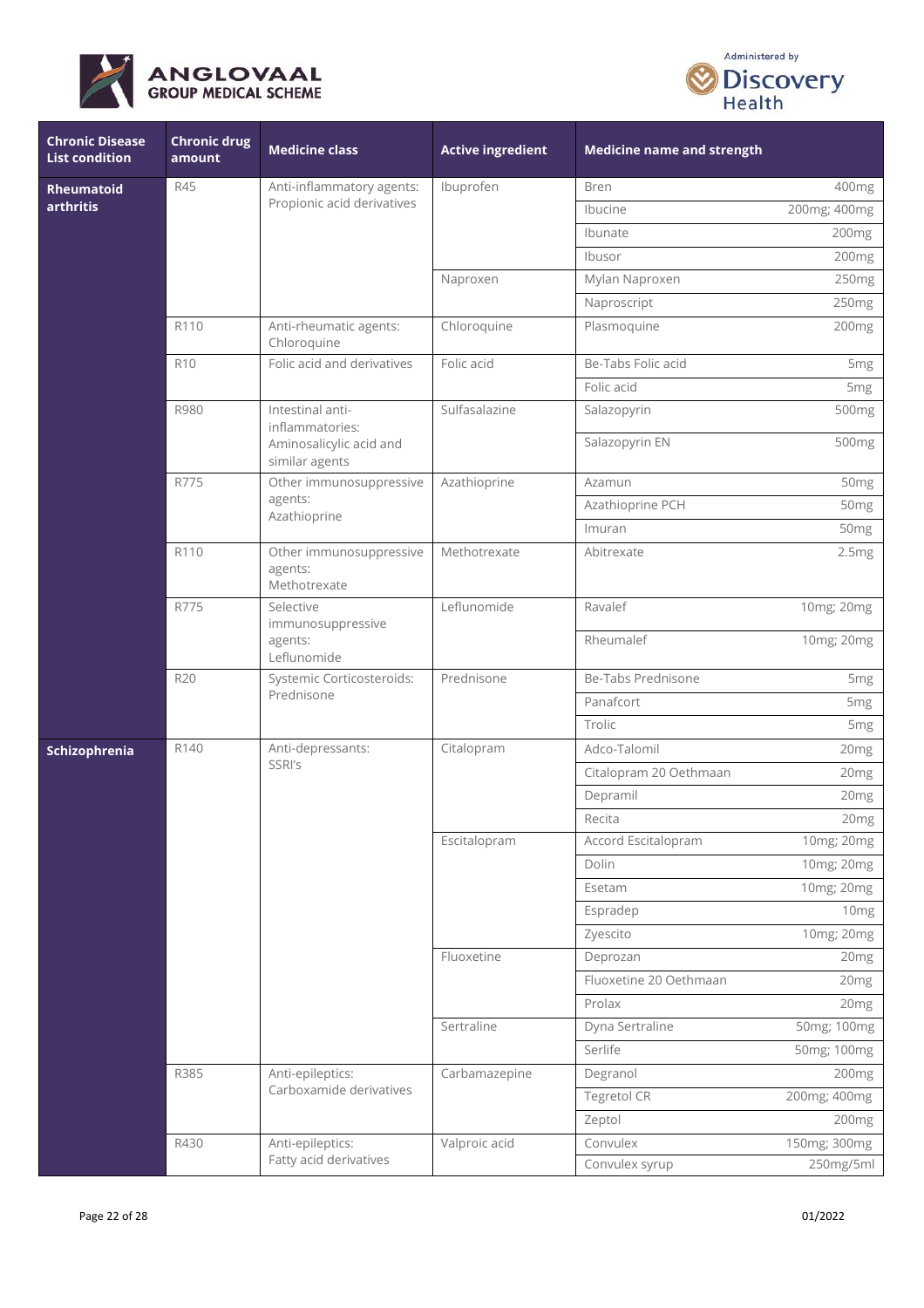



| <b>Chronic Disease</b><br><b>List condition</b> | <b>Chronic drug</b><br>amount | <b>Medicine class</b>                                           | <b>Active ingredient</b> | <b>Medicine name and strength</b>             |
|-------------------------------------------------|-------------------------------|-----------------------------------------------------------------|--------------------------|-----------------------------------------------|
| Schizophrenia                                   | R430                          | Anti-epileptics:                                                | Valproic acid            | Epilim crushable<br>100mg                     |
|                                                 |                               | Fatty acid derivatives                                          |                          | Epilim sugar-free syrup<br>200mg/5ml          |
|                                                 |                               |                                                                 |                          | Eprolep CR<br>200mg; 300mg; 500mg             |
|                                                 |                               |                                                                 |                          | Navalpro CR<br>200mg; 300mg; 500mg            |
|                                                 |                               |                                                                 |                          | Valeptic CR<br>300mg; 500mg                   |
|                                                 | R335                          | Anti-epileptics:                                                | Lamotrigine              | 25mg; 50mg; 100mg; 200mg<br>Dyna-Lamotrigine  |
|                                                 |                               | Other agents                                                    |                          | 25mg; 50mg; 100mg; 200mg<br>Epitec            |
|                                                 |                               |                                                                 |                          | 50mg; 100mg; 200mg<br>Girotec                 |
|                                                 |                               |                                                                 |                          | 25mg; 50mg; 100mg; 200mg<br>Serinem           |
|                                                 | R <sub>160</sub>              | Anti-psychotics:<br>Butyrophenone<br>derivatives                | Haloperidol              | Haloperidol 5 Oethmaan<br>5 <sub>mg</sub>     |
|                                                 | R945                          | Anti-psychotics:                                                | Clozapine                | Aspen Clozapine<br>25mg; 100mg                |
|                                                 |                               | Clozapine                                                       |                          | Clozapine Oethmaan<br>25mg; 100mg             |
|                                                 | R345                          | Anti-psychotics:<br>Lithium                                     | Lithium                  | Camcolit<br>250mg; 400mg                      |
|                                                 | <b>R500</b>                   | Anti-psychotics:<br>Olanzapine                                  | Olanzapine               | Olexar<br>5mg; 10mg                           |
|                                                 |                               |                                                                 |                          | Zolanz<br>5mg; 10mg                           |
|                                                 | R400                          | Anti-psychotics:<br>Phenothiazines with<br>aliphatic side-chain | Chlorpromazine           | 25mg; 50mg; 100mg<br>Largactil                |
|                                                 | R295                          | Anti-psychotics:<br>Quetiapine                                  | Quetiapine               | 25mg; 100mg; 200mg; 300mg<br>Aroquet          |
|                                                 |                               |                                                                 |                          | 25mg; 100mg; 200mg; 300mg<br>Dopaquel         |
|                                                 |                               |                                                                 |                          | Mylan Quetiapine<br>25mg; 100mg; 200mg; 300mg |
|                                                 |                               |                                                                 |                          | 25mg; 100mg; 200mg; 300mg<br>Psyquet          |
|                                                 |                               |                                                                 |                          | Truvalin<br>25mg; 100mg; 200mg; 300mg         |
|                                                 |                               |                                                                 |                          | Zimbiquet<br>25mg; 100mg; 200mg; 300mg        |
|                                                 | R650                          | Anti-psychotics:<br>Thioxanthene derivatives                    | Flupenthixol             | Fluanxol<br>0.5mg; 1mg                        |
|                                                 |                               |                                                                 |                          | Fluanxol depot 1ml<br>20mg                    |
|                                                 |                               |                                                                 | Zuclopenthixol           | Clopixol<br>2mg; 10mg                         |
|                                                 |                               |                                                                 |                          | Clopixol depot<br>200 <sub>mg</sub>           |
|                                                 | R235                          | Other anti-psychotics:                                          | Aripiprazole             | 5mg; 10mg; 15mg<br>Abipip                     |
|                                                 |                               | Aripiprazole                                                    |                          | Abipip ODT<br>10mg; 15mg                      |
|                                                 |                               |                                                                 |                          | 5mg; 10mg; 15mg<br>Apripent                   |
|                                                 |                               |                                                                 |                          | 5mg; 10mg; 15mg<br>Aprizon                    |
|                                                 |                               |                                                                 |                          | Arizofy<br>5mg; 10mg; 15mg                    |
|                                                 | R440                          | Other anti-psychotics:<br>Risperidone                           | Risperidone              | Risnia<br>0.5mg; 1mg; 2mg; 3mg                |
|                                                 |                               |                                                                 |                          | 0.5mg; 1mg; 2mg; 3mg<br>Rispacor              |
|                                                 |                               |                                                                 |                          | Rispide<br>0.5mg; 1mg; 2mg                    |
|                                                 |                               |                                                                 |                          | Zoxadon<br>0.5mg; 1mg; 2mg; 3mg; 4mg          |
|                                                 |                               |                                                                 |                          | Zoxadon ODT<br>0.5mg; 1mg; 2mg                |
| <b>Systemic lupus</b>                           | <b>R60</b>                    | Anti-inflammatory agents:<br>Acetic acid derivatives and        | Diclofenac               | Adco-Diclofenac<br>50 <sub>mg</sub>           |
| erythematosus<br>(SLE)                          |                               | related substances                                              |                          | A-Lennon Diclofenac<br>25mg; 50mg             |
|                                                 |                               |                                                                 |                          | Diclofenac Biotech<br>25mg                    |
|                                                 |                               |                                                                 |                          | Mylan Diclofenac<br>25mg; 50mg                |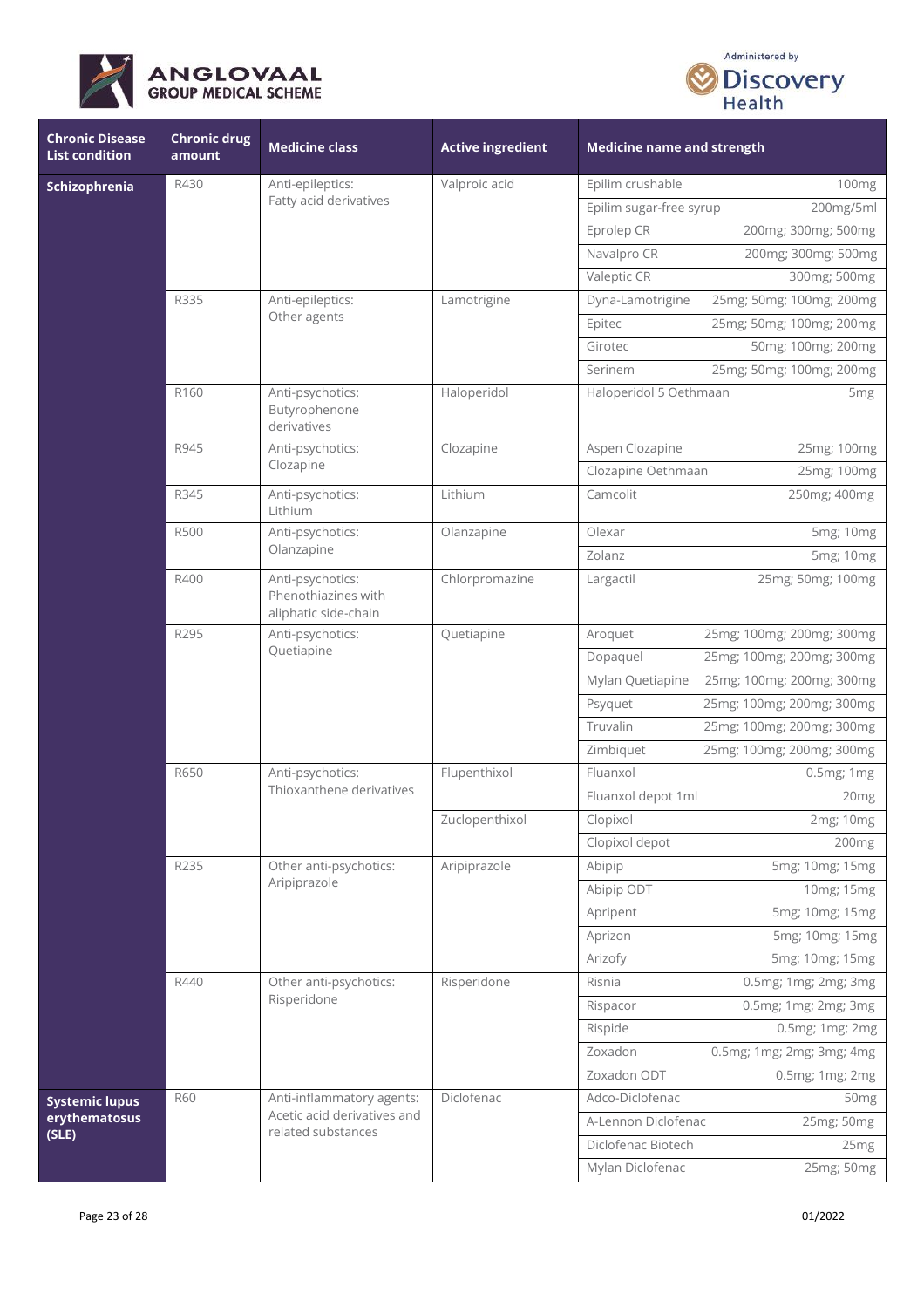



| <b>Chronic Disease</b><br><b>List condition</b> | Chronic drug<br>amount | <b>Medicine class</b>                              | <b>Active ingredient</b> | <b>Medicine name and strength</b> |                   |
|-------------------------------------------------|------------------------|----------------------------------------------------|--------------------------|-----------------------------------|-------------------|
| <b>Systemic lupus</b><br>erythematosus          | <b>R60</b>             | Anti-inflammatory agents:                          | Diclofenac               | Panamor AT                        | 50 <sub>mg</sub>  |
|                                                 |                        | Acetic acid derivatives and<br>related substances  | Indomethacin             | Betacin                           | 25mg              |
| (SLE)                                           |                        |                                                    |                          | Gulf Indomethacin                 | 25 <sub>mg</sub>  |
|                                                 |                        |                                                    |                          | Methocaps                         | 25mg              |
|                                                 | <b>R60</b>             | Anti-inflammatory agents:                          | Meloxicam                | Adco-Meloxicam                    | 15mg              |
|                                                 |                        | Oxicams                                            |                          | Coxflam                           | 7.5mg             |
|                                                 |                        |                                                    |                          | Flexocam                          | 7.5mg             |
|                                                 |                        |                                                    |                          | Medoxicam                         | 7.5mg             |
|                                                 |                        |                                                    | Piroxicam                | Pyrocaps                          | 20mg              |
|                                                 |                        |                                                    |                          | Roxifen                           | 20mg              |
|                                                 | R45                    | Anti-inflammatory agents:                          | Ibuprofen                | Betaprofen                        | 200mg             |
|                                                 |                        | Propionic acid derivatives                         |                          | Betaprofen FC                     | 400mg             |
|                                                 |                        |                                                    |                          | <b>Bren</b>                       | 400mg             |
|                                                 |                        |                                                    |                          | Ibucine                           | 200mg; 400mg      |
|                                                 |                        |                                                    |                          | Ibunate                           | 200 <sub>mg</sub> |
|                                                 |                        |                                                    |                          | Ibusor                            | 200mg             |
|                                                 |                        |                                                    | Naproxen                 | Mylan Naproxen                    | 250mg             |
|                                                 |                        |                                                    |                          | Naproscript                       | 250mg             |
|                                                 | R110                   | Anti-rheumatic agents:<br>Chloroquine              | Chloroquine              | Plasmoquine                       | 200mg             |
|                                                 | <b>R85</b>             | Anti-thrombotic agents:<br>Vitamin K antagonists   | Warfarin                 | Cipla-Warfarin                    | 5mg               |
|                                                 | <b>R35</b>             | Aspirin:<br>Cardiovascular                         | Acetylsalicylic acid     | Aspirin Teva                      | 80mg              |
|                                                 |                        |                                                    |                          | Myoprin                           | 100mg             |
|                                                 | R <sub>25</sub>        | Emolients and protectives:<br>Zinc products        | Zinc products            | Zinc ointment bp                  |                   |
|                                                 | <b>R10</b>             | Folic acid and derivatives                         | Folic acid               | Be-Tabs Folic acid                | 5 <sub>mg</sub>   |
|                                                 |                        |                                                    |                          | Folic acid                        | 5 <sub>mg</sub>   |
|                                                 | R775                   | Other immunosuppressive                            | Azathioprine             | Azamun                            | 50mg              |
|                                                 |                        | agents:<br>Azathioprine                            |                          | Azathioprine PCH                  | 50 <sub>mg</sub>  |
|                                                 |                        |                                                    |                          | Imuran                            | 50 <sub>mg</sub>  |
|                                                 | R110                   | Other immunosuppressive<br>agents:<br>Methotrexate | Methotrexate             | Abitrexate                        | 2.5mg             |
|                                                 | <b>R20</b>             | Systemic Corticosteroids:                          | Prednisone               | Be-Tabs Prednisone                | 5mg               |
|                                                 |                        | Prednisone                                         |                          | Panafcort                         | 5 <sub>mg</sub>   |
|                                                 |                        |                                                    |                          | Trolic                            | 5 <sub>mg</sub>   |
|                                                 | R25                    | <b>Topical Corticosteroids:</b>                    | Betamethasone            | Repivate cream                    | 0.1%              |
|                                                 |                        | Group III                                          |                          | Topivate cream                    | 0.1%              |
|                                                 |                        |                                                    |                          | Vari-Betamethasone cream          | 0.1%              |
| <b>Ulcerative colitis</b>                       | <b>R10</b>             | Folic acid and derivatives                         | Folic acid               | Be-Tabs Folic acid                | 5 <sub>mg</sub>   |
|                                                 |                        |                                                    |                          | Folic acid                        | 5 <sub>mg</sub>   |
|                                                 | R980                   | Intestinal anti-                                   | Mesalazine               | Asacol                            | 400mg; 800mg      |
|                                                 |                        | inflammatories:<br>Aminosalicylic acid and         |                          | Asacol suppository                | 500mg             |
|                                                 |                        | similar agents                                     |                          | Mezavant                          | 1200mg            |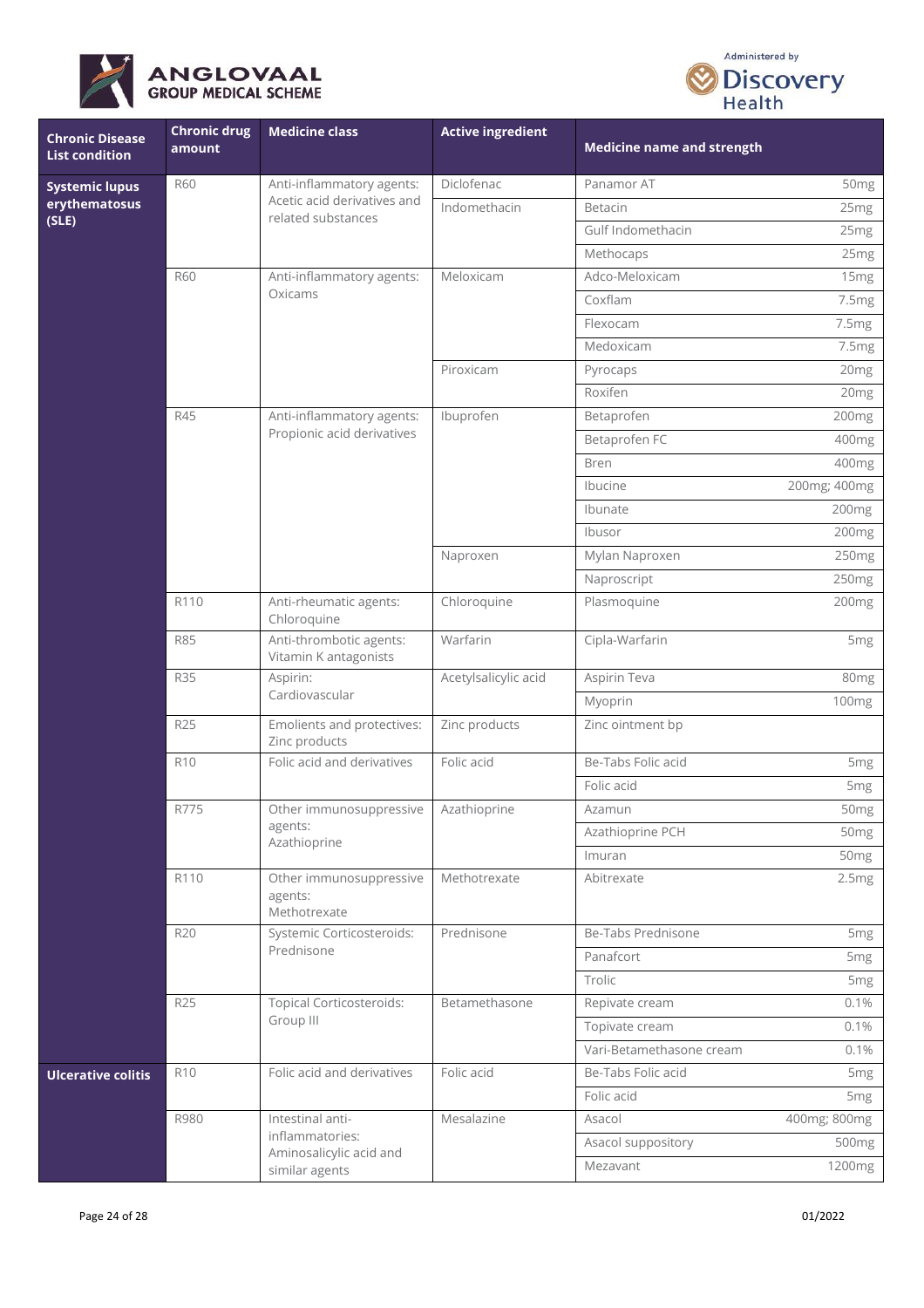



| <b>Chronic Disease</b><br><b>List condition</b> | <b>Chronic drug</b><br>amount | <b>Medicine class</b>                                  | <b>Active ingredient</b> | <b>Medicine name and strength</b> |                    |
|-------------------------------------------------|-------------------------------|--------------------------------------------------------|--------------------------|-----------------------------------|--------------------|
| Ulcerative colitis                              | R980                          | Intestinal anti-                                       | Mesalazine               | Pentasa                           | 500 <sub>mg</sub>  |
|                                                 |                               | inflammatories:<br>Aminosalicylic acid and             |                          | Pentasa suppository               | 1000 <sub>mg</sub> |
|                                                 |                               | similar agents                                         | Sulfasalazine            | Salazopyrin                       | 500 <sub>mg</sub>  |
|                                                 |                               |                                                        |                          | Salazopyrin EN                    | 500 <sub>mg</sub>  |
|                                                 | R1 940                        | Intestinal anti-<br>inflammatories:<br>Corticosteroids | Budesonide               | Entocord enema                    | $0.02$ mg/1ml      |
|                                                 | R775                          | Other immunosuppressive<br>agents:<br>Azathioprine     | Azathioprine             | Azamun                            | 50 <sub>mg</sub>   |
|                                                 |                               |                                                        |                          | Azathioprine PCH                  | 50 <sub>mg</sub>   |
|                                                 |                               |                                                        |                          | Imuran                            | 50 <sub>mg</sub>   |
|                                                 | R110                          | Other immunosuppressive<br>agents:<br>Methotrexate     | Methotrexate             | Abitrexate                        | 2.5mg              |
|                                                 | R20                           | Systemic Corticosteroids:                              | Prednisone               | Be-Tabs Prednisone                | 5 <sub>mg</sub>    |
|                                                 |                               | Prednisone                                             |                          | Panafcort                         | 5 <sub>mg</sub>    |
|                                                 |                               |                                                        |                          | Trolic                            | 5 <sub>mg</sub>    |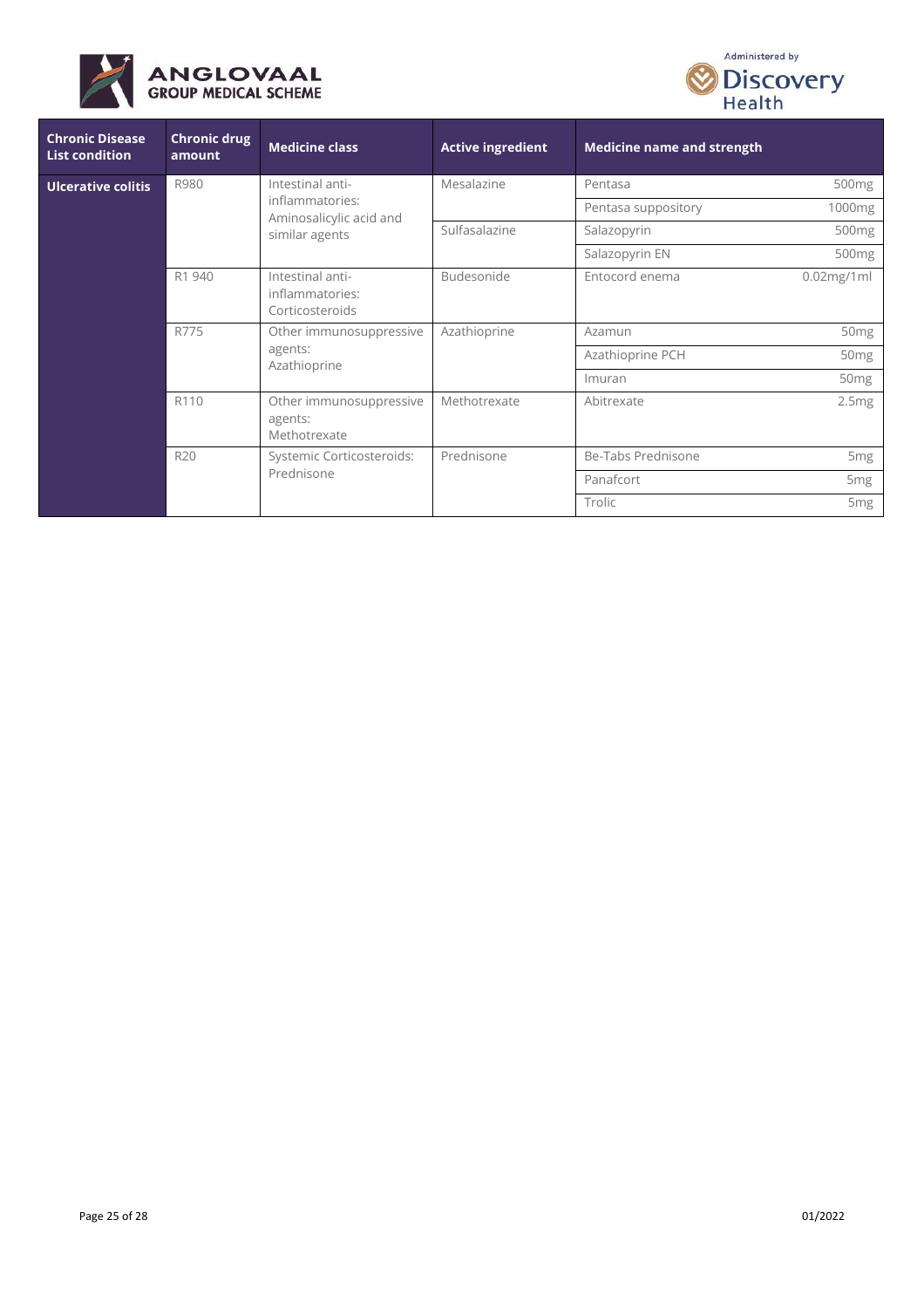



# **The Prescribed Minimum Benefit (PMB) Chronic Disease List (CDL) Enhanced medicine list for Anglovaal Group Medical Scheme**

| <b>Chronic Disease</b><br><b>List condition</b> | <b>Chronic drug</b><br>amount | <b>Medicine class</b>                                     | <b>Active ingredient</b>                                    | <b>Medicine name and strength</b>                              |
|-------------------------------------------------|-------------------------------|-----------------------------------------------------------|-------------------------------------------------------------|----------------------------------------------------------------|
| <b>Asthma</b>                                   | R270                          | Anti-asthmatics:                                          | Montelukast                                                 | Monteflo<br>4mg; 5mg; 10mg                                     |
|                                                 |                               | Leukotriene receptor<br>antagonists                       |                                                             | Sintrine<br>4mg; 5mg; 10mg                                     |
|                                                 |                               |                                                           |                                                             | 4mg; 5mg; 10mg<br>Topraz                                       |
|                                                 | R535                          | Indacaterol,<br>Glycopyrronium bromide<br>and Mometasone  | Indacaterol,<br>Glycopyrronium<br>bromide and<br>Mometasone | Zimbus breezhaler (30 caps & inhaler)<br>150/50/80; 150/50/160 |
|                                                 | <b>R65</b>                    | Nasal Corticosteroids                                     | Beclomethasone                                              | Beclate aquanase 150 dose<br>50 <sub>mcg</sub>                 |
|                                                 |                               |                                                           | Fluticasone                                                 | Flomist 120 dose<br>50mcg                                      |
| <b>Cardiac failure</b>                          | R415                          | Sodium-glucose co-<br>transporter 2 (SGLT2)<br>inhibitors | Dapagliflozin                                               | 5mg; 10mg<br>Forxiga                                           |
| <b>Chronic</b><br>obstructive                   | R205                          | Adrenergics:<br>Long acting - Formoterol                  | Formoterol                                                  | Foratec HFA 120 dose<br>12mcg/dose                             |
| pulmonary<br>disease (COPD)                     | R410                          | Adrenergics:<br>Ultra long acting -<br>Indacaterol        | Indacaterol                                                 | Onbrez breezhaler (30 caps & inhaler)                          |
|                                                 | R240                          | Formoterol and<br>Beclomethasone                          | Formoterol and<br>Beclomethasone                            | Innuvair 120 dose<br>100/6mcg                                  |
|                                                 | R240                          | Formoterol and<br>Budesonide                              | Formoterol and<br>Budesonide                                | Symbicord turbohaler 60 dose<br>160/4.5mcg; 320/9mcg           |
|                                                 |                               |                                                           |                                                             | Symbicord turbohaler 120 dose<br>160/4.5mcg                    |
|                                                 |                               |                                                           |                                                             | Vannair 120 dose<br>80/4.5mcg; 160/4.5mcg                      |
|                                                 | R240                          | Formoterol and<br>Mometasone                              | Formoterol and<br>Mometasone                                | Dulera 120 dose<br>100/5mcg; 200/5mcg                          |
|                                                 | R545                          | Indacaterol and<br>Glycopyrronium bromide                 | Indacaterol and<br>Glycopyrronium<br>bromide                | Ultibro breezhaler (30 caps & inhaler)                         |
|                                                 | R450                          | Inhaled anticholinergics:<br>Glycopyrronium bromide       | Glycopyrronium<br>bromide                                   | Seebri breezhaler (30 caps & inhaler)                          |
|                                                 | R390                          | Inhaled anticholinergics:                                 | Tiotropium bromide                                          | Forvent (refill)<br>18 <sub>mcg</sub>                          |
|                                                 |                               | Tiotropium bromide                                        |                                                             | Tiotor 10 (30 caps & inhaler)                                  |
|                                                 | R240                          | Salmeterol and<br>Fluticasone                             | Salmeterol and<br>Fluticasone                               | 50/500<br>Foxair accuhaler 60 dose                             |
|                                                 |                               |                                                           |                                                             | Sereflo DPI 60 dose<br>50/100; 50/250                          |
|                                                 |                               |                                                           |                                                             | Sereflo HFA 120 dose<br>25/50; 25/125; 25/250                  |
|                                                 |                               |                                                           |                                                             | Sereflo HFA synchrobreathe 120 dose<br>25/50; 25/125; 25/250   |
|                                                 | R240                          | Vilanterol and Fluticasone                                | Vilanterol and<br>Fluticasone furoate                       | Relvar ellipta 30 dose<br>92/22mcg                             |
| <b>Chronic renal</b>                            | R270                          | Hepatitis B vaccine                                       | Hepatitis B, purified                                       | Euvax b vial 1ml<br>20mcg/1ml                                  |
| disease                                         |                               |                                                           | antigen                                                     | Heberbio hbv sgl dose 1ml adult<br>20mcg/1ml                   |
| <b>Coronary artery</b>                          | R235                          | Anti-thrombotic agents:                                   | Clopidogrel                                                 | Acticlop<br>75 <sub>mg</sub>                                   |
| disease                                         |                               | Clopidogrel                                               |                                                             | Clopidogrel Unicorn<br>75 <sub>mg</sub>                        |
|                                                 |                               |                                                           |                                                             | Clovexa<br>75 <sub>mg</sub>                                    |
|                                                 |                               |                                                           |                                                             | Deplatt<br>75 <sub>mg</sub>                                    |
|                                                 |                               |                                                           |                                                             | Pharma Dynamics Clopidogrel<br>75mg                            |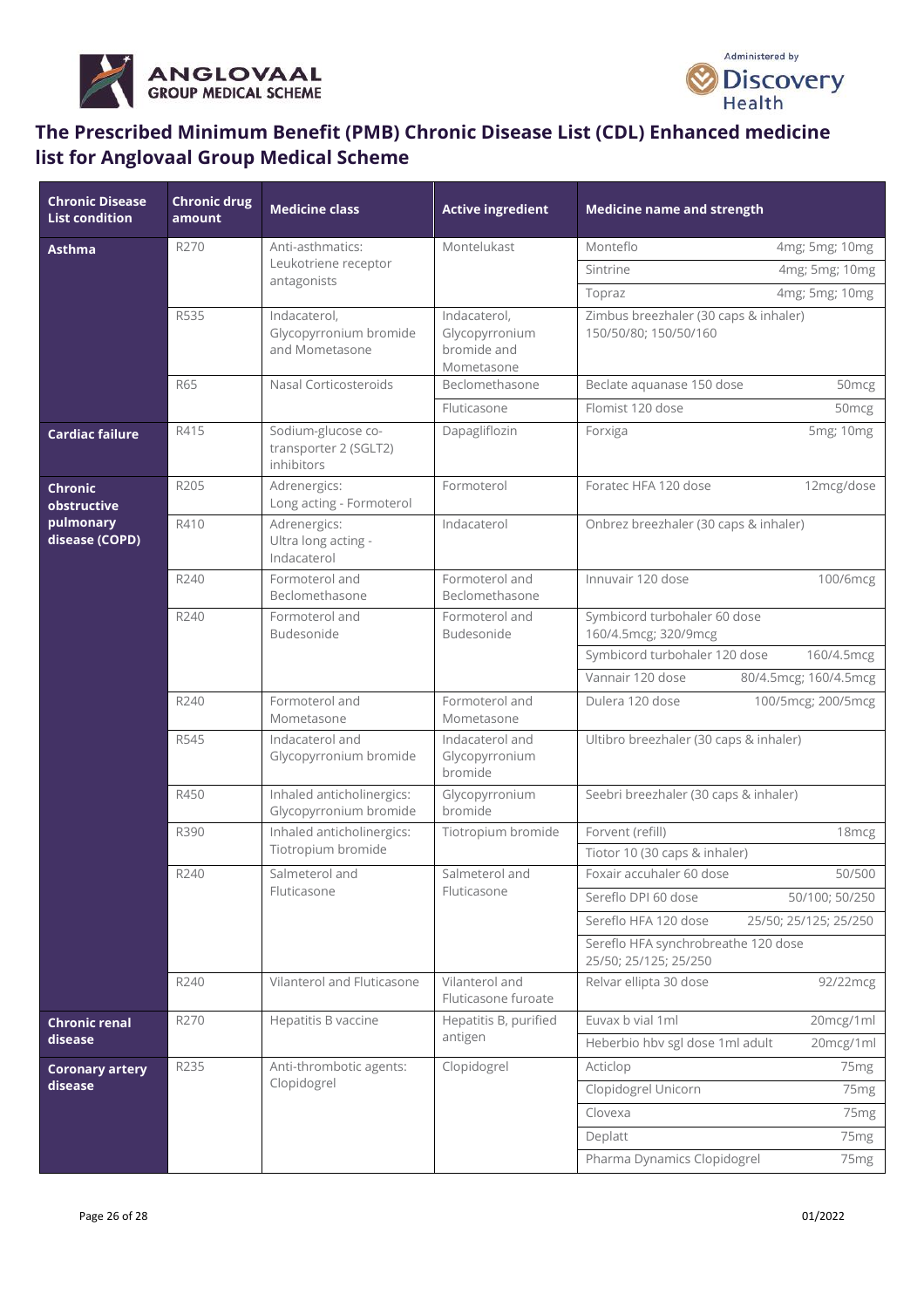



| <b>Chronic Disease</b><br><b>List condition</b> | <b>Chronic drug</b><br>amount | <b>Medicine class</b>                                             | <b>Active ingredient</b>      | <b>Medicine name and strength</b>              |
|-------------------------------------------------|-------------------------------|-------------------------------------------------------------------|-------------------------------|------------------------------------------------|
| <b>Coronary artery</b><br>disease               | R235                          | Anti-thrombotic agents:<br>Clopidogrel                            | Clopidogrel                   | Plagrol<br>75 <sub>mg</sub>                    |
| <b>Diabetes mellitus</b><br>Type 2              | R225                          | Anti-diabetic agents:<br>Oral drug combinations                   | Metformin and<br>Vildagliptin | lalramet<br>50/850mg; 50/1000mg                |
|                                                 | R710                          | Anti-diabetic agents:<br>Other, excluding Insulins -<br>Exenatide | Exenatide                     | Byetta disposable pen 60 dose 1.2ml 5mcg/dose  |
|                                                 |                               |                                                                   |                               | Byetta disposable pen 60 dose 2.4ml 10mcg/dose |
|                                                 | R220                          | Dipeptidyl peptidase<br>inhibitors:<br>Vildagliptin               | Vildagliptin                  | lalra<br>50 <sub>mg</sub>                      |
|                                                 | R415                          | Sodium-glucose co-<br>transporter 2 (SGLT2)<br>inhibitors         | Dapagliflozin                 | Forxiga<br>5mg; 10mg                           |
| <b>Multiple sclerosis</b>                       | R7000                         | Cytokines and<br>immunomodulators -<br>Other                      | Glatiramer Acetate            | Copaxone pre-filled syringe 1ml<br>20mg/1ml    |
|                                                 | R7000                         | Selective<br>immunosuppressive<br>agents - Fingolimod             | Fingolimod                    | Myelenea<br>0.5mg                              |
| <b>Rheumatoid</b><br><b>arthritis</b>           | R220                          | Anti-inflammatory agents:<br>Coxibs                               | Celecoxib                     | Celecoxib Unicorn<br>100mg; 200mg              |
|                                                 |                               |                                                                   |                               | Coxleon<br>100mg; 200mg                        |
| <b>Systemic lupus</b><br>erythematosus<br>(SLE) | R220                          | Anti-inflammatory agents:<br>Coxibs                               | Celecoxib                     | Celecoxib Unicorn<br>100mg; 200mg              |
|                                                 |                               |                                                                   |                               | Coxleon<br>100mg; 200mg                        |